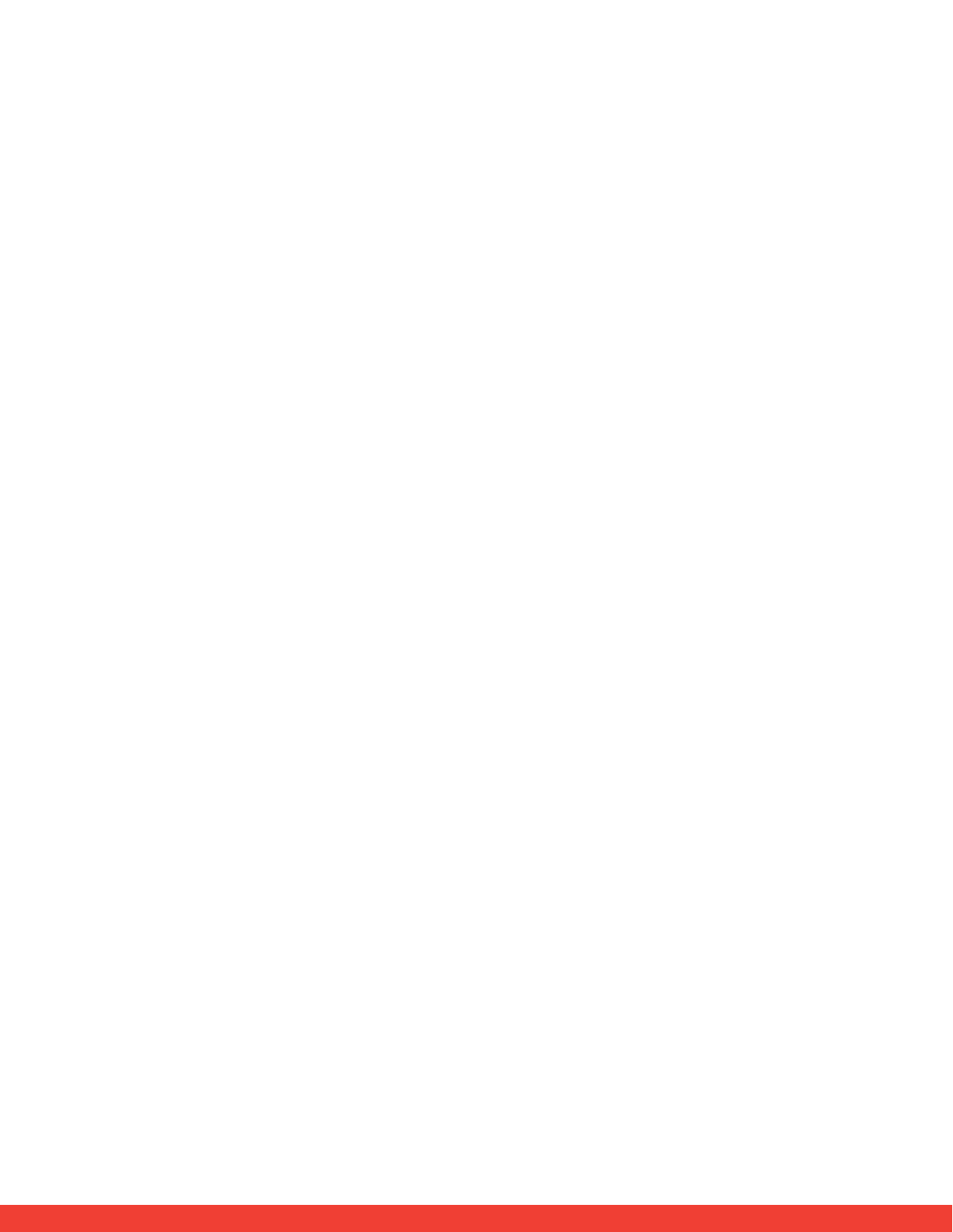### **THE MEMBER INSTITUTIONS OF THE UNIVERSITY TRANSPORTATION RESEARCH CENTER ARE:**

City University of New York Clarkson University Columbia University Cornell University Hofstra University Manhattan College New Jersey Institute of Technology New York Institute of Technology New York University Rochester Institute of Technology Rowan University Rensselaer Polytechnic Institute Rutgers University\* State University of New York Stevens Institute of Technology Syracuse University The College of New Jersey University of Puerto Rico

\*Member under SAFETEA-LU

**Registration is required for all Annual Meeting attendees, including those who register to attend any workshop, visit the exhibits, or take advantage of services provided onsite. Register at: www.trb.org**



### **University Transportation Research Center Region 2**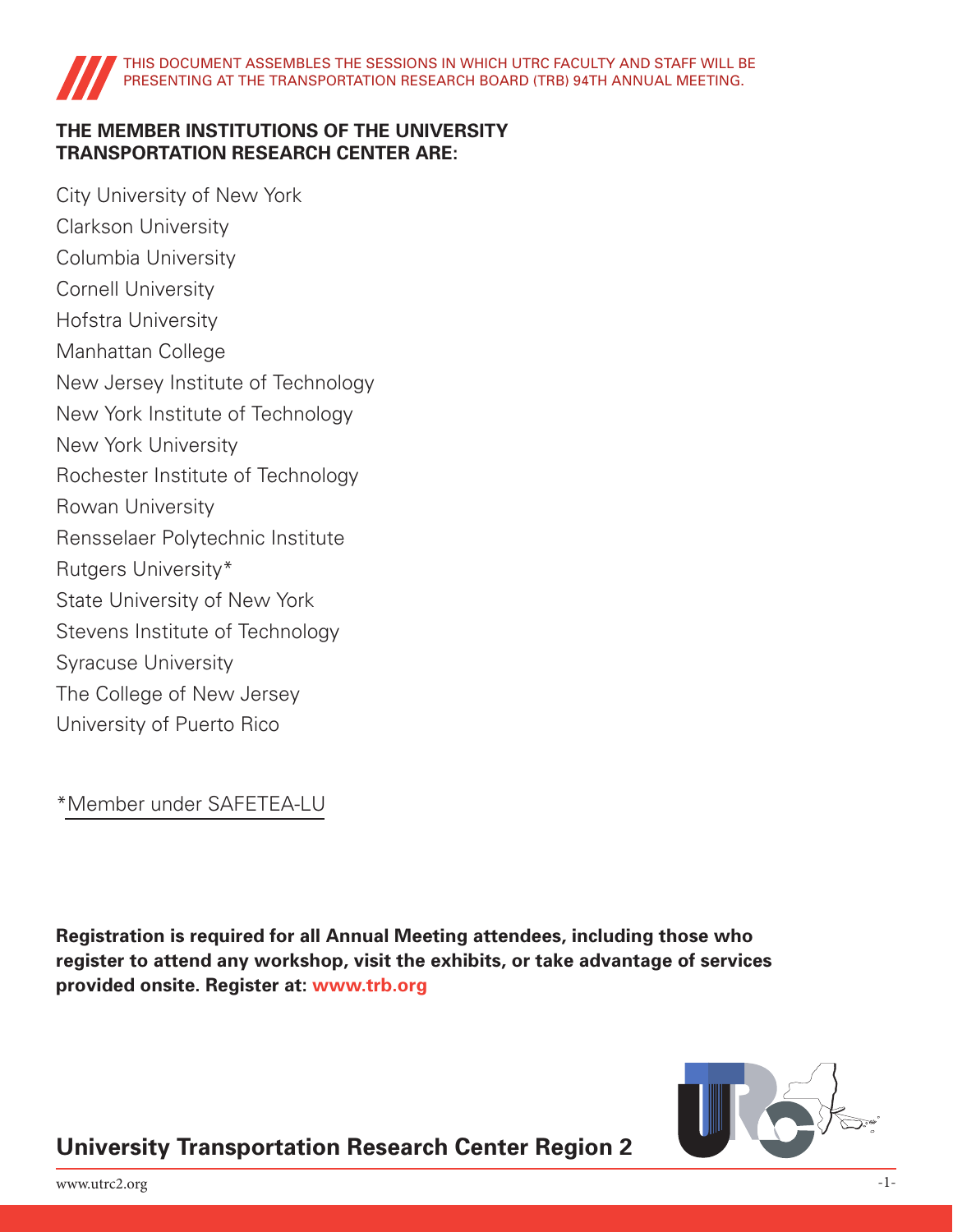# **/// Schedule**

# 01/11/15 **Sunday**

#### **Workshop 113**

#### **Event Title:**

Interactive Communication About Complex Concepts

#### **Event Date:**

Sunday, January 11, 2015 9:00AM - 12:00PM

#### **Presiding Officers:**

Joanne Waszczak, Federal Transit Administration, presiding Rusty Ennemoser, Florida Department of Transportation, presiding

#### **Sponsored By:**

Transportation Planning for Small and Medium-Sized Communities (ADA30) Public Involvement in Transportation (ADA60)

#### **Event Description:**

Transportation plans and projects can be very complex, involving a wide array of policies, demographics, data sets, and tools. Transportation professionals in communities of all sizes are eager to find interactive ways to engage the public. This workshop introduces storytelling and graphics as ways to create effective dialogue on complex topics. We will share ideas for long-range planning, project prioritization, business corridor plans, bicycle and transit plans and road usage charges.

#### **Presentations:**

**Keynote: Open Plans and Story Maps--Creating Virtual Spaces for Community Engagement**  Laxmi Ramasubramanian, Hunter College

#### **Workshop 143**

#### **Event Title:**

Influence of Airfield Surface Irregularity on Aircraft Life

#### **Event Date:**

Sunday, January 11, 2015 9:00AM - 12:00PM

#### **Presiding Officers:**

João Merighi, Engineering Research Institute Pesquisas Ltda., presiding Waheed Uddin, University of Mississippi, presiding

#### **Sponsored By:**

Aircraft/Airport Compatibility (AV070)

#### **Event Description:**

Design issues related to the safety and security of aircraft during takeoff and landing operations are reviewed by examining the impact of surface irregularities, ponding, and the amplitude and wavelength of the pavement longitudinal profile. How can it affect the life of the main gear and consequently the aircraft safety and security? Potential moderators and speakers are aircraft industries experts, airport pavement asset managers, FAA, other agencies, and academics.

#### **Presentations:**

**Airfield Flexible Pavement Responses under Heavy Aircraft and High Tire Pressure Loading**  Hao Wang, Rutgers University Maoyun Li, Rutgers University Navneet Garg, FAA William J. Hughes Technical Center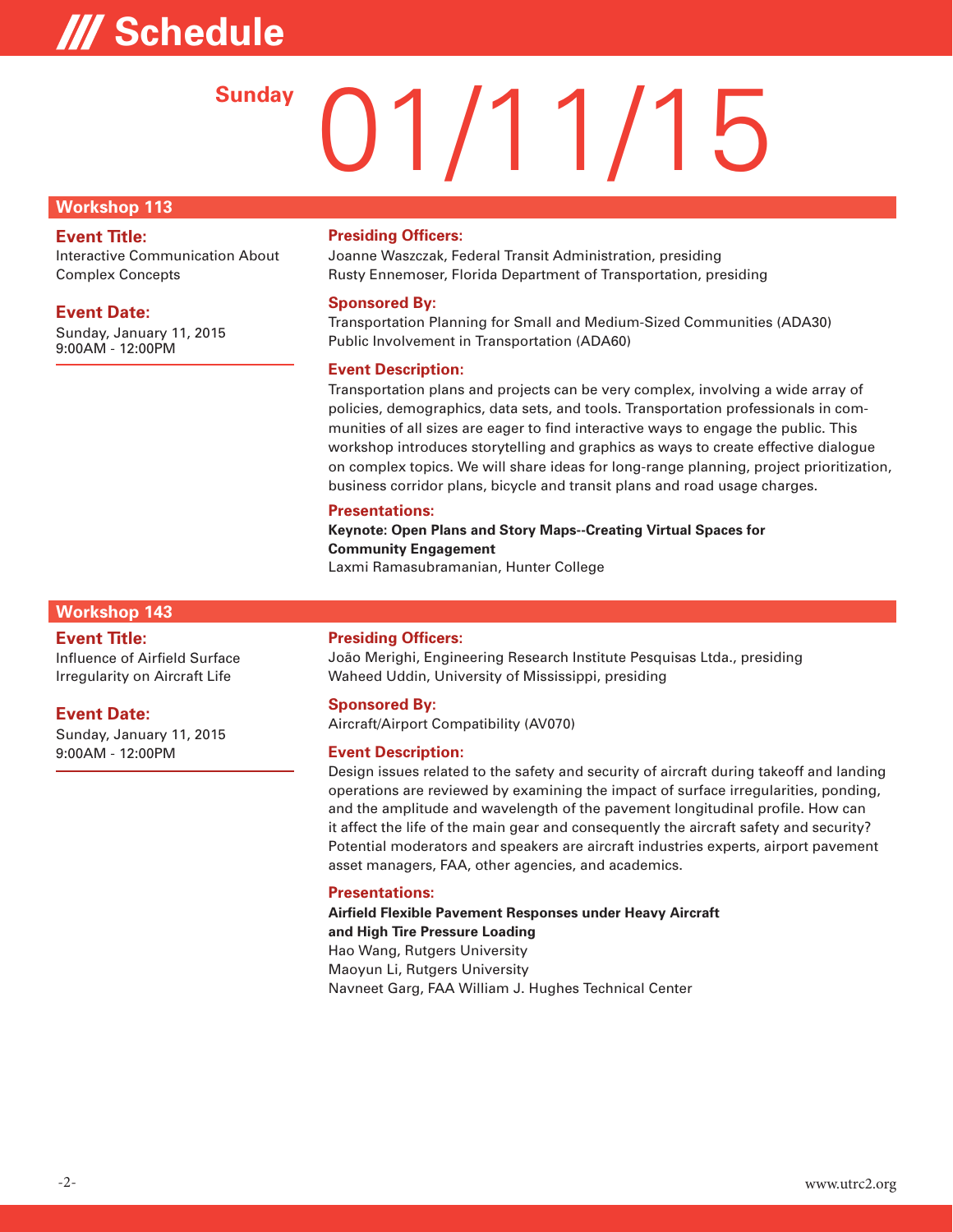### **/// Schedule**

### **Sunday** 01/11/15

#### **Event Title:**

Urban Streets Subcommittee, AHB40(3.3)

#### **Event Date:**

Sunday, January 11, 2015 1:30PM - 2:45PM

### **Workshop 178**

#### **Event Title:**

The Present and Future of Speed Limits in a Toward Zero Deaths (TZD) Framework

#### **Event Date:**

Sunday, January 13, 2013 1:30PM - 4:30PM

#### **Presiding Officers:**

Janice R. Daniel, New Jersey Institute of Technology, presiding

#### **Sponsored By:**

Highway Capacity and Quality of Service (AHB40)

#### **Presiding Officers:**

Hillel Bar-Gera, Ben Gurion University of the Negev, Israel, presiding Libby Thomas, University of North Carolina, Chapel Hill, presiding

#### **Sponsored By:**

Transportation Network Modeling (ADB30) Transportation Safety Management (ANB10) Safety Data, Analysis and Evaluation (ANB20) Traffic Speed and Safety - Cross-cutting Issues (ANB20(5))

#### **Event Description:**

Speed limit setting raises many issues relevant to a TZD National Highway Safety Strategy: balancing safety and mobility, estimating and disseminating safety and mobility impacts, accommodating inputs from all stakeholders, effects of design and enforcement, credibility of limits, emerging vehicle types, etc. This workshop explores current methods of setting speed limits in the United States and internationally, how various issues are addressed by each method, and what the future needs may be.

#### **Presentations:**

**Engineering and Expert Methods of Setting Speed Limits**  Raghavan Srinivasan, University of North Carolina, Chapel Hill

#### **Workshop 189**

#### **Event Title:**

Critical Infrastructure—From Protection to Resilience: An Evolution to Meet the New Threats

#### **Event Date:**

Sunday, January 13, 2013 1:30PM - 4:30PM

#### **Presiding Officers:**

John M. Contestabile, Johns Hopkins University Applied Physics Laboratory, presiding Jon S. Meyer, Meyer Associates, presiding Laurel J. Radow, Federal Highway Administration, presiding

#### **Sponsore d By:**

Critical Transportation Infrastructure Protection (ABE40) Logistics of Disaster Response and Business Continuity (AT065)

#### **Event Description:**

This workshop examines how the 12 years of critical infrastructure protection–related research since 9/11 prepares us for the new threat environment. The workshop summarizes research already undertaken and examines research that will need to be considered in adapting to the ever-changing threats faced now and in the future. Three panels explore past efforts and focus areas, the current threats, and anticipated future research in light of the relatively new concept of resilience.

#### **Presentations:**

**Panel 3: TRB Evolving to address Resilience, Reliability and Response to Disasters**  Thomas H. Wakeman, Stevens Institute of Technology John M. Contestabile, Johns Hopkins University Applied Physics Laboratory Jon S. Meyer, Meyer Associates Brian Wolshon, Louisiana State University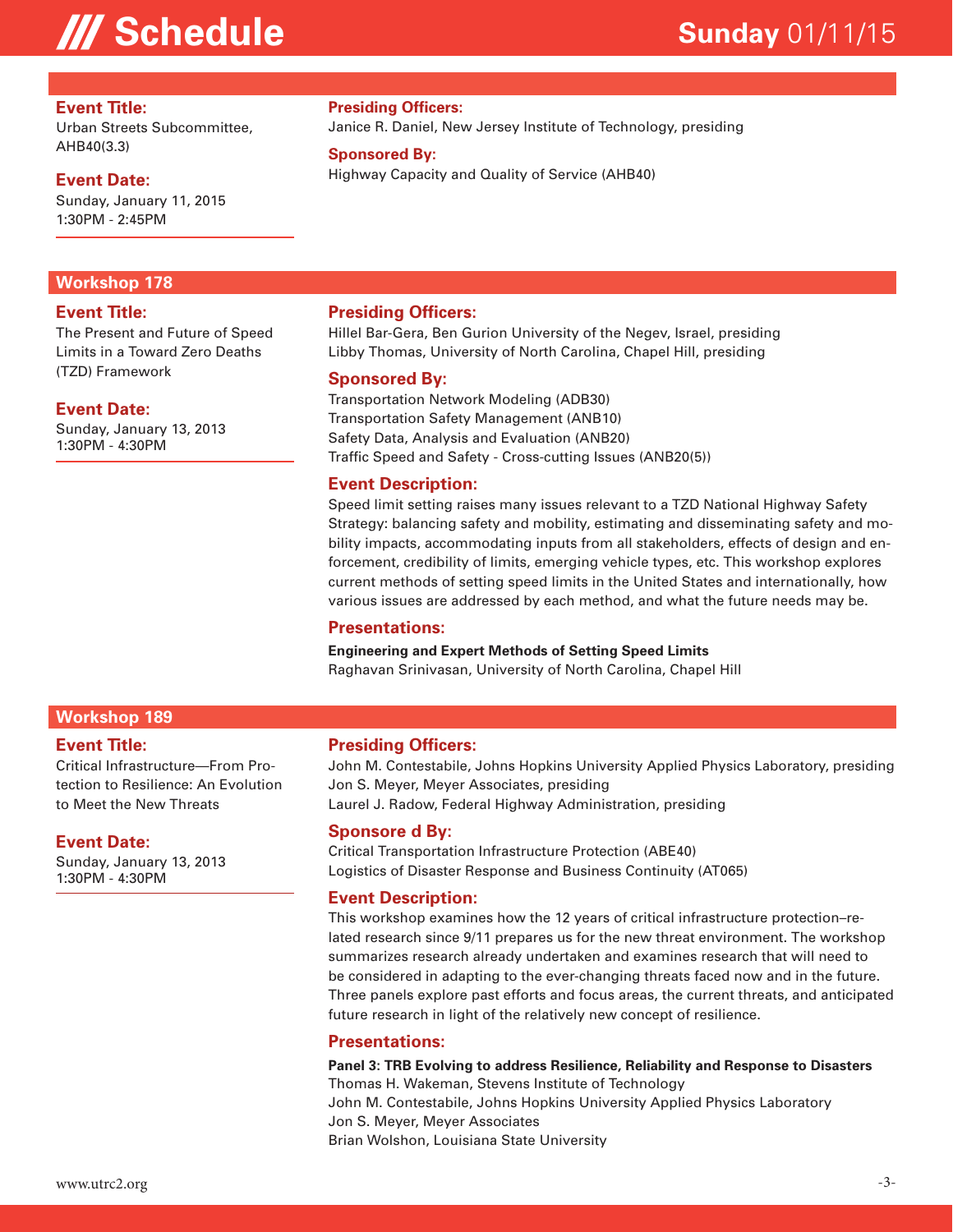## **III Schedule Sunday** 01/11/15

#### **Event Title:**

Welcome and Attendee Orientation Session

#### **Event Date:**

Sunday, January 13, 2013 2:30PM - 4:00PM

#### **Presiding Officers:**

Robert E. Skinner, Transportation Research Board, presiding

#### **Sponsored By:**

Technical Activities (A0000)

#### **Event Description:**

Whether you're a first-time attendee, or a long-time veteran of the TRB Annual Meeting, you are invited to come and learn how to make the most of your time at the meeting. Offered are a brief overview of TRB, tips on navigating the meeting and on networking during the meeting, the role TRB can play in career development, and how to become involved in TRB activities. Refreshments are provided along with an opportunity for attendees to meet each other and TRB leaders.

#### **Presentations:**

#### **Opportunities for Young Participants**

Alison J. Conway, City College of New York

#### **Event Title:**

Joint Meeting of the Freight Systems and Marine Group Executive Boards

#### **Event Date:**

Sunday, January 11, 2015 5:30PM - 8:00PM

#### **Presiding Officers:**

Thomas H. Wakeman, Stevens Institute of Technology, presiding Barbara Ivanov, Washington State Department of Transportation, presiding

#### **Sponsored By:**

Freight Systems Group (AT000) Marine Group (AW000)

#### **Event Title:**

Young Professionals Reception

#### **Event Date:**

Sunday, January 11, 2015 9:00PM - 10:30PM

#### **Presiding Officers:**

Alison J. Conway, City College of New York, presiding

#### **Sponsored By:**

Young Members Council (YMC) (A0040T)

#### **Event Description:**

Co-hosted by the TRB Young Members Council and Young Professionals in Transportation, this reception celebrates all young professionals, students, and their supporters by providing opportunities for career development and networking with peers from around the world. Light refreshments will be served.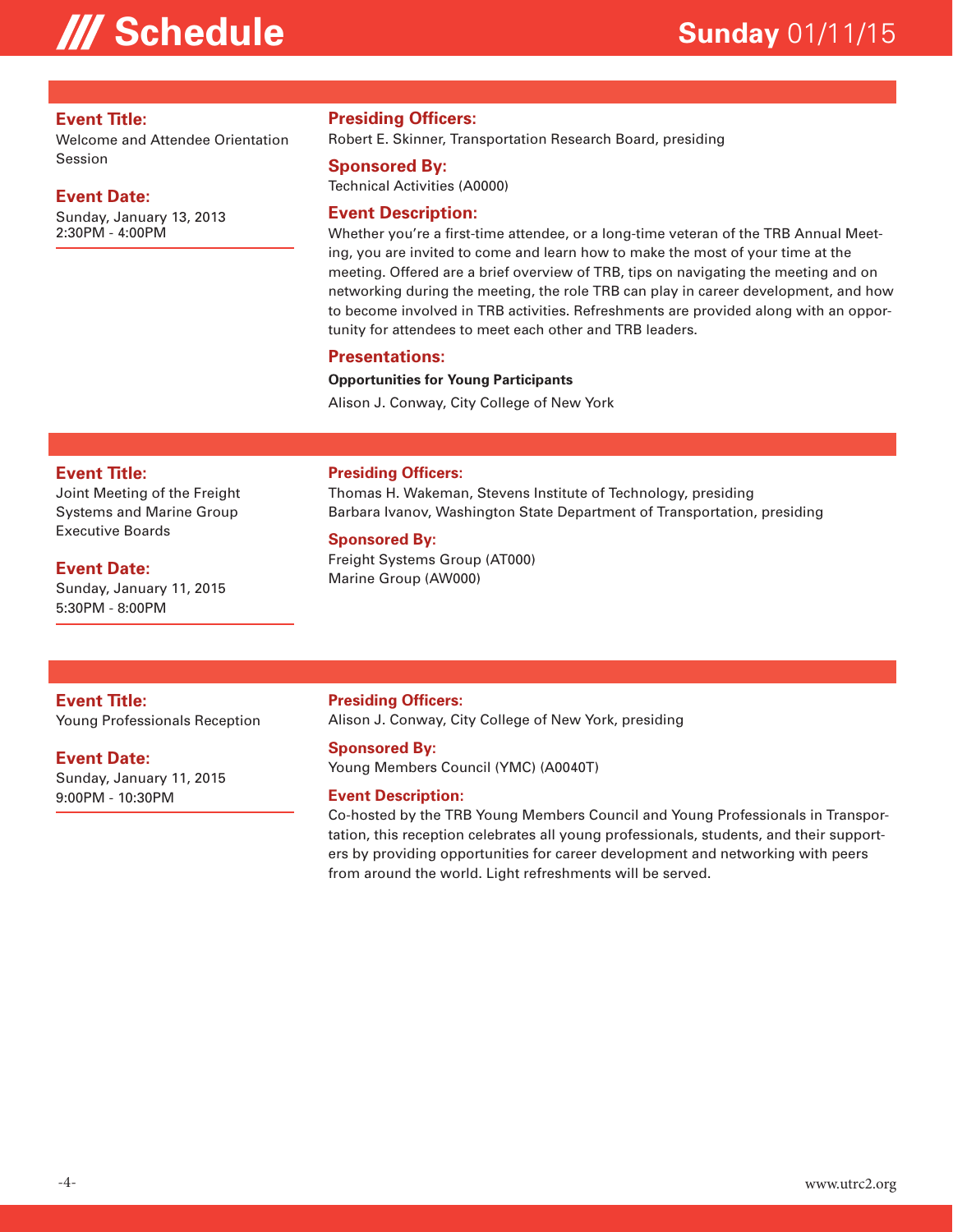# **/// Schedule**

# 01/12/15 **Monday**

#### **Session 203**

### **Event Title:**

Advances in Traffic Assignment and Equilibrium

#### **Event Date:**

Monday, January 12, 2015 8:00AM - 9:45AM

#### **Presiding Officers:**

David Hunt, Oliver Wyman, presiding

#### **Sponsored By:**

Transportation Network Modeling (ADB30)

#### **Presentations:**

**Modeling Mixed Equilibria in Transportation Networks with Link Constraints**  Xia Yang, Rensselaer Polytechnic Institute Rui Ma, University of California, Davis Xuegang (Jeff) Ban, Rensselaer Polytechnic Institute

#### **Session 212**

#### **Event Title:**

Topics in Design and Rating of Concrete Bridges

**Event Date:**

Monday, January 12, 2015 8:00AM - 9:45AM

#### **Presiding Officers:**

Dennis R. Mertz, University of Delaware, presiding

### **Sponsored By:**

Concrete Bridges (AFF30)

#### **Event Description:**

This session includes papers on topics relative to design or rating of concrete bridges. Topics include evaluation of redundancy factors, live load distribution factors for skewed multi-cell box girders, and consideration of slenderness effects in rating concrete arch bridges.

#### **Presentations:**

**System Factors for Evaluating the Redundancy of Bridge Systems under Vertical Load**  Jian Yang, City College of New York

Michel Ghosn, City College of New York

**System Factors for Evaluating the Redundancy of Bridge Systems under Lateral Load**  Jian Yang, City College of New York Michel Ghosn, City College of New York

#### **Session 223**

#### **Event Title:**

Transformative Applications of Transit Data

#### **Event Date:**

Monday, January 12, 2015 8:00AM - 9:45AM

#### **Presiding Officers:**

Catherine Theresa Lawson, State University of New York, Albany, presiding

#### **Sponsored By:**

Public Transportation Group (AP000) Public Transportation Planning and Development (AP025) Bus Transit Systems (AP050) Transformative Transit Data (AP000(3))

#### **Event Description:**

Recent advances in technology have produced many new forms of transit data. These data are emerging from a variety of sources such as Automatic Passenger Counters, Automatic Vehicle Location, Automatic Far Collection, General Transit Feed Specification, social media, etc. This data is being shaped, mined and integrated to transform it into information providing new insights into traveler behavior, but also leading to new applications in transit planning and management.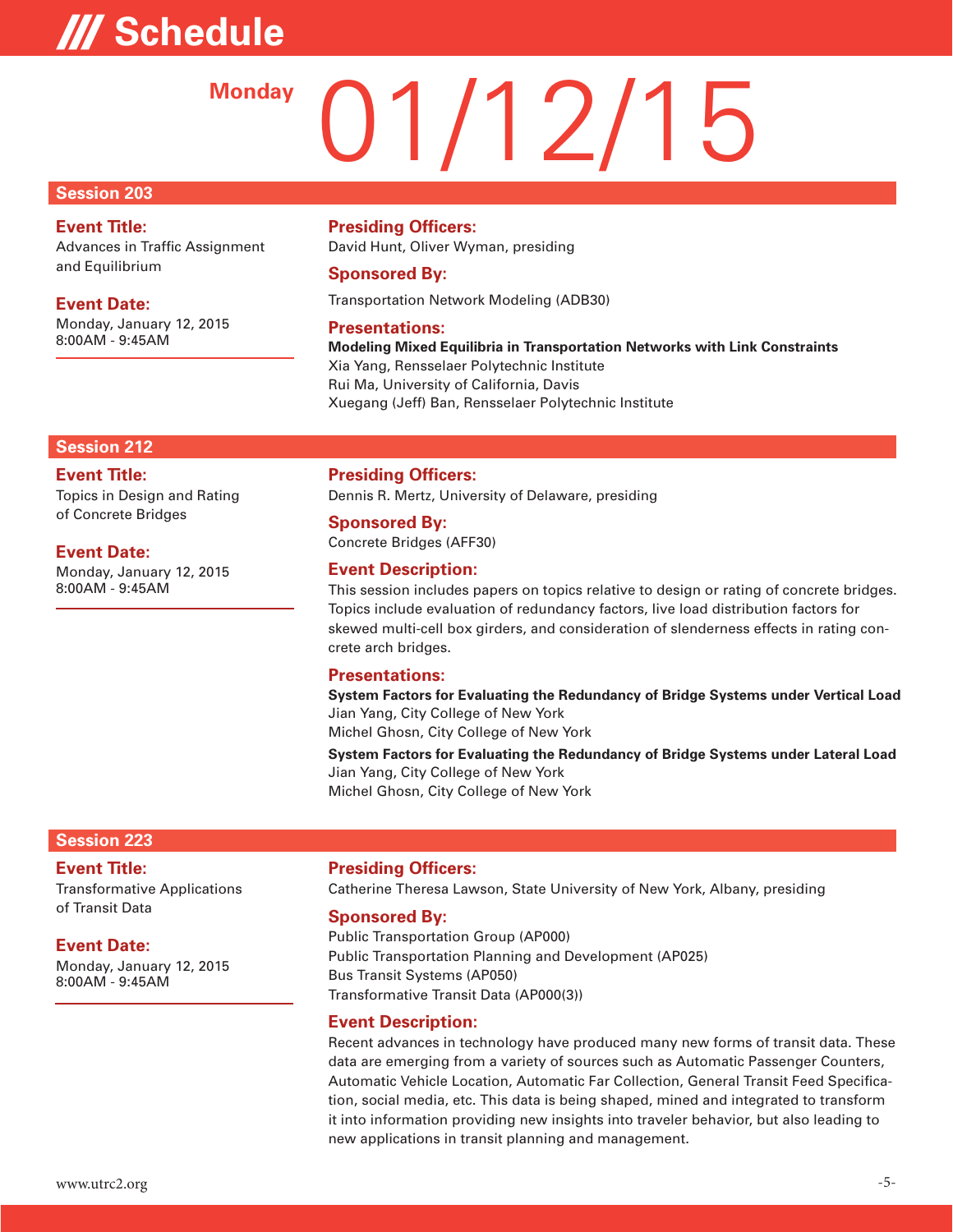#### **Session 225**

#### **Event Title:**

Designing for LRT Success

#### **Event Date:**

Monday, January 12, 2015 8:00AM - 9:45AM

#### **Presiding Officers:**

Jason Lee, San Francisco Municipal Transportation Agency, presiding

#### **Sponsored By:**

Light Rail Transit (AP075)

#### **Event Description:**

Rarely do planners tie transit operating and investment strategies to long range regional objectives, such as increasing transit modal share by 10% over a 30 year period. The lead off paper in this session presents a method for doing that. The following papers analyze light rail performance to determine what variables contribute to favorable or unfavorable operating results.

#### **Presentations:**

**Fill the Gap between Light Rail Service and Rider¡¯s Move Choice: Evidence from Hudson-Bergen Light Rail** Xiaobo Liu, Southwest Jiaotong University, China Yi Deng, Parsons You-Lian Chu, Parsons Rongfang Liu, NJIT & Yilin Li, Southwest Jiaotong University

#### **Session 233**

#### **Event Title:**

Transportation Funding and Financing Showcase

#### **Event Date:**

Monday, January 12, 2015 8:30AM - 10:15AM

#### **Presiding Officers:**

Jennifer R. Mayer, Ernst and Young, presiding

#### **Sponsored By:**

Revenue and Finance (ABE10) Public-Private Partnerships (ABE10(1))

#### **Event Description:**

This poster session highlights research in the area of transportation funding and financing, including revenue tools and public-private partnership activities.

#### **Presentations:**

**Flat Versus Spatially Variable Tolling: Case Study in Fresno, California**  Omid M. Rouhani, Cornell University Deborah Niemeier, University of California, Davis H. Oliver Gao, Cornell University Raymond Richard Geddes, Cornell University

**Toll Price Elasticities of Demand for Toll Bridges and Tunnels in New York City**  Dan Wan, City University of New York Camille Kamga, City College of New York Anil Yazici, Stony Brook University

#### **Event Title:**

Climate Change and Energy Task Force

#### **Event Date:**

Monday, January 12, 2015 10:15AM - 12:00PM

**Presiding Officers:** Robert B. Noland, Rutgers University, presiding

#### **Sponsored By:**

Special Task Force on Climate Change and Energy (A0020T)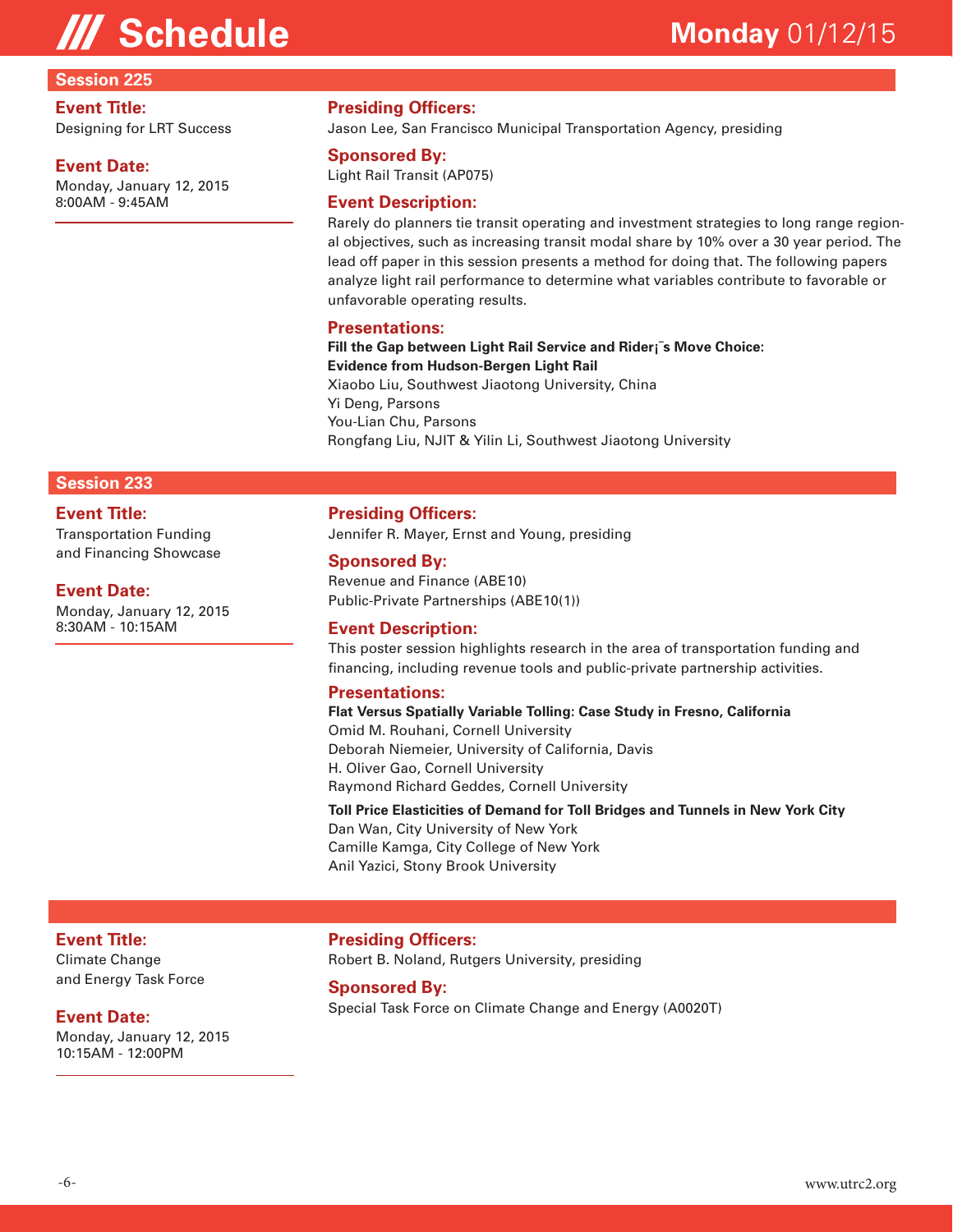# **/// Schedule**

### **Monday** 01/12/15

#### **Session 266**

#### **Event Title:**

What's Going on in Local Mixed-Use and TOD Environments

#### **Event Date:**

Monday, January 12, 2015 10:15AM - 12:00PM

#### **Session 274**

#### **Event Title:**

Rapid Asphalt Pavement Construction

#### **Event Date:**

Monday, January 12, 2015 10:15AM - 12:00PM

#### **Presiding Officers:**

John L. Renne, University of New Orleans, presiding

#### **Sponsored By:**

Transportation and Land Development (ADD30)

#### **Presentations:**

**Repeal of Minimum Parking Requirements in the Green Code in Buffalo: New Directions for Land Use and Development**  Daniel Baldwin Hess, State University of New York, Buffalo

#### **Presiding Officers:**

Frank Fee, Asphalt Pavement Technology, LLC, presiding

#### **Sponsored By:**

General Issues in Asphalt Technology (AFK10)

#### **Event Description:**

This session will review the overall management of Accelerated Asphalt Pavement Construction – from its inception to the final completion. It will also include some detailed examples of the exceptional approaches used to make this happen. In addition , some intangible aspects (e.g. sustainability, user delay, special materials, costs and other such issues) will be captured.

#### **Presentations:**

**I-295 in New Jersey Reconstructed in Record Time by Using Engineered Hot-Mix Asphalt** Thomas A. Bennert, Rutgers University Robert W. Sauber, Consultant

#### **Session 281**

**Event Title:** Safety Management Data Analytics

#### **Event Date:**

Monday, January 12, 2015 10:15AM - 12:00PM

#### **Presiding Officers:**

Jake Kononov, DiExSys LLC, presiding

#### **Sponsored By:**

Transportation Safety Management (ANB10)

#### **Event Description:**

This session will focus on data driven decision support analysis in safety management using state of the art methods. It will address questions of safety policy and program development.

#### **Presentations:**

#### **Why have traffic fatalities dropped in the US?**

Robert B. Noland, Rutgers University Feiyang Sun, Cornell University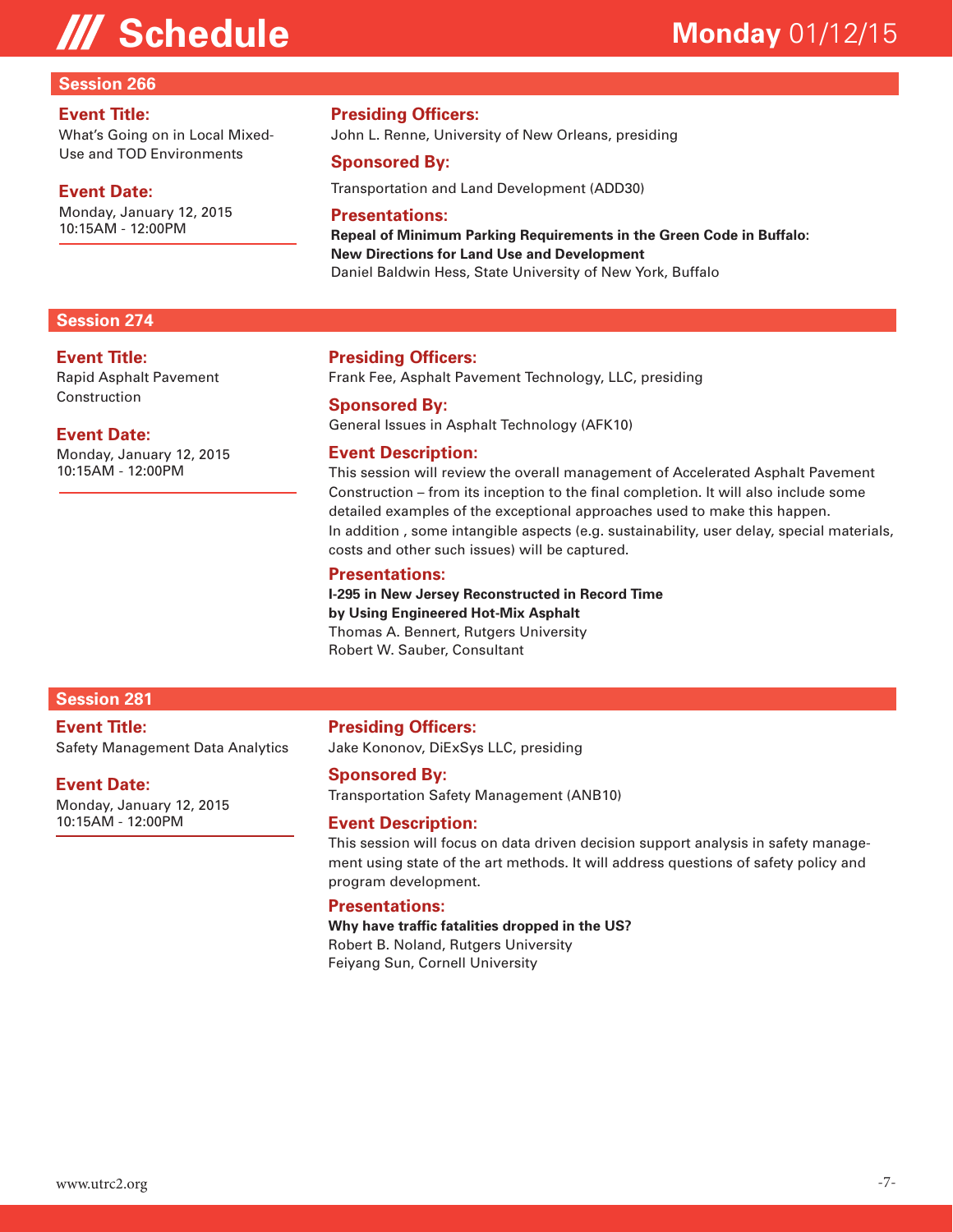# **III Schedule Monday** 01/12/15

### **Session 297**

#### **Event Title:**

Emerging Ideas in Performance Management

### **Event Date:**

Monday, January 12, 2015 10:45AM - 12:30PM

### **Presiding Officers:**

Tara Lakshmi Ramani, Texas A&M Transportation Institute, presiding

#### **Sponsored By:**

Performance Measurement (ABC30)

#### **Presentations:**

**Characterizing Bridge Functional Obsolescence Using Congestion Performance Measures Determined from Anonymous Probe Vehicle Data**  Andrew Joseph Bechtel, College of New Jersey Thomas M. Brennan, College of New Jersey

#### **Session 302**

#### **Event Title:**

Innovative Analyses of National Household Transportation Survey

#### **Event Date:**

Monday, January 12, 2015 10:45AM - 12:30PM

#### **Presiding Officers:**

Thera Black, Thurston Regional Planning Council, presiding

#### **Sponsored By:**

Task Force on Understanding New Directions for the National Household Travel Survey (ABJ45T)

#### **Event Description:**

The goal of this session is to share and learn about innovative applications of the National Household Travel Survey with a focus on studies that use the NHTS with other large, publically available data sets; analyze travel patterns using visualization; characterize long-distance and rural trips; help understand broad public health topics related to transportation and disaster management; analyze transit or active modes; examine environmental issues; or answer questions important to MPOs.

#### **Presentations:**

**Freight Deliveries Directly Generated by Residential Units: Analysis with 2009 NHTS Data** 

Yiwei Zhou, Rensselaer Polytechnic Institute Xiaokun (Cara) Wang, Rensselaer Polytechnic Institute

#### **Using NHTS 2001 and 2009 to Analyze Intrapersonal Variability in Travel Behavior**

Ralph Buehler, Virginia Polytechnic Institute and State University Andrea Hamre, Virginia Polytechnic Institute and State University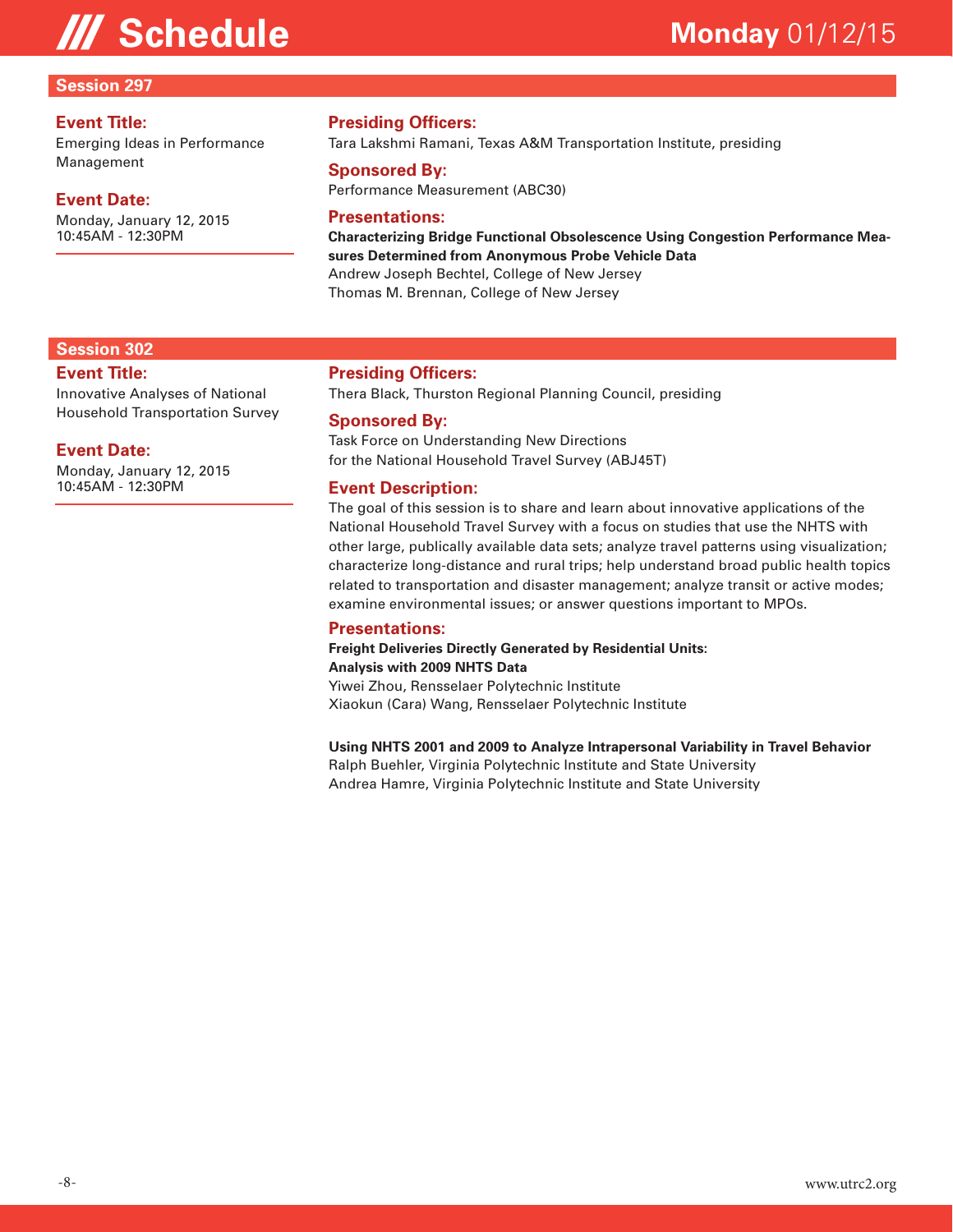#### **Session 303**

#### **Event Title:**

Research in Statistical Methods in Transportations

#### **Event Date:**

Monday, January 12, 2015 10:45AM - 12:30PM

#### **Presiding Officers:**

Panagiotis Ch. Anastasopoulos, State University of New York, Buffalo, presiding

#### **Sponsored By:**

Statistical Methods (ABJ80)

#### **Presentations:**

**Bayesian Inference for Network Flow Problems Considering Unknown Route Choice Probabilities**  Zhen Tan, Cornell University H. Oliver Gao, Cornell University

#### **Performance Measure of Travel Time Reliability**

**of Emergency Vehicles in an Urban Region**  Zhenhua Zhang, University at Buffalo, State University of New York Qing He, State University of New York, Buffalo Jizhan Gou, Sabra, Wang & Associates, Inc. XiaoLing Li, Virginia Department of Transportation

**A Doubly Stochastic Point Process Model for Modeling Crashes along a Corridor**  Sami Demiroluk, Rutgers University Kaan Ozbay, New York University

**A Fixed Effects Bivariate Ordered Probit Analysis of Perceived and Observed Aggressive Driving Behavior: A Driving Simulation Study**  Nima Golshani, State University of New York, Buffalo Panagiotis Ch. Anastasopoulos, State University of New York, Buffalo Kevin Hulme, State University of New York, Buffalo

**An Empirical Exploratory Analysis of Factors Affecting Highway Segment Hazard-Level Likelihood Using Random Parameters Ordered Probit Regression**  SeyedAta Nahidi, State University of New York, Buffalo Nima Golshani, State University of New York, Buffalo Panagiotis Ch. Anastasopoulos, State University of New York, Buffalo

#### **Session 308**

### **Event Title:**

Advances in Concrete for Transportation

#### **Event Date:**

Monday, January 12, 2015 10:45AM - 12:30PM

#### **Presiding Officers:**

Paul J. Tikalsky, Oklahoma State University, presiding

#### **Sponsored By:**

Basic Research and Emerging Technologies Related to Concrete (AFN10)

#### **Presentations:**

**Elastic Modulus and Poisson's Ratio of Alkali-Activated Cement-Free Concrete**  Robert Thomas, Clarkson University Sulapha Peethamparan, Clarkson University

**Strength and Setting Time Enhancement in Alkali-Modified High-Volume Fly Ash Binders** 

Sulapha Peethamparan, Clarkson University Tesfamichael Yehdego, Clarkson University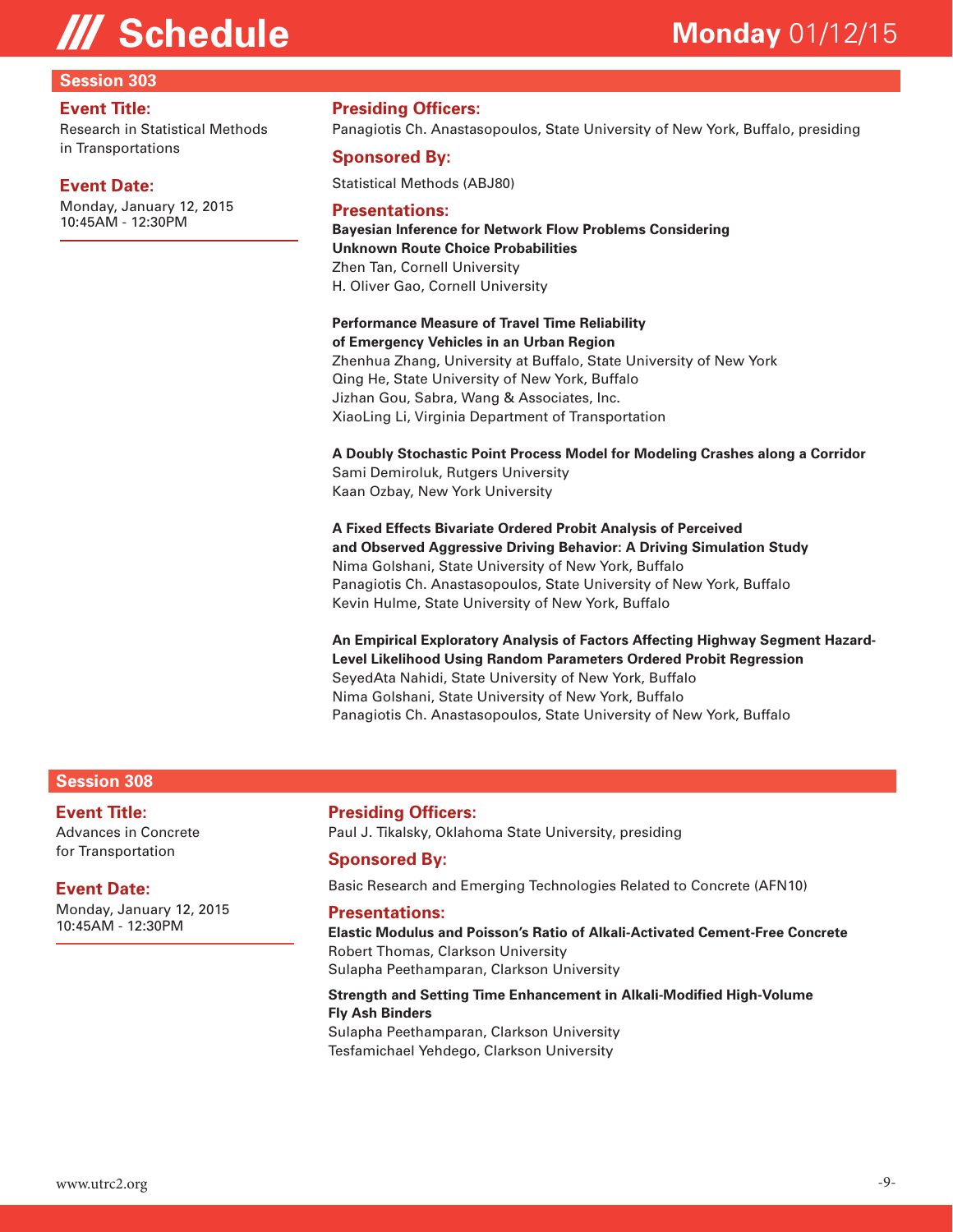### **Session 310**

#### **Event Title:**

Innovations in Concrete Materials and Test Methods

#### **Event Date:**

Monday, January 12, 2015 10:45AM - 12:30PM

#### **Presiding Officers:**

Tara Cavalline, University of North Carolina, Charlotte, presiding

#### **Sponsored By:**

Properties of Concrete (AFN20)

#### **Presentations:**

**Investigation of High-Performance Concrete Containing Slag Under Restrained Shrinkage Conditions**  Hani H. Nassif, Rutgers University John Montemarano, ECI Group LLC Chaekuk Na, Rutgers University

#### **Session 313**

#### **Event Title:**

Concrete and Curing in Mixtures

#### **Event Date:**

Monday, January 12, 2015 10:45AM - 12:30PM

#### **Presiding Officers:**

Mark E. Felag, Rhode Island Department of Transportation, presiding

#### **Sponsored By:**

Concrete Materials and Placement Techniques (AFN40)

#### **Presentations:**

**Real-Time 3-D Concrete Vibration Effort Tracking and Visualization with Ultra-Wide-Band Technologies**  Jie Gong, Rutgers University Yi Yu, Rutgers University Trefor P. Williams, Rutgers University Andres Roda, Rutgers University

#### **Session 320**

#### **Event Title:**

Factors Affecting Transit Mode Choice and Ridership

#### **Event Date:**

Monday, January 12, 2015 10:45AM - 12:30PM

**Presiding Officers:** Brendon Hemily, Hemily and Associates, presiding

**Poster Session | Practice Ready Papers:** Planning and Forecasting, Public Transportation

**Sponsored By:** Public Transportation Planning and Development (AP025)

### **Presentations:**

**City Centers and Rapid Transit Ridership** Sharat Kalluri, CDM Smith Herbert Levinson, UTRC

#### **Event Title:**

Artificial Intelligence and Advanced Computing Applications Committee

### **Event Date:**

Monday, January 12, 2015 1:30PM - 5:30PM

**Presiding Officers:** Adel W. Sadek, State University of New York, Buffalo, presiding

#### **Sponsored By:**

Artificial Intelligence and Advanced Computing Applications (ABJ70)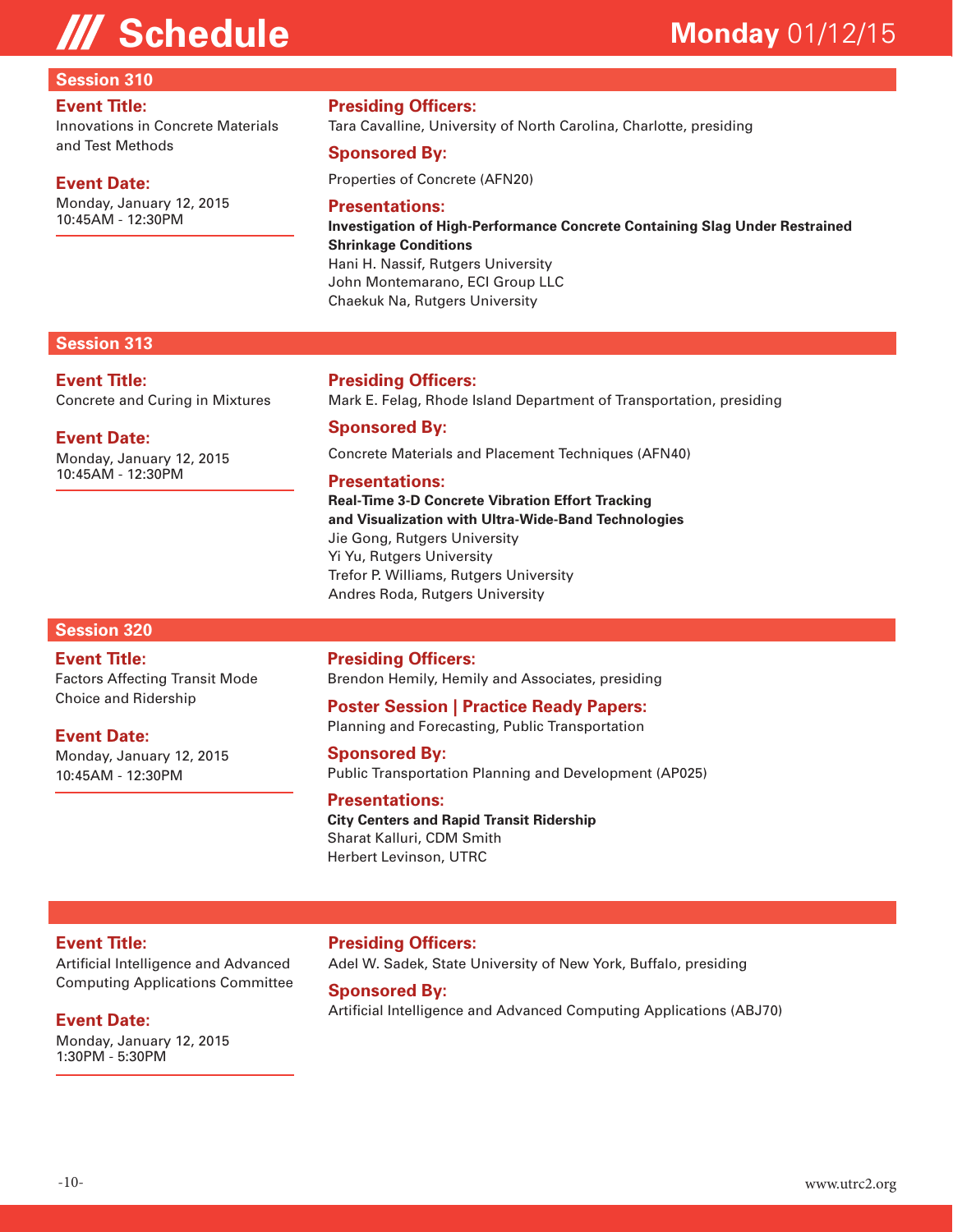# **All Schedule Monday** 01/12/15

#### **Session 347**

#### **Event Title:**

Weather Effects on Roadways

#### **Event Date:**

Monday, January 12, 2015 1:30PM - 3:15PM

#### **Presiding Officers:**

Dave Bergner, Monte Vista Associates, LLC, presiding

#### **Sponsored By:**

Surface Transportation Weather (AH010) Winter Maintenance (AHD65)

#### **Event Description:**

The movement of goods and services is important all year round. These papers address ways of making sure that goods and services are not delayed on winter roads.

#### **Presentations:**

#### **Development of a Life-Cycle Model to Optimize RWIS Locations**

Liuhui Zhao, New Jersey Institute of Technology I-Jy Chien, New Jersey Institute of Technology Jay N. Meegoda, New Jersey Institute of Technology Zhengzhao Luo, City University of New York

#### **Session 352**

#### **Event Title:**

Forecasting Performance to Loads and Environmental Factors for Bridge Management

#### **Event Date:**

Monday, January 12, 2015 1:30PM - 3:15PM

#### **Presiding Officers:**

Basak Aldemir-Bektas, Iowa State University, presiding

#### **Sponsored By:**

Bridge Management (AHD35)

#### **Presentations:**

**Probabilistic Approach for Forecasting the Performance of Girder Bridges**  Dan Su, Rutgers University Hani H. Nassif, Rutgers University Eui-Seung Hwang, Kyung Hee University, South Korea

#### **Session 358**

#### **Event Title:**

Emerging Research in Emergency Evacuation

#### **Event Date:**

Monday, January 12, 2015 1:30PM - 3:15PM

### **Presiding Officers:**

Brian Wolshon, Louisiana State University, presiding

#### **Sponsored By:**

Emergency Evacuation (ANB80)

#### **Presentations:**

**Using Dynamic Flashing Yellow for Traffic Signal Control under Emergency Evacuation**  Charles Amoateng Asamoah, State University of New York - Buffalo Qing He, State University of New York, Buffalo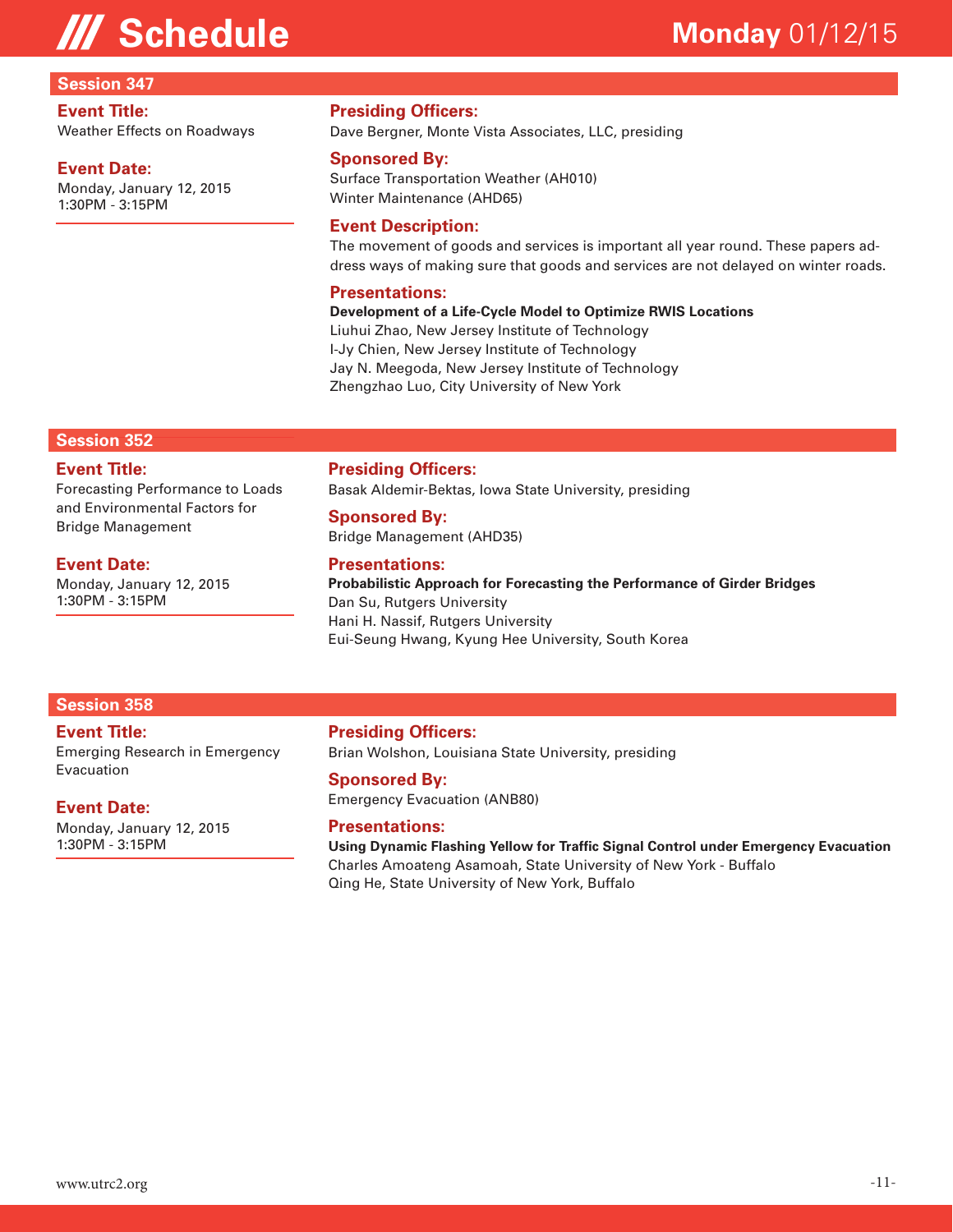# **III Schedule Monday** 01/12/15

#### **Session 370**

#### **Event Title:**

Research in Transportation Economics

#### **Event Date:**

Monday, January 12, 2015 2:00PM - 3:45PM

#### **Presiding Officers:**

Mark W. Burris, Texas A&M University, presiding

#### **Sponsored By:**

Transportation Economics (ABE20)

#### **Event Description:**

This poster session includes research on many topics in transportation economics, including willingness to pay for advanced traveler information systems, benefit-cost analysis of autonomous vehicles, value-of-time calculations, public transit optimization, economic analysis of speed limit changes, and many more.

#### **Presentations:**

#### **Costs and Benefits of a Road Diet Conversion**

Robert B. Noland, Rutgers University Dong Gao, Rutgers University Eric J. Gonzales, University of Massachusetts, Amherst Charles Brown, Rutgers University

#### **Session 373**

#### **Event Title:**

Tour de Data: Advances in Urban Data and Information Systems

#### **Event Date:**

Monday, January 12, 2015 2:00PM - 3:45PM

#### **Presiding Officers:**

Stacey Bricka, Texas A&M Transportation Institute, presiding

#### **Sponsored By:**

Urban Transportation Data and Information Systems (ABJ30)

#### **Presentations:**

**Graph-Based Approach to Measuring Efficiency of Urban Taxi Service System**  Xianyuan Zhan, Purdue University Xinwu Qian, Purdue University Satish V. Ukkusuri, Purdue University

#### **Session 375**

#### **Event Title:**

Travel Time and Speed Data Applications, Methods, and Performance Measures

#### **Event Date:**

Monday, January 12, 2015 2:00PM - 3:45PM

#### **Presiding Officers:**

Karl Petty, Iteris, Inc., presiding

#### **Sponsored By:**

Urban Transportation Data and Information Systems (ABJ30) Highway Traffic Monitoring (ABJ35) Travel Time, Speed and Reliability (ABJ30(3)

#### **Event Description:**

Increasing availability and fidelity of travel time and speed data from point detectors and probe sources have enabled their use for a growing number of applications. This session covers a range of topics related to the application, analysis, and summarization of speed and travel time data. Specific topics include travel time and flow state prediction, outlier detection, performance measure development and presentation, vehicle trajectory estimation, and travel time reliability measurement.

#### **Presentations:**

**Probabilistic Urban Link Travel Time Estimation Model Using Large-Scale Taxi Trip Data**  Xianyuan Zhan, Purdue University Satish V. Ukkusuri, Purdue University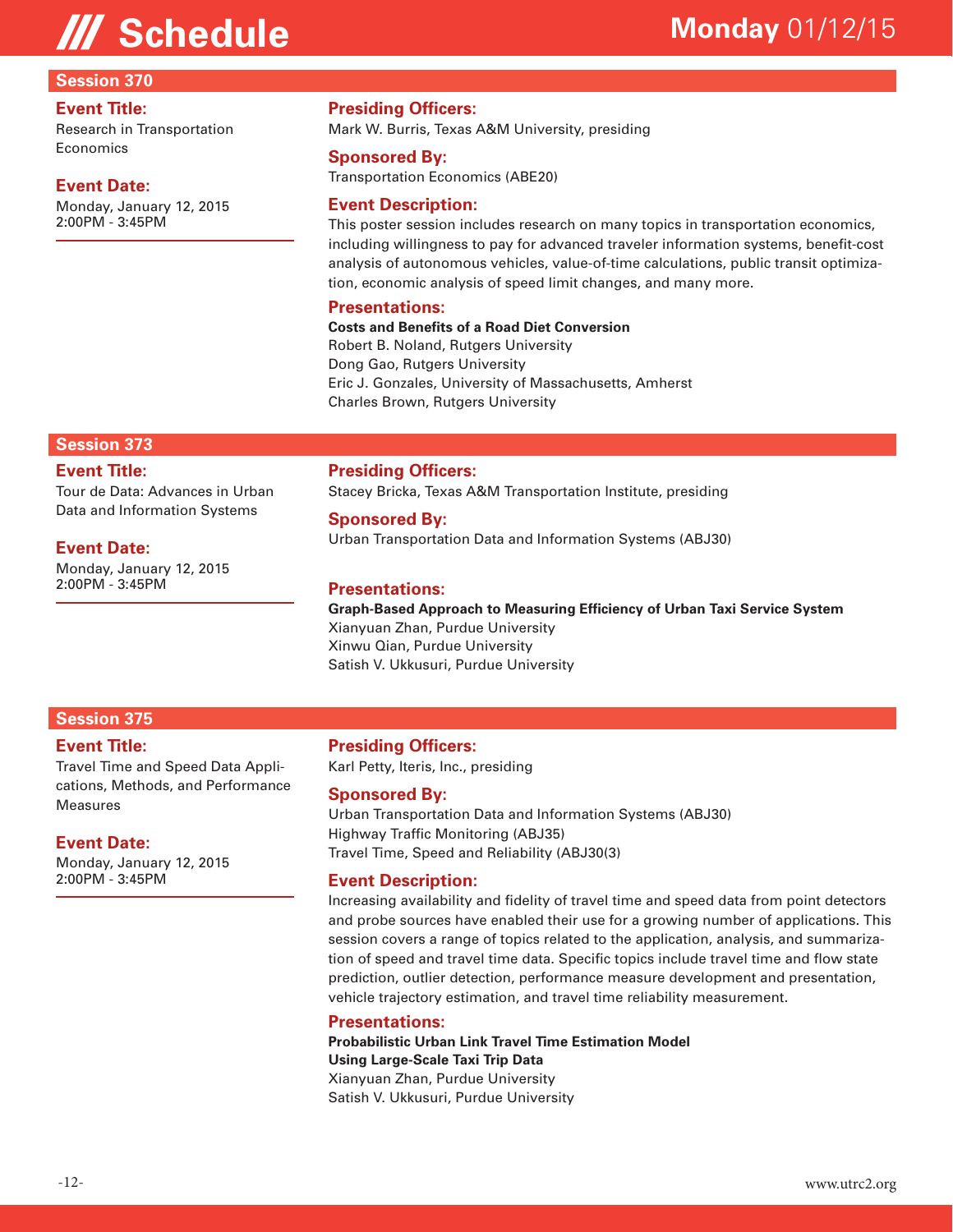#### **Session 376**

#### **Event Title:**

Highway Traffic Monitoring Innovative and Advanced Methods and Technologies

#### **Event Date:**

Monday, January 12, 2015 2:00PM - 3:45PM

**Presiding Officers:**

Wiley Cunagin, Atkins, presiding

#### **Sponsored By:**

Highway Traffic Monitoring (ABJ35) Weigh-in-Motion (ABJ35(2)

#### **Event Description:**

Emerging highway traffic-monitoring technologies are highlighted during this poster session. The session highlights advancements in weigh-in-motion technology, network sensor location models and traffic flow estimation, detector performance, video-based detection, GPS-enabled smartphones capturing traffic data, inertial measurement units, small drones for traffic surveillance, and using stop bar detector information.

#### **Presentations:**

#### **Examining Applicability of Small Quadcopter Drone for Traffic Surveillance and Roadway Incident Monitoring**

Joyoung Lee, New Jersey Institute of Technology Zijia Zhong, New Jersey Institute of Technology Kitae Kim, New Jersey Institute of Technology Branislav Dimitrijevic, New Jersey Institute of Technology Bo Du, New Jersey Institute of Technology Slobodan Gueta, New Jersey Institute of Technology

#### **Multiclass Vehicle Classification Using GPS Data**

Zhanbo Sun, Western Michigan University Xuegang (Jeff) Ban, Rensselaer Polytechnic Institute

#### **Session 377**

#### **Event Title:**

Information Technology Applications in Transportation 2015

#### **Event Date:**

Monday, January 12, 2015 2:00PM - 3:45PM

#### **Presiding Officers:**

Guohui Zhang, University of New Mexico, presiding

#### **Sponsored By:**

Information Systems and Technology (ABJ50) Geographic Information Science and Applications (ABJ60)

#### **Presentations:**

**WIMAP: Work Zone Interactive Monitoring Application**  Joyoung Lee, New Jersey Institute of Technology Zijia Zhong, New Jersey Institute of Technology Brijesh Singh, New Jersey Institute of Technology Jeevanjot Singh, New Jersey Department of Transportation Branislav Dimitrijevic, New Jersey Institute of Technology Kitae Kim, New Jersey Institute of Technology Bo Du, New Jersey Institute of Technology I-Jy Chien, New Jersey Institute of Technology Lazar N. Spasovic, New Jersey Institute of Technology

#### **Extended Implementation Methodology for Virtual Sensors: Web-Based Real-Time**

Transportation Data Collection and Analysis for Incident Management Abdullah Kurkcu, New York University Ender Faruk Morgul, New York University Kaan Ozbay, New York University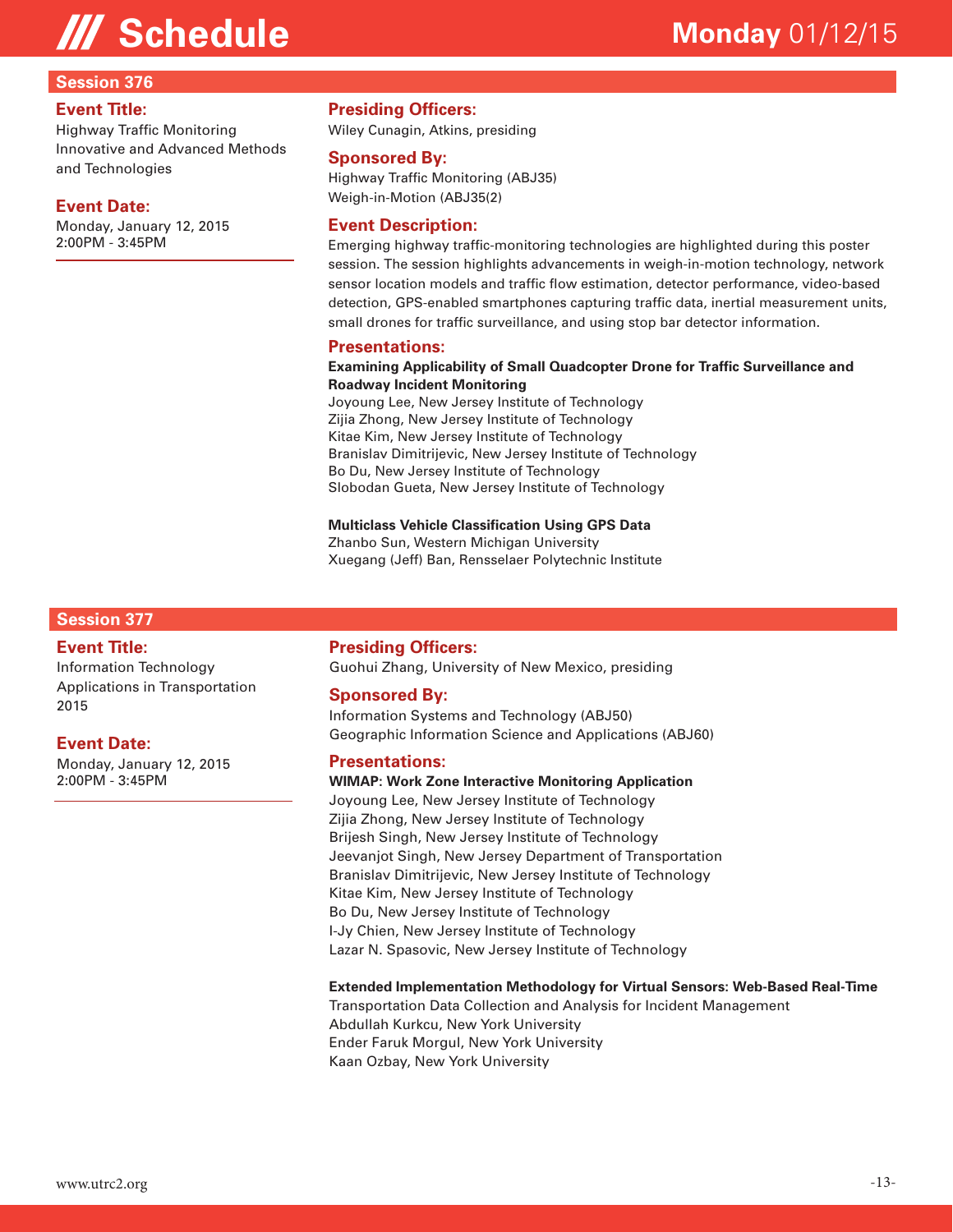#### **Session 382**

#### **Event Title:**

Congestion Pricing and Managed-Lane Showcase

#### **Event Date:**

Monday, January 12, 2015 2:00PM - 3:45PM

### **Presiding Officers:**

Donald R. Samdahl, Fehr & Peers, presiding

#### **Sponsored By:**

Managed Lanes (AHB35) Congestion Pricing (ABE25

#### **Presentations:**

**A Novel Peer-to-Peer Congestion Pricing Marketplace Enabled by Vehicle Automation**  Scott Le Vine, SUNY New Paltz and Imperial College London, United Kingdom John W. Polak, Imperial College London, United Kingdom

**Traffic Impacts of an Electronic Payment Biased Toll Pricing Initiative on Toll Bridges and Tunnels in New York City**  Agyenim Oti, City College of New York Camille Kamga, City College of New York

#### **Road Supply in Central London: Addition of an Ignored Social Cost**

Omid M. Rouhani, Cornell University Christopher R. Knittel, University of California, Davis Deborah Niemeier, University of California, Davis H. Oliver Gao, Cornell University Raymond Richard Geddes, Cornell University

#### **Session 386**

#### **Event Title:**

Data-Driven Safety Management: Multidisciplinary Approach

#### **Event Date:**

Monday, January 12, 2015 2:00PM - 3:45PM

**Presiding Officers:** Jake Kononov, DiExSys LLC, presiding

#### **Sponsored By:**

Transportation Safety Management (ANB10)

#### **Event Description:**

This session focuses on the infrastructure and behavioral issues in safety management with state-of-the-art data analysis methods.

#### **Presentations:**

**Review of Swedish Road Safety Policy in United States and Its Application in New York City Vision Zero Action Plan**  Scott Johnson, City College of New York Camille Kamga, City College of New York

#### **Effects of Private Road Management on Traffic Safety: Evidence from Mexico Raymond Richard Geddes, Cornell University** Xiaodi Li, Cornell University

Omid M. Rouhani, Cornell University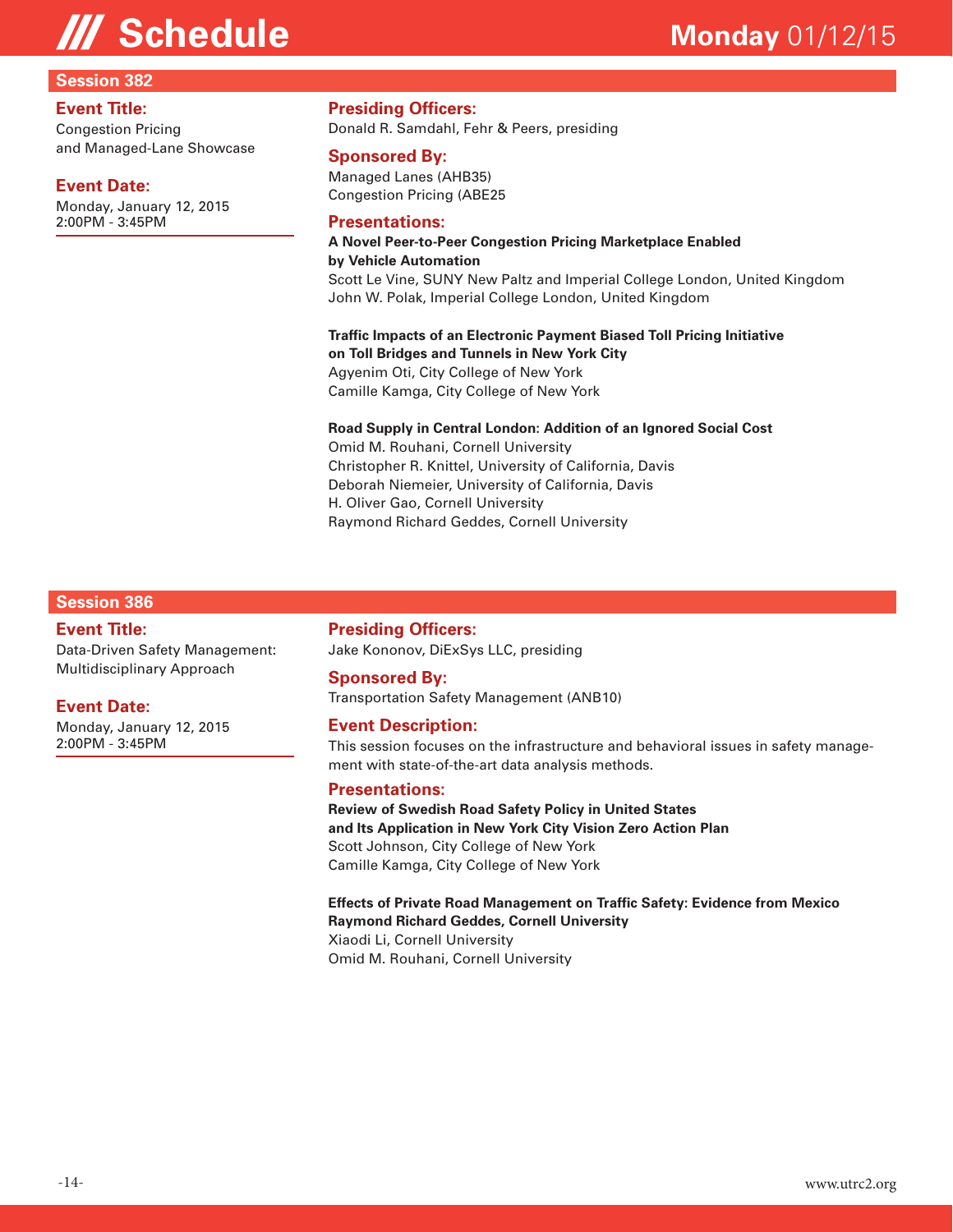#### **Session 393**

#### **Event Title:**

Economic Analysis of Environmental Impacts in Transportation

#### **Event Date:**

**Event Title:**

**Event Date:**

3:45PM - 5:30PM

Monday, January 12, 2015

Committee

Monday, January 12, 2015 3:45PM - 5:30PM

Tort Liability and Risk Management

#### **Presiding Officers:**

Nancy Bergeron, Transport Canada, presiding

#### **Sponsored By:**

Transportation Economics (ABE20)

#### **Presentations:**

**Environmental and Economic Impacts of Regionalizing Food Systems: The Case of Fluid Milk Supply Chains in the Northeastern U.S.**  XI HE, Cornell University H. Oliver Gao, Cornell University

#### **Presiding Officers:**

Pamela S. Leslie, Miami-Dade Expressway Authority, presiding

#### **Sponsored By:** Tort Liability and Risk Management (AL070)

#### **Presentations:**

**The Effects of New York's Scaffold Law on Worker Safety**  Jacob E. Arluck, Cornell University Raymond Richard Geddes, Cornell University Xiaodi Li, Cornell University Omid M. Rouhani, Cornell University

#### **Session 398**

**Event Title:** Activity Scheduling

#### **Event Date:**

Monday, January 12, 2015 3:45PM - 5:30PM

### **Presiding Officers:**

Khandker M. Nurul Habib, University of Toronto, Canada, presiding

#### **Lectern Session**

Data and Information Technology, Planning and Forecasting

#### **Sponsored By:**

Traveler Behavior and Values (ADB10)

#### **Presentations:**

**A Queueing Framework and Analysis of Observed One-Day Travel and Activity Patterns**  Roger B. Chen, Rochester Institute of Technology

Hani S. Mahmassani, Northwestern University

#### **Session 399**

**Event Title:**

Dynamic Network Modeling

#### **Event Date:**

Monday, January 12, 2015 3:45PM - 5:30PM

**Presiding Officers:**

Henry X. Liu, University of Michigan, presiding

#### **Sponsored By:**

Transportation Network Modeling (ADB30)

#### **Presentations:**

**Continuous-time Instantaneous Dynamic User Equilibria on A Real World Traffic Network**  Rui Ma, University of California, Davis Xuegang (Jeff) Ban, Rensselaer Polytechnic Institute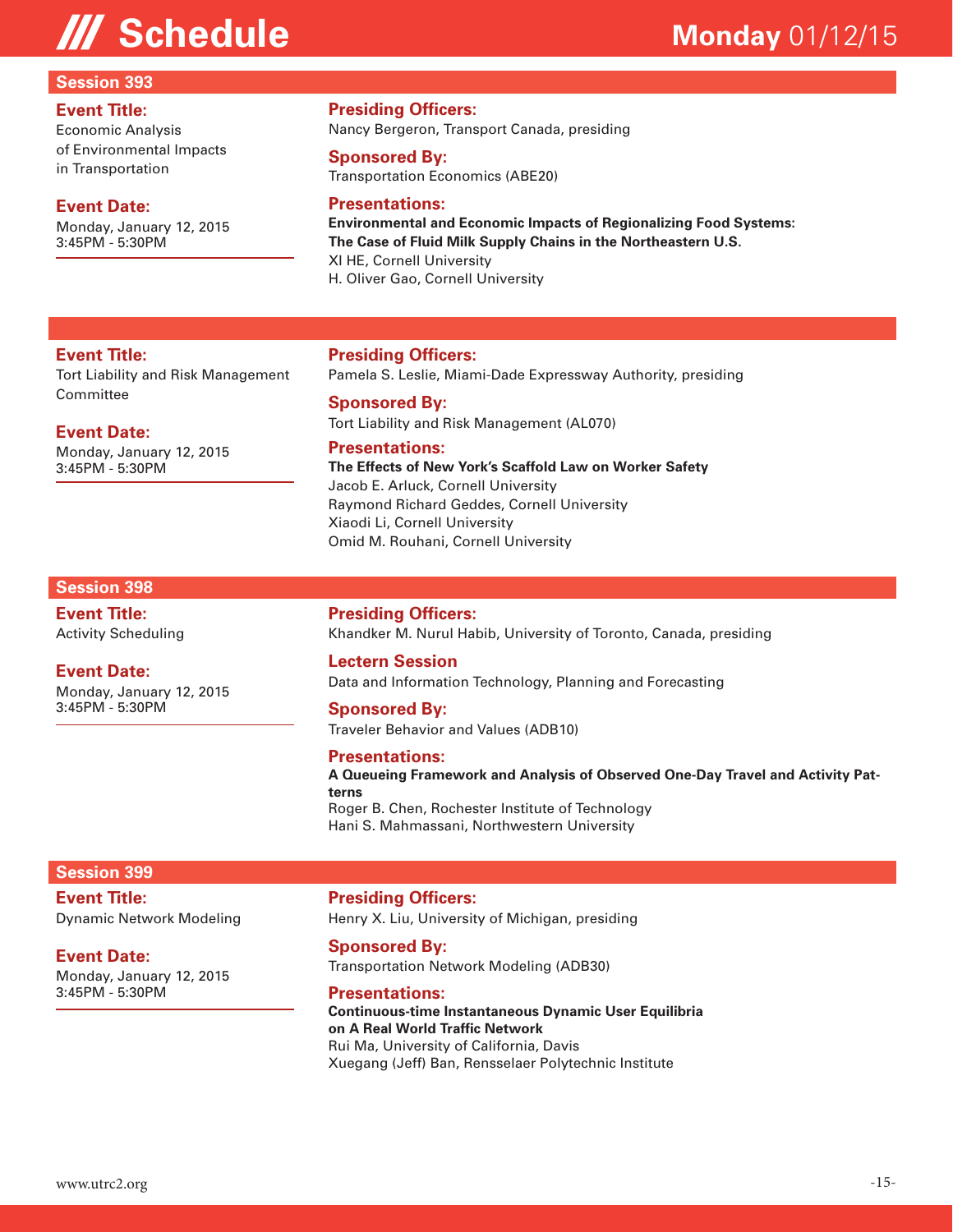#### **Session 407**

#### **Event Title:**

Culvert Field Installation Case Studies

#### **Event Date:**

Monday, January 12, 2015 3:45PM - 5:30PM

### **Presiding Officers:**

Brian Chestnut, Lane Enterprises Inc., presiding

#### **Sponsored By:**

Culverts and Hydraulic Structures (AFF70) Subsurface Soil-Structure Interaction (AFS40)

#### **Presentations:**

**Investigation of a Large Culvert Reconstruction Failure**  Dawit Negussey, Syracuse University Stephen Singh, Syracuse University Chen Liu, Syracuse University Luke Andrews, Syracuse University

#### **Session 413**

#### **Event Title:** Highway Capacity Level of Service: Love It or Leave It?

**Event Date:**

Monday, January 12, 2015 3:45PM - 5:30PM

#### **Session 416**

**Event Title:**

Fleet Management: Safety, Prioritizing, and Planning

#### **Event Date:**

Monday, January 12, 2015 3:45PM - 5:30PM

#### **Presiding Officers:**

Christopher S. Kinzel, HDR Engineering, Inc., presiding

#### **Sponsored By:** Highway Capacity and Quality of Service (AHB40)

**Presentations:**

**History of the Debate**  Roger P. Roess, Polytechnic Institute of New York University

#### **Presiding Officers:**

Scott Capps, North Carolina Department of Transportation, presiding Henry Canipe, AgileAssets, Inc., presiding

#### **Sponsored By:**

Maintenance Equipment (AHD60) Winter Maintenance (AHD65)

#### **Event Description:**

This is a diverse session in which papers and presentations address relevant issues pertaining to fleet management practice. The session includes equipment safety and visibility through a paper presentation related to luminosity for equipment service vehicles. A case study conducted in South Korea analyzing the aspects of fleet management needs for road maintenance projects will be explored. A third paper presents a stochastic dynamic fleet management model.

#### **Presentations:**

**Luminous Intensity Requirements for Service Vehicle Warning Beacons**  John D. Bullough, Rensselaer Polytechnic Institute Mark S. Rea, Rensselaer Polytechnic Institute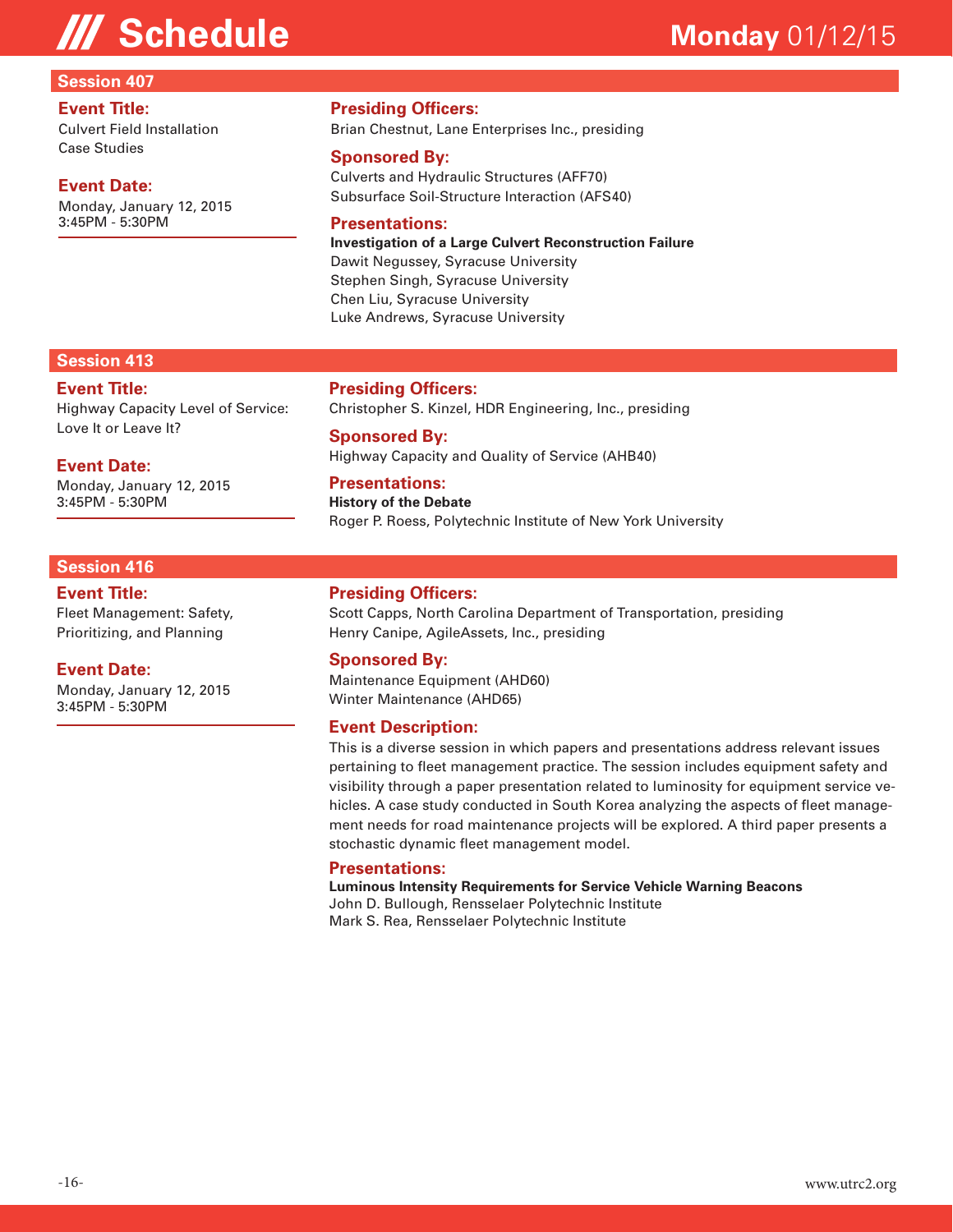#### **Session 421**

#### **Event Title:**

Tell Me About It! Real-time Customer Feedback to Improve Transit System Performance

#### **Event Date:**

Monday, January 12, 2015 3:45PM - 5:30PM

#### **Presiding Officers:**

Amy L. Van Doren, Marin County Transit District, presiding

#### **Sponsored By:**

Transit Management and Performance (AP010)

#### **Event Description:**

How can transit agencies integrate timely customer input to improve service? Welldesigned customer feedback tools can lead to more responsive planning and system management decisions. This session will explore the role of social media, open data, and stated & revealed preference surveys.

#### **Presentations:**

**Co-Monitoring for Transit Management**  Sarah Kaufman, New York University

#### **Session 444**

**Event Title:** Incident Management

#### **Event Date:**

Monday, January 12, 2015 4:15PM - 6:00PM

### **Presiding Officers:**

Mecit Cetin, Old Dominion University, Norfolk, presiding

#### **Sponsored By:**

Freeway Operations (AHB20)

#### **Event Description:**

This session includes papers that deal with the general topic of incident management.

#### **Presentations:**

**Spatial Analysis of Highway Incident Durations in the Context of Hurricane Sandy**  Kun Xie, New York University Kaan Ozbay, New York University Hong Yang, New York University

### **Session 449**

#### **Event Title:**

Contemporary Theories and Practices in Freight Planning and Logistics

#### **Event Date:**

Monday, January 12, 2015 4:15PM - 6:00PM

#### **Presiding Officers:**

Xiubin Bruce Wang, Texas A&M University, presiding

#### **Sponsored By:**

Freight Transportation Planning and Logistics (AT015)

#### **Presentations:**

**Landscape of Motor Freight Transportation and Warehousing: Analysis and Findings from Six Large Metropolitan Areas in the U.S.**  Qian Wang, State University of New York, Buffalo Tao Zhou, State University of New York, Buffalo Shuai Tang, State University of New York, Buffalo Li Yin, State University of New York, Buffalo

### **Freight Deliveries Directly Generated by Residential Units:**

**An Analysis with the 2009 NHTS Data** 

Yiwei Zhou, Rensselaer Polytechnic Institute Xiaokun (Cara) Wang, Rensselaer Polytechnic Institute

#### **The Role Of Classification Systems In Freight Trip Attraction Modeling**

Ivan Sanchez-Diaz, Chalmers University of Technology, Sweden Shama Campbell, Rensselaer Polytechnic Institute Miguel Jaller, University of California, Davis Jose Holguin-Veras, Rensselaer Polytechnic Institute Catherine Theresa Lawson, State University of New York, Albany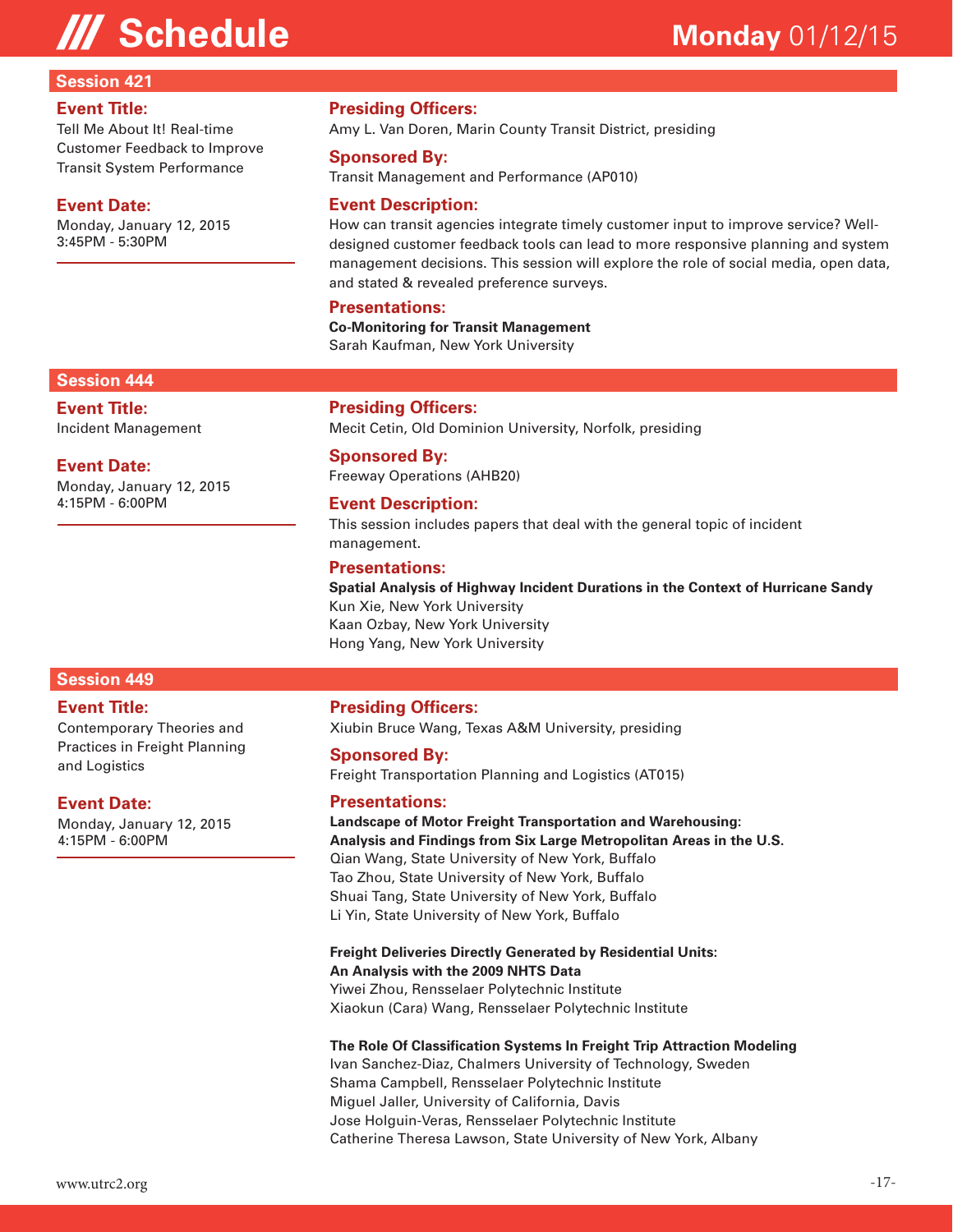**Event Title:** Visibility Committee

**Event Date:**

Monday, January 12, 2015 7:30PM - 9:30PM

#### **Session 464**

**Event Title:** Connected Vehicles

**Event Date:**

Monday, January 12, 2015 7:30PM - 9:30PM

**Presiding Officers:** John D. Bullough, Rensselaer Polytechnic Institute, presiding

**Sponsored By:** Visibility (AND40)

#### **Presiding Officers:**

Jane E. Lappin, Volpe National Transportation Systems Center, presiding

#### **Sponsored By:**

Intelligent Transportation Systems (AHB15)

#### **Presentations:**

**On Dynamic Information Propagation through Inter-Vehicle Communications**  Feng Zhu, Purdue University Satish V. Ukkusuri, Purdue University

#### **Session 465**

**Event Title:**

Safety of Intelligent Transportation Systems

**Event Date:**

Monday, January 12, 2015 7:30PM - 9:30PM

**Presiding Officers:** Jane E. Lappin, Volpe National Transportation Systems Center, presiding

#### **Sponsored By:**

Intelligent Transportation Systems (AHB15)

#### **Presentations:**

**A Framework for the Deployment of Intelligent Transportation Systems in a Multi-Agency Urban Environment** 

Arthur Thomas O'Connor, U.S. Department of Transportation John C. Falcocchio, New York University

#### **Session 469**

**Event Title:** Recent Progress in Vehicle-Highway Automation

#### **Event Date:**

Monday, January 12, 2015 7:30PM - 9:30PM

#### **Presiding Officers:** James Anderson, RAND Corporation, presiding

#### **Sponsored By:**

Vehicle-Highway Automation (AHB30) Emerging Technology Law (AL040)

#### **Presentations:**

**The Tension Between Autonomous Cars' Impacts on Intersection Level of Service and Their Occupants' Use of Travel Time for Leisure or Economically Productive Activities** 

Scott Le Vine, SUNY New Paltz and Imperial College London, United Kingdom Alireza Zolfaghari, Imperial College London, United Kingdom John W. Polak, Imperial College London, United Kingdom

#### **Linear Programming Formulation for Autonomous Intersection Control and Dynamic Traffic Assignment Under Connected Vehicle Environment**

Feng Zhu, Purdue University Satish V. Ukkusuri, Purdue University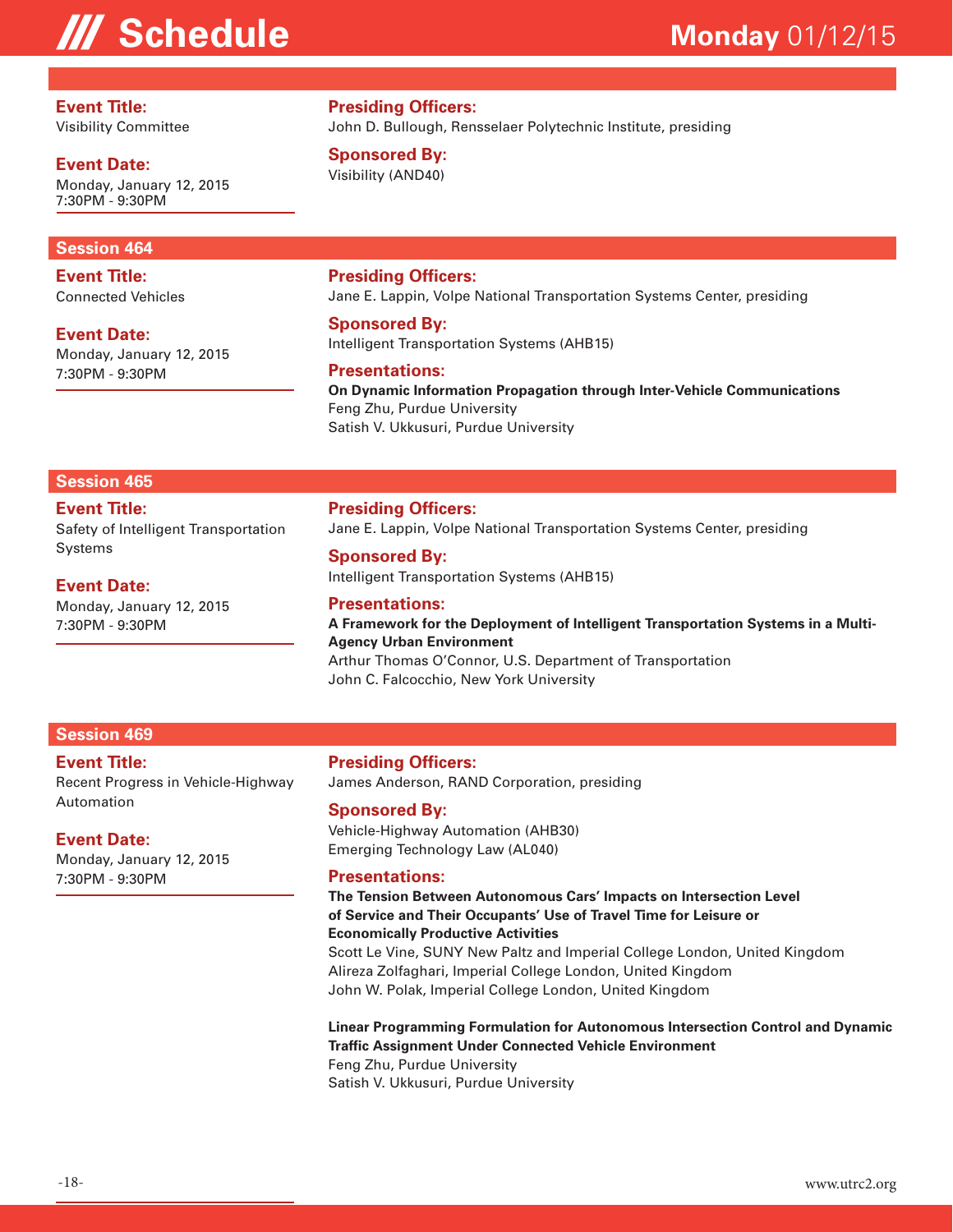### **Session 470**

#### **Event Title:**

Current Projects and New Developments in Vehicle-Highway Automation Showcase

#### **Event Date:**

Monday, January 12, 2015 7:30PM - 9:30PM

### **Poster Session | Spotlight Session**

Hot Topic: Connected-Automated Vehicles, Operations and Traffic Management, Safety and Human Factors, Vehicles and Equipment

#### **Sponsored By:**

Vehicle-Highway Automation (AHB30)

#### **Presentations:**

**Vehicle Automation and Road Vehicle Speed Governance**  Scott Le Vine, SUNY New Paltz and Imperial College London, United Kingdom Alireza Zolfaghari, Imperial College London, United Kingdom John W. Polak, Imperial College London, United Kingdom

#### **Session 471**

#### **Event Title:**

Impacts of Traffic Control Devices on Speed and Road User Behavior

#### **Event Date:**

Monday, January 12, 2015 7:30PM - 9:30PM

#### **Presiding Officers:**

David A. Noyce, University of Wisconsin, Madison, presiding Paul J. Carlson, Texas A&M Transportation Institute, presiding

#### **Sponsored By:**

Traffic Control Devices (AHB50)

#### **Presentations:**

**A Ponzo Scheme for Roadway Safety: Modifying Chevron Size and Position to Reduce Driver Speeds on Curves**  John D. Bullough, Rensselaer Polytechnic Institute Mark S. Rea, Rensselaer Polytechnic Institute Nicholas P. Skinner, Rensselaer Polytechnic Institute

#### **Session 477**

#### **Event Title:**

Bicycle Transportation, Part 1: Behavior and Policy (Part 2, Session 849)

#### **Event Date:**

Monday, January 12, 2015 7:30PM - 9:30PM

#### **Presiding Officers:**

Christopher R. Cherry, University of Tennessee, Knoxville, presiding Gabe Rousseau, Federal Highway Administration, presiding Jeffrey J. LaMondia, Auburn University, presiding

#### **Sponsored By:**

Bicycle Transportation (ANF20)

#### **Presentations:**

**Estimation of Optimal Inventory Levels at Stations of Bicycle-Sharing System**  Pulkit Parikh, Purdue University Satish V. Ukkusuri, Purdue University

#### **Biking for Goods Is Good: Assessment of CO2 Savings in Paris**

Martin Koning, French Institute of Science and Technology for Transport, Development and Networks Alison J. Conway, City College of New York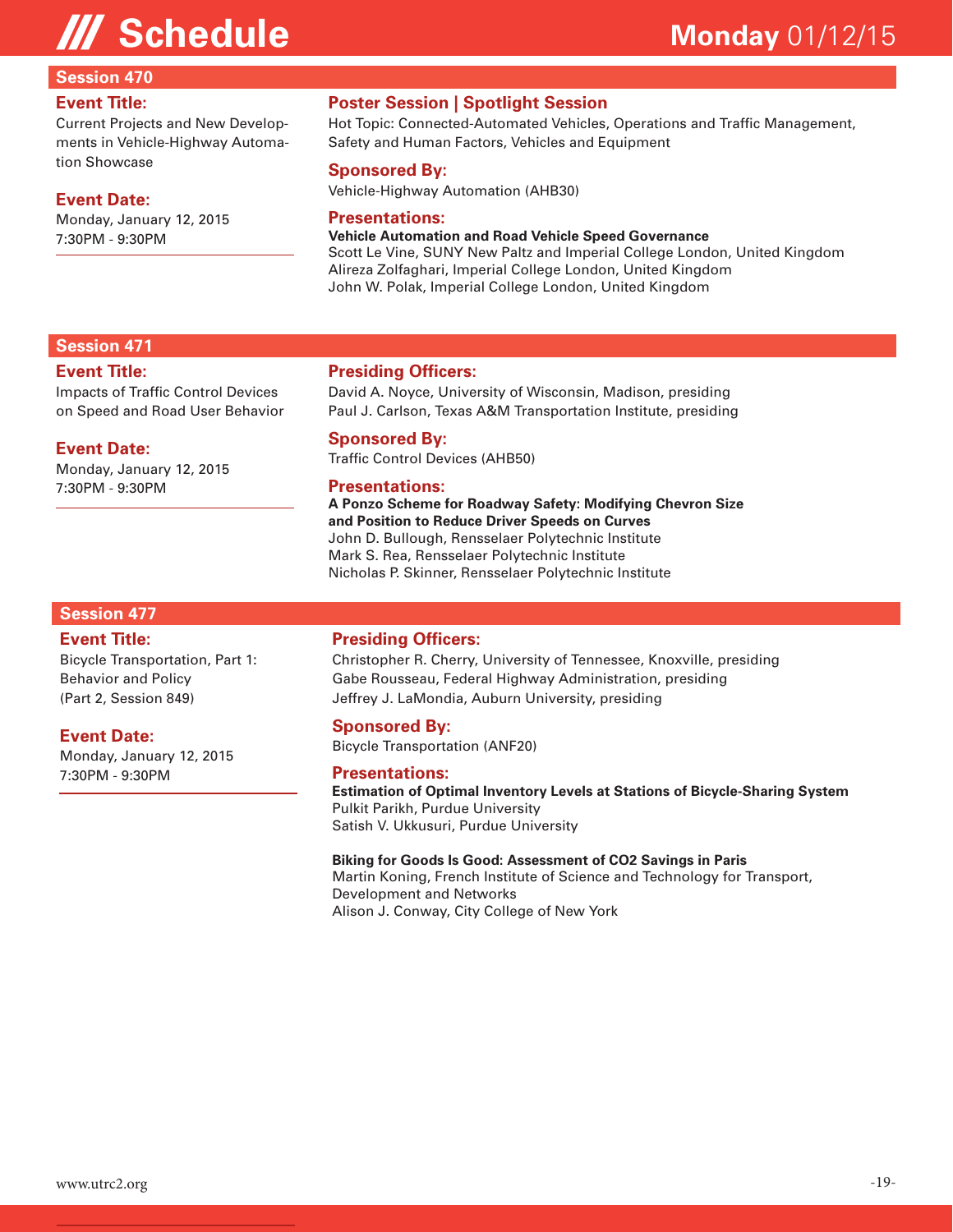# **/// Schedule**

# 01/13/15 **Tuesday**

#### **Session 484**

#### **Event Title:**

Climate Change and Transportation: Best Papers of 2015

#### **Event Date:**

Tuesday, January 13, 2015 8:00AM - 9:45AM

#### **Presiding Officers:**

Robert B. Noland, Rutgers University, presiding

#### **Sponsored By:**

Strategic Management (ABC10) Transportation and Air Quality (ADC20) Climate Change (ADC70(2)) Special Task Force on Climate Change and Energy (A0020T) Transportation Energy (ADC70)

#### **Event Description:**

This session is a special award program recognizing excellence in papers on climate change adaptation and mitigation in transportation. Peer reviewed with the assistance of multiple TRB committees, these four papers were selected among dozens of eligible papers for their innovation and content related to this very important topic.

### **Session 490**

**Event Title:** New Applications of Travel Time Data from Probes

#### **Event Date:**

Tuesday, January 13, 2015 8:00AM - 9:45AM

#### **Presiding Officers:**

Michael Daniel Fontaine, Virginia Center for Transportation Innovation and Research, presiding

#### **Sponsored By:**

Urban Transportation Data and Information Systems (ABJ30) Highway Traffic Monitoring (ABJ35) Travel Time, Speed and Reliability (ABJ30(3))

#### **Event Description:**

Probe data derived from private sector sources or electronic toll collection systems are an increasingly important data source for transportation agencies. This session discusses a number of new applications of this data. Topics covered include applications to performance measurement, methods to identify shockwave boundaries, and methods to validate arterial travel time data generated by a private sector source.

#### **Presentations:**

**Improved Travel Time Estimation for Reliable Performance Measure Development for Closed Highways**  Hong Yang, New York University Kaan Ozbay, New York University Kun Xie, New York University

#### **Performance Measures To Characterize Corridor Travel Time Delay Based On Probe Vehicle Data**

Thomas M. Brennan, College of New Jersey Stephen Matthew Remias, Purdue University Lucas Manili, The College of New Jersey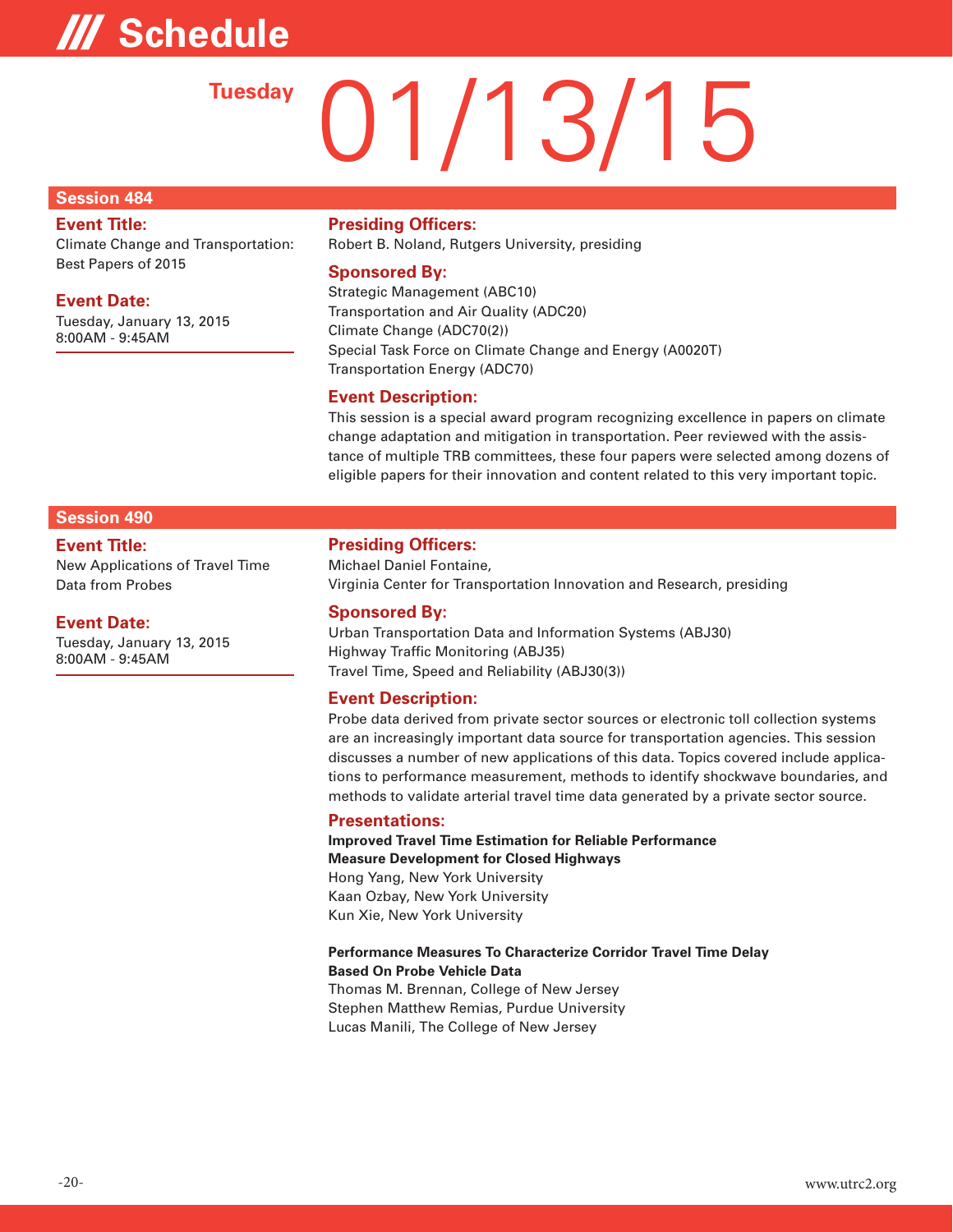#### **Session 492**

#### **Event Title:**

Optimization and Network Design

#### **Event Date:**

Tuesday, January 13, 2015 8:00AM - 9:45AM

**Presiding Officers:**

Miguel Figliozzi, Portland State University, presiding

#### **Sponsored By:**

Transportation Network Modeling (ADB30)

#### **Presentations:**

**Surrogate Optimization Techniques for Solving Discrete Transportation Network Design Problems**  Omid M. Rouhani, Cornell University Juliane Müeller, Cornell University H. Oliver Gao, Cornell University Christine Shoemaker, Cornell University Eric Jun Wang, Cornell University

#### **Session 493**

#### **Event Title:**

Accessibility, Commuting, and Income Dynamics

#### **Event Date:**

Tuesday, January 13, 2015 8:00AM - 9:45AM

#### **Presiding Officers:**

Ann M. Hartell, Vienna University of Economics and Business, Austria, presiding

#### **Sponsored By:**

Social and Economic Factors of Transportation (ADD20)

#### **Event Description:**

This session includes papers that deal with the general topic of incident management.

#### **Presentations:**

**A Look at Relationship Between Households' Housing and Transportation Expendi**tures from a Lifestyle Perspective Devajyoti Deka, Rutgers University

#### **Session 499**

#### **Event Title:**

Special Topics in Steel Bridges

#### **Event Date:**

Tuesday, January 13, 2015 8:00AM - 9:45AM

#### **Presiding Officers:**

Dennis R. Mertz, University of Delaware, presiding

#### **Sponsored By:**

Steel Bridges (AFF20)

#### **Event Description:**

This session covers four topics related to steel bridges. The topics address issues related to a variety of steel bridge types including both relatively routine, short- and moderate-span bridges and also specialty and long-span bridges.

#### **Presentations:**

**Simple Approach to Calculate Displacements and Rotations in Integral Abutment Bridges**  Suhail Albhaisi, Jacobs Engineering Group Inc. Hani H. Nassif, Rutgers University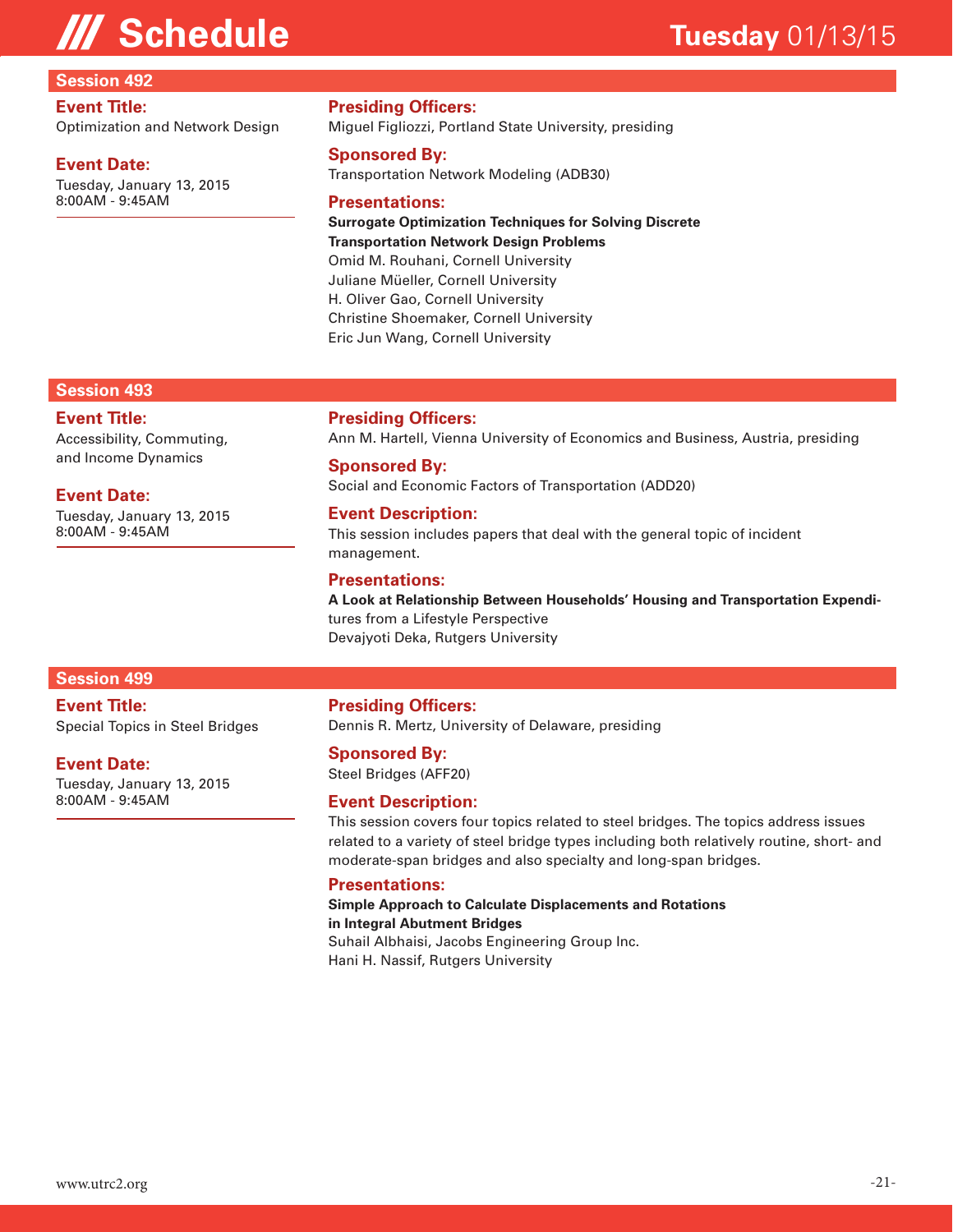#### **Event Title:**

Intercity Passenger Rail Committee

#### **Event Date:**

**Event Title:**

**Session 505**

**Event Date:**

8:00AM - 9:45AM

Tuesday, January 13, 2015 8:00AM - 12:00PM

Innovative Teaching of Highway Capacity Manual Procedures

Tuesday, January 13, 2015

#### **Presiding Officers:**

David P. Simpson, David P. Simpson Consultants, LLC, presiding

#### **Sponsored By:**

Intercity Passenger Rail (AR010)

#### **Presentations:**

**New website launch and demo Maite Pena Alvarez Newsletter Update Penny Eickemeyer**

#### **Presiding Officers:**

Janice R. Daniel, New Jersey Institute of Technology, presiding

#### **Sponsored By:**

Highway Capacity and Quality of Service (AHB40)

#### **Event Description:**

The Highway Capacity Manual 2010 (HCM) is utilized by a broad range of professionals. As part of the effort to promote effective teaching and training of highway capacity concepts, the Highway Capacity and Quality of Service (HCQS) Committee issued a call for papers to university faculty and lecturers requesting innovative approaches in teaching highway capacity concepts to university students and practicing engineers and planners.

#### **Session 515**

#### **Event Title:**

Public Transportation Marketing: User Perception, Satisfaction and Segmentation

#### **Event Date:**

Tuesday, January 13, 2015 8:00AM - 9:45AM

#### **Session 522**

#### **Event Title:**

Adoption of Light-Emitting Diode Lighting by Airports: Planning and Design Issues

#### **Event Date:**

Tuesday, January 13, 2015 8:00AM - 9:45AM

**Presiding Officers:**

Candace Brakewood, City College of New York, presiding

#### **Sponsored By:**

Public Transportation Marketing and Fare Policy (AP030)

#### **Presiding Officers:**

Isaac Richmond Nettey, Kent State University, presiding

#### **Sponsored By:**

Environmental Impacts of Aviation (AV030) Aircraft/Airport Compatibility (AV070)

#### **Event Description:**

The advent of "Going Green at Airports" has ushered in the broad adoption of light emitting diodes (LEDs) to replace incandescent lighting as a critical means of reducing energy consumption and realizing ancillary benefits associated with the longer average life expectancy of LEDs over incandescent lighting at airports. This panel session will address planning and design issues arising from the adoption of LED lighting by airports.

#### **Presentations:**

**Research Findings on Economic and Life-Cycle Impacts of Adoption of LED Lighting at Airports**  John D. Bullough, Rensselaer Polytechnic Institute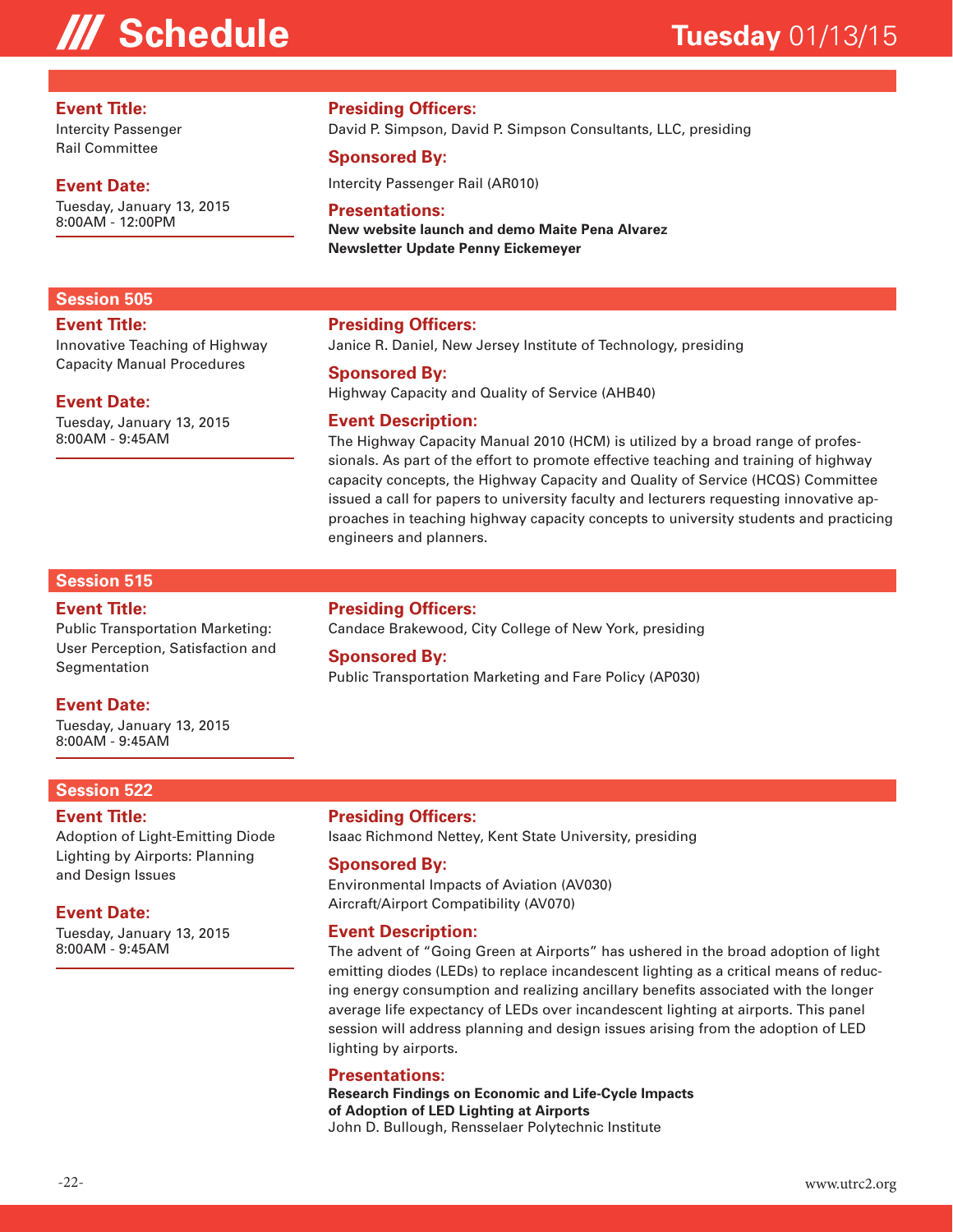#### **Session 528**

#### **Event Title:**

Transportation Issues and Solutions in Major Cities

#### **Event Date:**

Tuesday, January 13, 2015 8:30AM - 10:15AM

#### **Presiding Officers:**

Aimee Jefferson, Center for Advanced Infrastructure and Transportation, presiding

#### **Sponsored By:**

Transportation Issues in Major U.S. Cities (ABE30)

#### **Event Description:**

Cities are where diverse populations, businesses, and health and academic institutions and agencies converge, creating a situation in which transportation modes and interests must operate within a confined spatial location. As such, transportation issues unique to urban environments arise that require major cities to be on the forefront of managing change and providing leadership. Please join us as we feature research that explores transportation issues and solutions in major cities.

#### **Presentations:**

**Exploring Spatial Variation of Urban Taxi Ridership Using Geographically Weighted Regression**  Xinwu Qian, Purdue University Satish V. Ukkusuri, Purdue University

#### **Using Big Data of Automated Fare Collection System for Analysis and Improvement of Bus Rapid Transit Line in Istanbul, Turkey**

Kevser Simsek, Instanbul Metropolitan Municipality, Turkey Ilgin Gokasar, Bogazici University, Turkey Kaan Ozbay, New York University

### **Session 531**

**Event Title:** Current Issues in Transportation and Air Quality

#### **Event Date:**

Tuesday, January 13, 2015 8:30AM - 10:15AM

#### **Presiding Officers:**

Britt A. Holmen, University of Vermont, presiding

#### **Sponsored By:**

Transportation and Air Quality (ADC20)

#### **Presentations:**

**Finding Link Driving Schedules for Integrated Traffic Emission Simulator by Clustering with Dynamic Time-Warping Measures**  H. M. Abdul Aziz, Purdue University Satish V. Ukkusuri, Purdue University

#### **Session 533**

### **Event Title:**

Current Issues in Transportation-Related Noise and Vibration

#### **Event Date:**

Tuesday, January 13, 2015 8:30AM - 10:15AM

**Presiding Officers:** Hugh Saurenman, ATS Consulting, presiding

#### **Sponsored By:**

Transportation-Related Noise and Vibration (ADC40)

#### **Presentations:**

**Modeling Pavement Noise with Different Tire Configurations Using Coupled FEM-BEM Analysis**  Hao Wang, Rutgers University Yangmin Ding, Rutgers University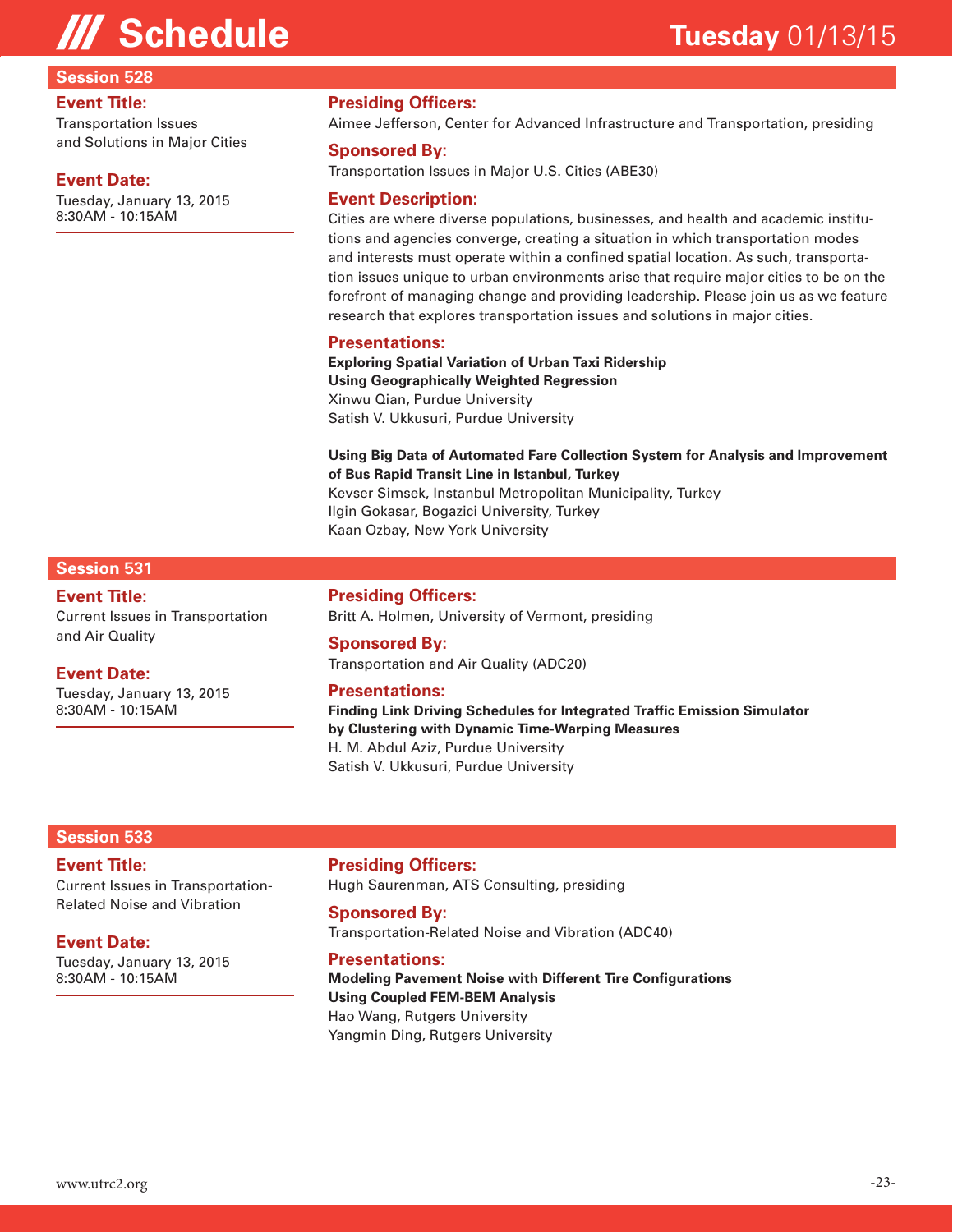#### **Session 535**

#### **Event Title:**

Current Issues in Waste Management and Resource Efficiency in Transportation

#### **Event Date:**

Tuesday, January 13, 2015 8:30AM - 10:15AM

#### **Presiding Officers:**

Edward D. Wallingford, Virginia Department of Transportation, presiding

#### **Sponsored By:**

Waste Management and Resource Efficiency in Transportation (ADC60) Transportation Infrastructure, Facilities, and Right-of-Ways as Sustainable Resources (ADC60(2))

#### **Presentations:**

**Environmental Life-Cycle Assessment of Pavement Maintenance, Repair, and Rehabilitation Activities**  Ossama Salem, Syracuse University Sudipta Ghorai, Syracuse University

#### **Session 537**

**Event Title:** Multimodal Traffic Control

#### **Event Date:**

Tuesday, January 13, 2015 8:30AM - 10:15AM

#### **Presiding Officers:**

Eleni Christofa, University of Massachusetts, Amherst, presiding

**Sponsored By:** Traffic Signal Systems (AHB25)

#### **Presentations:**

**Modeling Multi-modal Manual Signal Control under Event Occurrences**  Nan Ding, State University of New York, Buffalo Qing He, State University of New York, Buffalo Changxu Wu, State University of New York, Buffalo Julie Fetzer, State University of New York, Buffalo

#### **Session 538**

#### **Event Title:** Signal Control at Alternative Intersection Designsl

#### **Event Date:**

Tuesday, January 13, 2015 8:30AM - 10:15AM

### **Session 539**

**Event Title:** Traffic Flow Theory: Part 2 (Part 1, Session 445)

#### **Event Date:**

Tuesday, January 13, 2015 8:30AM - 10:15AM

**Presiding Officers:** Qing He, State University of New York, Buffalo, presiding

### **Sponsored By:**

Traffic Signal Systems (AHB25)

#### **Presiding Officers:**

Vikash V. Gayah, Pennsylvania State University, presiding

#### **Poster Session**

Operations and Traffic Management

#### **Sponsored By:**

Traffic Flow Theory and Characteristics (AHB45)

#### **Presentations:**

**Accounting for Traffic Oscillation under the Mixed Connected Vehicle Environment in Microscopic Traffic Simulation**  Feng Zhu, Purdue University Satish V. Ukkusuri, Purdue University

#### **Fine-Grained Modeling of Arterial Traffic: A Data Fusion and Information Integration Approach**  Zhanbo Sun, Western Michigan University

Peng Hao, University of California, Riverside Xuegang (Jeff) Ban, Rensselaer Polytechnic Institute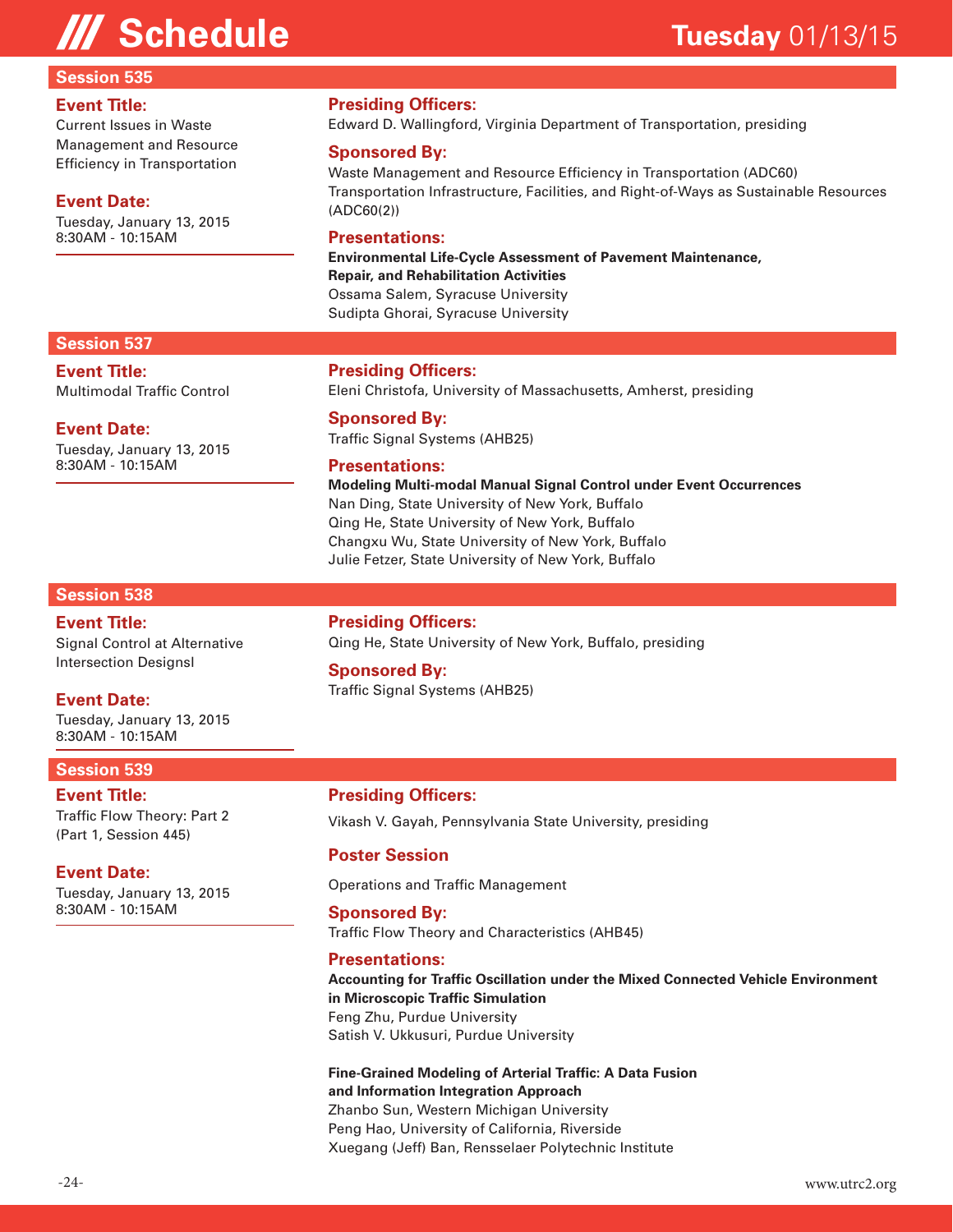#### **Session 540**

#### **Event Title:**

Crash-Based Safety Analysis and Modeling

#### **Event Date:**

Tuesday, January 13, 2015 8:30AM - 10:15AM

### **Presiding Officers:**

Alfonso Montella, University of Naples Federico II, Italy, presiding

### **Sponsored By:**

Safety Data, Analysis and Evaluation (ANB20)

#### **Presentations:**

**Investigating the Impact of Work Zones on Crash Severity by Comparative Analysis**  Ozgur Ozturk, Izmir Institute of Technology Kaan Ozbay, New York University Hong Yang, New York University

#### **Session 541**

#### **Event Title:**

Distracted Driving: Methods, Patterns, and Impact

#### **Event Date:**

Tuesday, January 13, 2015 8:30AM - 10:15AM

#### **Session 543**

**Event Title:** Various Aspects of User Information Research

### **Event Date:**

Tuesday, January 13, 2015 8:30AM - 10:15AM

#### **Presiding Officers:**

William J. Horrey, Liberty Mutual Research Institute for Safety, presiding

#### **Sponsored By:** Vehicle User Characteristics (AND10)

**Presentations: Characterizing Driver Cell Phone Use at Signalized Intersections Using Software-Defined Radio**  Thomas M. Brennan, College of New Jersey

Joseph Jesson, College of New Jersey

#### **Presiding Officers:**

C. Y. David Yang, Federal Highway Administration, presiding

#### **Sponsored By:** User Information Systems (AND20)

#### **Presentations:**

**Android Smartphone Application for Collecting, Sharing, and Predicting Border Crossing Wait Time**  Lei Lin, State University of New York, Buffalo Qian Wang, State University of New York, Buffalo Adel W. Sadek, State University of New York, Buffalo Gregory Kott, Xerox Corporation

#### **Event Title:**

Young Members Council (YMC) Task Force

#### **Event Date:**

Tuesday, January 13, 2015 10:15AM - 12:00PM

**Presiding Officers:** Alison J. Conway, City College of New York, presiding

#### **Sponsored By:**

Young Members Council (YMC) (A0040T)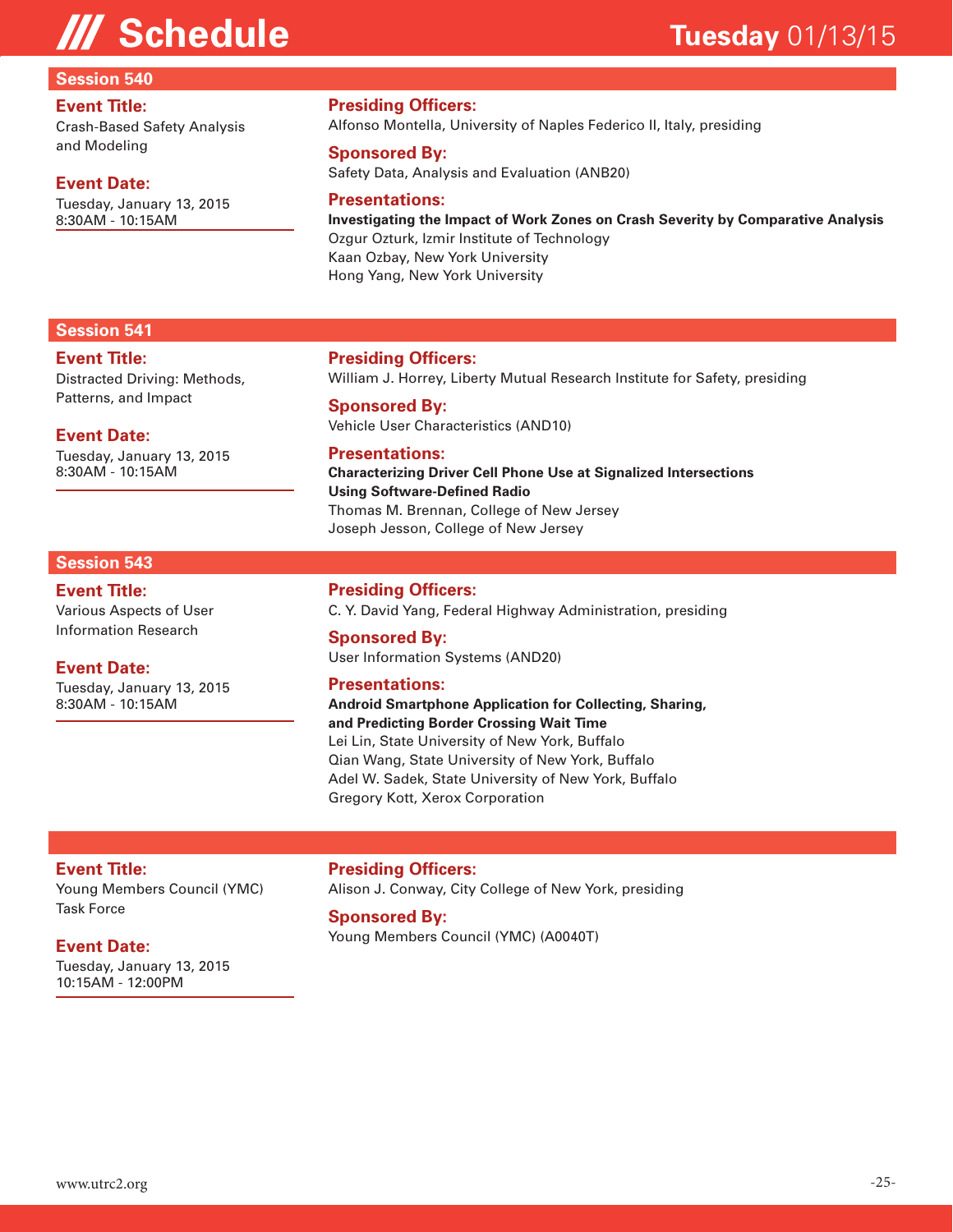#### **Event Title:**

Mechanistic Characterization of Pavement Layers Subcommittee, AFD80(1)

#### **Event Date:**

Tuesday, January 13, 2015 10:15AM - 12:00PM

#### **Session 553**

#### **Event Title:**

Information and Communication Technologies and Travel: An International Scan

#### **Event Date:**

Tuesday, January 13, 2015 10:15AM - 12:00PM

#### **Presiding Officers:**

Lynne H. Irwin, Cornell University, presiding

#### **Sponsored By:**

Strength and Deformation Characteristics of Pavement Sections (AFD80) Mechanistic Characterization of Pavement Layers (AFD80(1))

#### **Presiding Officers:**

Xia Jin, Florida International University, presiding

#### **Lectern Session | Spotlight Session |**

### **AICP Certification Maintenance Session**

Data and Information Technology, Planning and Forecasting

#### **Sponsored By:**

Effects of Information and Communication Technologies (ICT) on Travel Choices (ADB20)

#### **Presentations:**

**Analysis of the Relationship between Internet Usage and Allocation of Time for Personal Travel and out of Home activities: Case study of Scotland**  Scott Le Vine, SUNY New Paltz and Imperial College London, United Kingdom Charilaos Latinopoulos, Imperial College London, United Kingdom John W. Polak, Imperial College London, United Kingdom

#### **Session 554**

#### **Event Title:**

Role of Transit Investments in Promoting Development and Resilience

#### **Event Date:**

Tuesday, January 13, 2015 10:15AM - 12:00PM

#### **Presiding Officers:**

Gregory Bischak, U.S. Department of the Treasury, presiding

#### **Sponsored By:**

Transportation and Economic Development (ADD10)

#### **Event Description:**

This session presents several papers that investigate new dimensions in analyzing economic impacts of transit investments as well as the role of transit in promoting access and building resilience.

#### **Presentations:**

#### **Economic Impacts of Rail Transit on Recreational Shore Communities: Case of North Jersey Coast Line**

Devajyoti Deka, Rutgers University Michael L. Lahr, Rutgers University Thomas W. Marchwinski, New Jersey Transit Maia de la Calle, Rutgers University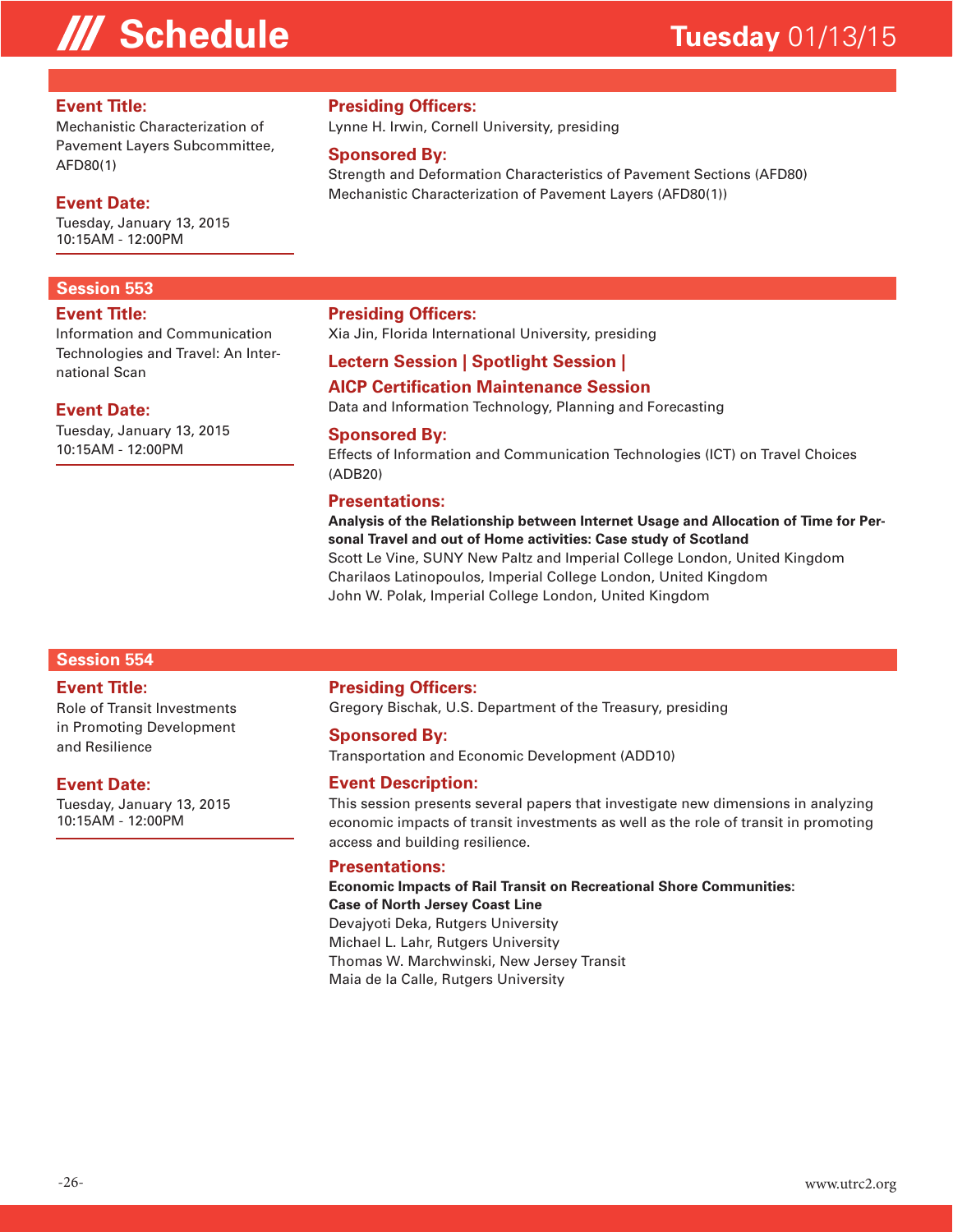#### **Session 558**

#### **Event Title:**

Significant Advancements of the Understanding of Asphalt Pavements though Full Scale Accelerated Pavement Testing

#### **Event Date:**

Tuesday, January 13, 2015 10:15AM - 12:00PM

### **Presiding Officers:**

Michael I. Hammons, U.S. Air Force Research Laboratory, presiding

#### **Sponsored By:**

Full-Scale Accelerated Pavement Testing (AFD40)

#### **Event Description:**

Significant advancements of the understanding of asphalt pavements (roadway and airfield) though full scale accelerated pavement testing. Session includes case studies, implementation practices, and analysis of both asphalt binders and mix properties.

#### **Presentations:**

**An Approach to Estimate Fatigue Endurance Limits of Flexible Airfield Pavements Using National Airport Pavement Test Facility Testing Results** 

Thomas Redles, Rowan University Ayman Ali, Rowan University Yusuf A. Mehta, Rowan University Douglas Cleary, Rowan University

#### **Session 559**

**Event Title:**

Steel Bridge Fatigue and Fracture

#### **Event Date:**

Tuesday, January 13, 2015 10:15AM - 12:00PM

#### **Presiding Officers:**

Barton J. Newton, Parsons Brinckerhoff, presiding

#### **Sponsored By:**

Steel Bridges (AFF20) Construction of Bridges and Structures (AFH40) Fabrication and Inspection of Metal Structures (AFH70)

#### **Event Description:**

This session features four presentations on topics related to fatigue and fracture of steel girders and hydrogen embrittlement of steel anchor bolts. The presentations encompass issues related to relatively routine, short- to moderate-span bridges as well as a major signature bridge.

#### **Presentations:**

**Direct Redundancy Evaluation of Bridges Designated as Fracture-Critical Graziano Fiorillo, City College of New York** Feng Miao, HNTB Corporation Michel Ghosn, City College of New York

#### **Session 560**

#### **Event Title:**

Building It Right: Recent Developments in Construction Quality Assurance

#### **Event Date:**

Tuesday, January 13, 2015 10:15AM - 12:00PM

#### **Presiding Officers:**

Katherine Holtz, Texas Department of Transportation, presiding

#### **Sponsored By:**

TManagement of Quality Assurance (AFH20)

#### **Presentations:**

**Development of Performance-Related Pay Adjustment for In-Place Air Voids of Asphalt Pavements**  Hao Wang, Rutgers University Zilong Wang, Rutgers University Robert Blight, New Jersey Department of Transportation Eileen C. Sheehy, New Jersey Department of Transportation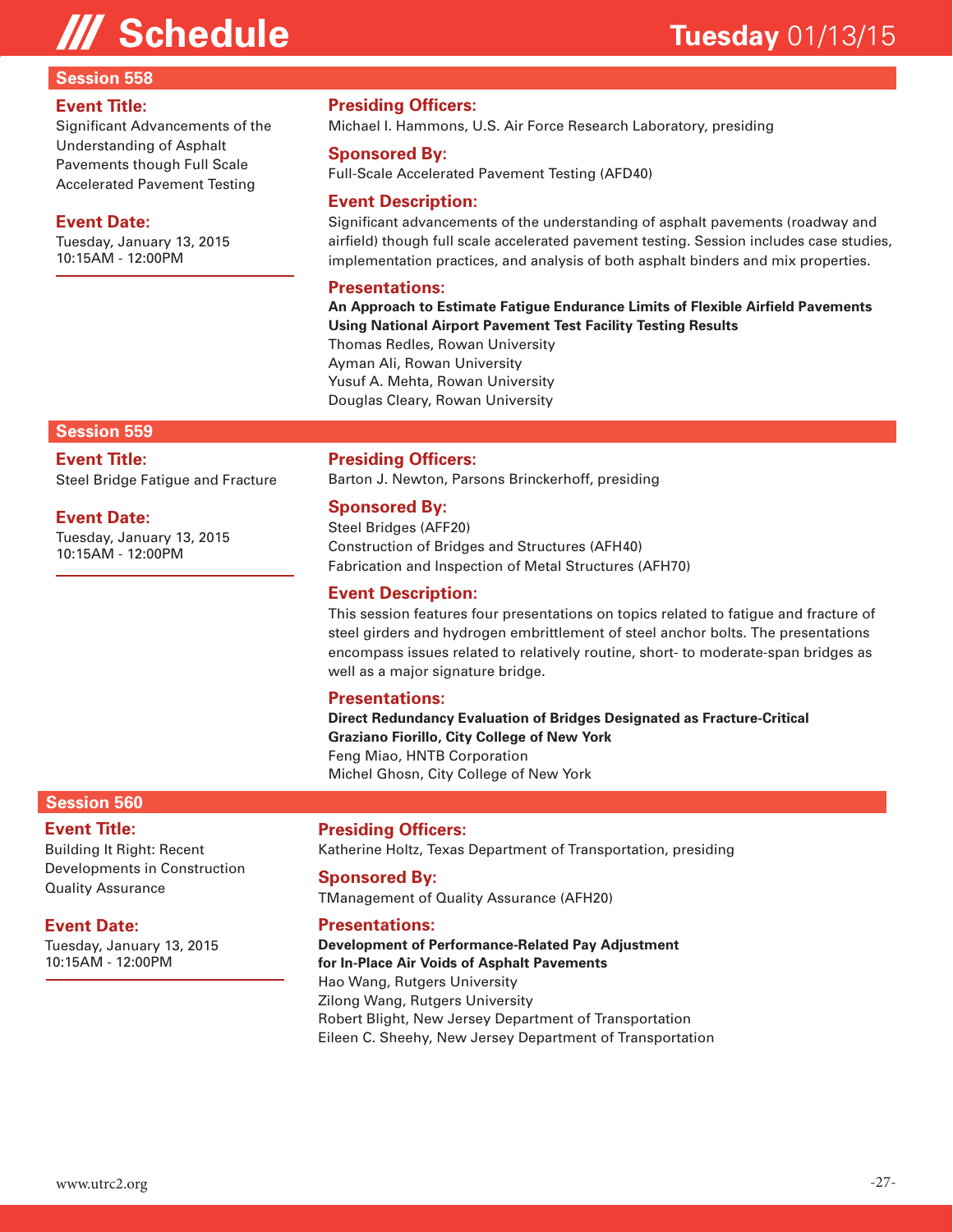#### **Session 573**

#### **Event Title:**

Perception of Roadway Signs, Signals and Delineation

#### **Event Date:**

Tuesday, January 13, 2015 10:15AM - 12:00PM

#### **Session 574**

**Event Title:** New Research in Car and Bikesharing

#### **Event Date:**

Tuesday, January 13, 2015 10:15AM - 12:00PM

#### **Presiding Officers:**

John D. Bullough, Rensselaer Polytechnic Institute, presiding

#### **Lectern Session**

Operations and Traffic Management, Safety and Human Factors

#### **Sponsored By:** Visibility (AND40)

### **Presiding Officers:**

Matthew Ridgway, Fehr & Peers, presiding

#### **Sponsored By:**

Bicycle Transportation (ANF20) Emerging and Innovative Public Transport and Technologies (AP020)

#### **Presentations:**

#### **Business and Bikeshare User Perceptions of the Economic Benefits of Capital Bikeshare**  Ralph Buehler, Virginia Polytechnic Institute and State University Andrea Hamre, Virginia Polytechnic Institute and State University

#### **Session 586**

#### **Event Title:**

Current Issues in Transportation Energy

### **Event Date:**

Tuesday, January 13, 2015 10:45AM - 12:30PM

**Presiding Officers:**

Paul N. Leiby, Oak Ridge National Laboratory, presiding

**Sponsored By:** Transportation Energy (ADC70)

#### **Presentations:**

**Life-Cycle Greenhouse Gas Emissions Associated with Highway Reconstruction: New Jersey Case Study**  Christopher S. Hanson, Rutgers University Robert B. Noland, Rutgers University

#### **Session 587**

#### **Event Title:**

Current Issues in Alternative Transportation Fuels and Technologies

#### **Event Date:**

Tuesday, January 13, 2015 10:45AM - 12:30PM

**Presiding Officers:**

Timothy Lipman, University of California, Berkeley, presiding

#### **Sponsored By:** Alternative Transportation Fuels and Technologies (ADC80)

#### **Presentations:**

**Modeling Intrahousehold Interactions for Use of Battery Electric Vehicles**  Jee Eun Kang, State University of New York, Buffalo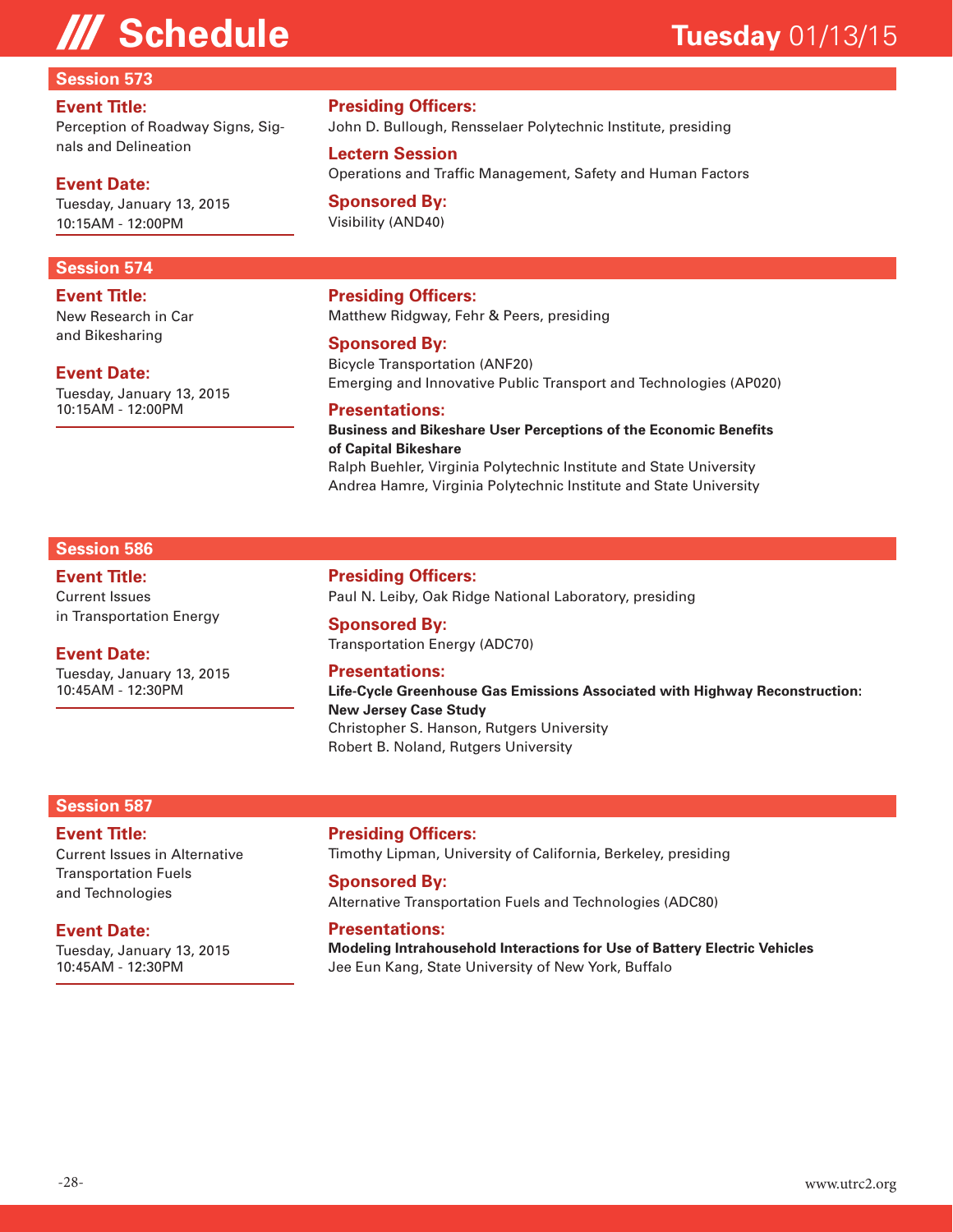#### **Session 588**

#### **Event Title:**

Research on Social and Economic Factors of Transportation

#### **Event Date:**

Tuesday, January 13, 2015 10:45AM - 12:30PM

#### **Presiding Officers:**

Steven Farber, University of Toronto, Canada, presiding

#### **Sponsored By:**

Social and Economic Factors of Transportation (ADD20)

#### **Presentations:**

**Black Riders: Co-racial Comfort and Public Transportation**  Michael Smart, Rutgers University Chanel L. Donaldson, Rutgers University

#### **Session 589**

#### **Event Title:**

Emerging Topics in Seismic Design and Performance of Bridges

#### **Event Date:**

Tuesday, January 13, 2015 10:45AM - 12:30PM

#### **Presiding Officers:**

Michael D. Keever, California Department of Transportation, presiding

#### **Sponsored By:**

Seismic Design and Performance of Bridges (AFF50)

#### **Presentations:**

#### **Real–Time Seismic Damage Assessment Method for Bridges Using Nonlinear Regression: Exploratory Analysis**  Ioannis Anastasopoulos, Dundee University, United Kingdom

Panagiotis Ch. Anastasopoulos, State University of New York, Buffalo Athanasios Agalianos, Dundee University, United Kingdom Lampros Sakellariadis, Dundee University, United Kingdom

#### **Session 592**

#### **Event Title:**

Highway Capacity Analysis for Interrupted Facilities

#### **Event Date:**

Tuesday, January 13, 2015 10:45AM - 12:30PM

#### **Presiding Officers:**

#### **Sponsored By:**

Highway Capacity and Quality of Service (AHB40)

#### **Presentations:**

**Evaluating the HCM 2010 Platoon Dispersion Model for Friction and Non-Friction Mid-Block Activity**  Albert Forde, New Jersey Institute of Technology

Janice R. Daniel, New Jersey Institute of Technology

#### **Short-term Freeway Work Zone Capacity Estimation Using Support Vector Machine Incorporated with Probe-vehicle Data**

Bo Du, New Jersey Institute of Technology Joyoung Lee, New Jersey Institute of Technology Steven I-Jy Chien, New Jersey Institute of Technology Branislav Dimitrijevic, New Jersey Institute of Technology Kitae Kim, New Jersey Institute of Technology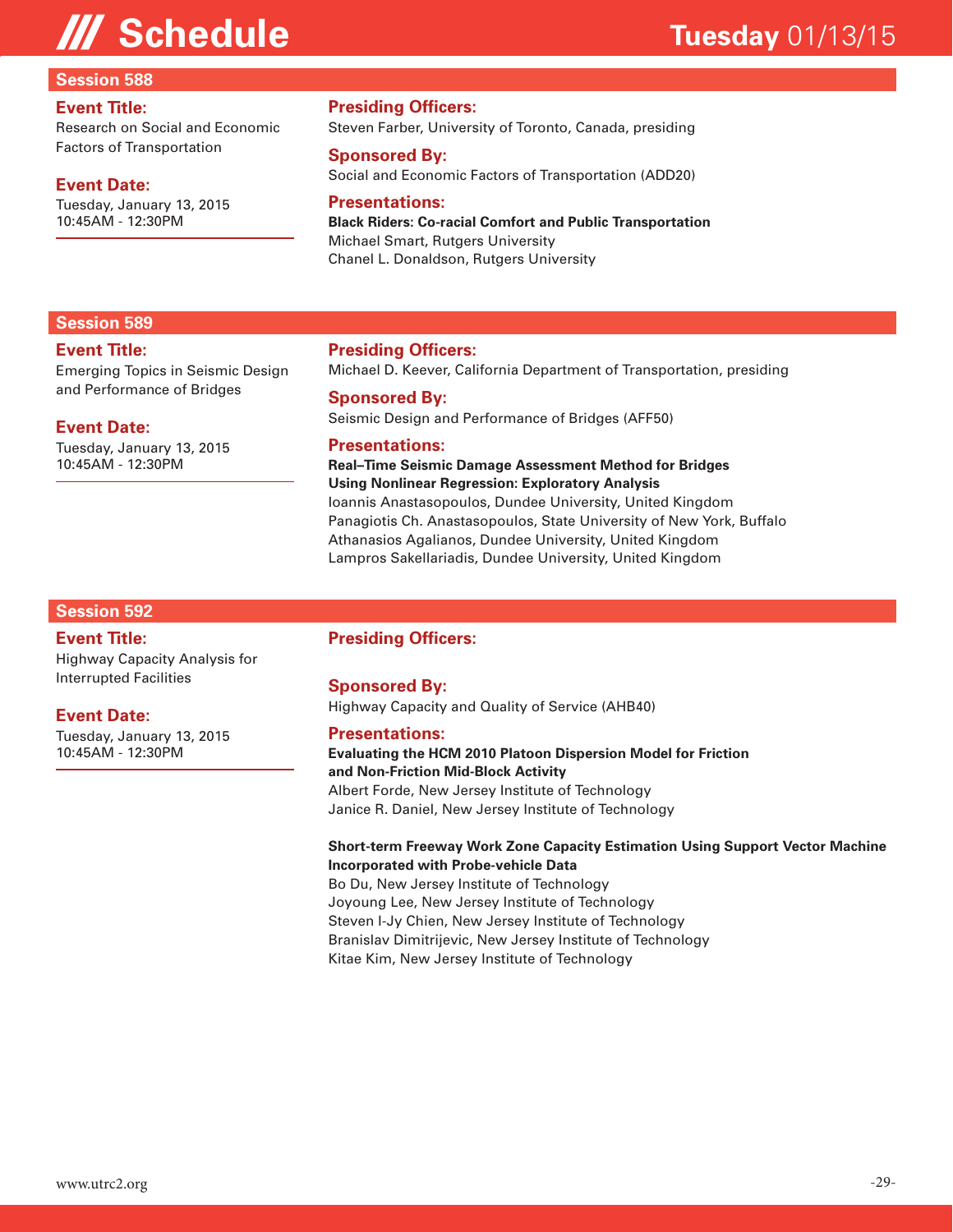#### **Session 595**

#### **Event Title:**

Research and Applications in Evacuation Planning

#### **Event Date:**

Tuesday, January 13, 2015 10:45AM - 12:30PM

#### **Presiding Officers:**

Brian Wolshon, Louisiana State University, presiding

#### **Sponsored By:**

Emergency Evacuation (ANB80)

#### **Presentations:**

**Hurricane Evacuation Routing Strategy from Miami Beach: Choice of Major Bridges Arif Mohaimin Sadri, Purdue University** Satish V. Ukkusuri, Purdue University Pamela Murray-Tuite, Virginia Polytechnic Institute and State University Hugh Gladwin, Florida International University

### **Session 596**

**Event Title:** Current Issues in Aviation

#### **Event Date:**

Tuesday, January 13, 2015 10:45AM - 12:30PM

#### **Presiding Officers:**

John Werner Fischer, Consultant, presiding

#### **Sponsored By:**

Aviation Group (AV000) Aviation Economics and Forecasting (AV040) Aircraft/Airport Compatibility (AV070) Aviation Security and Emergency Management (AV090)

#### **Presentations:**

**Bayesian Estimation of Air Ticket Cancellation Behavior**  Esther Chiew, Cornell University Ricardo A. Daziano, Cornell University

#### **Session 598**

#### **Event Title:** System Optimization and Externality Reduction Through Pricing Systems.

#### **Event Date:**

Tuesday, January 13, 2015 1:30PM - 3:15PM

#### **Presiding Officers:**

David H. Ungemah, Parsons Brinckerhoff, presiding

#### **Sponsored By:**

Congestion Pricing (ABE25)

#### **Event Description:**

Factors such as reliable trip times, departure time flexibility and a perception of added safety are important to drivers considerations. Trip purpose and ultimate travel destinations are likely to have some significance in the decision making process and the pricing calculation.

#### **Presentations:**

**Implications of Fuel and Emissions Externalities, Spillovers to the Outside, and Temporal Variations on Zonal Congestion Pricing Schemes**  Omid M. Rouhani, Cornell University H. Oliver Gao, Cornell University Hossain Zarei, AECOM Arash Beheshtian, Cornell University

#### **Event Title:**

Bicycle Transportation Committee

#### **Event Date:**

Tuesday, January 13, 2015 1:30PM - 5:30PM

#### **Presiding Officers:**

Ralph Buehler, Virginia Polytechnic Institute and State University, presiding

**Sponsored By:**

Bicycle Transportation (ANF20)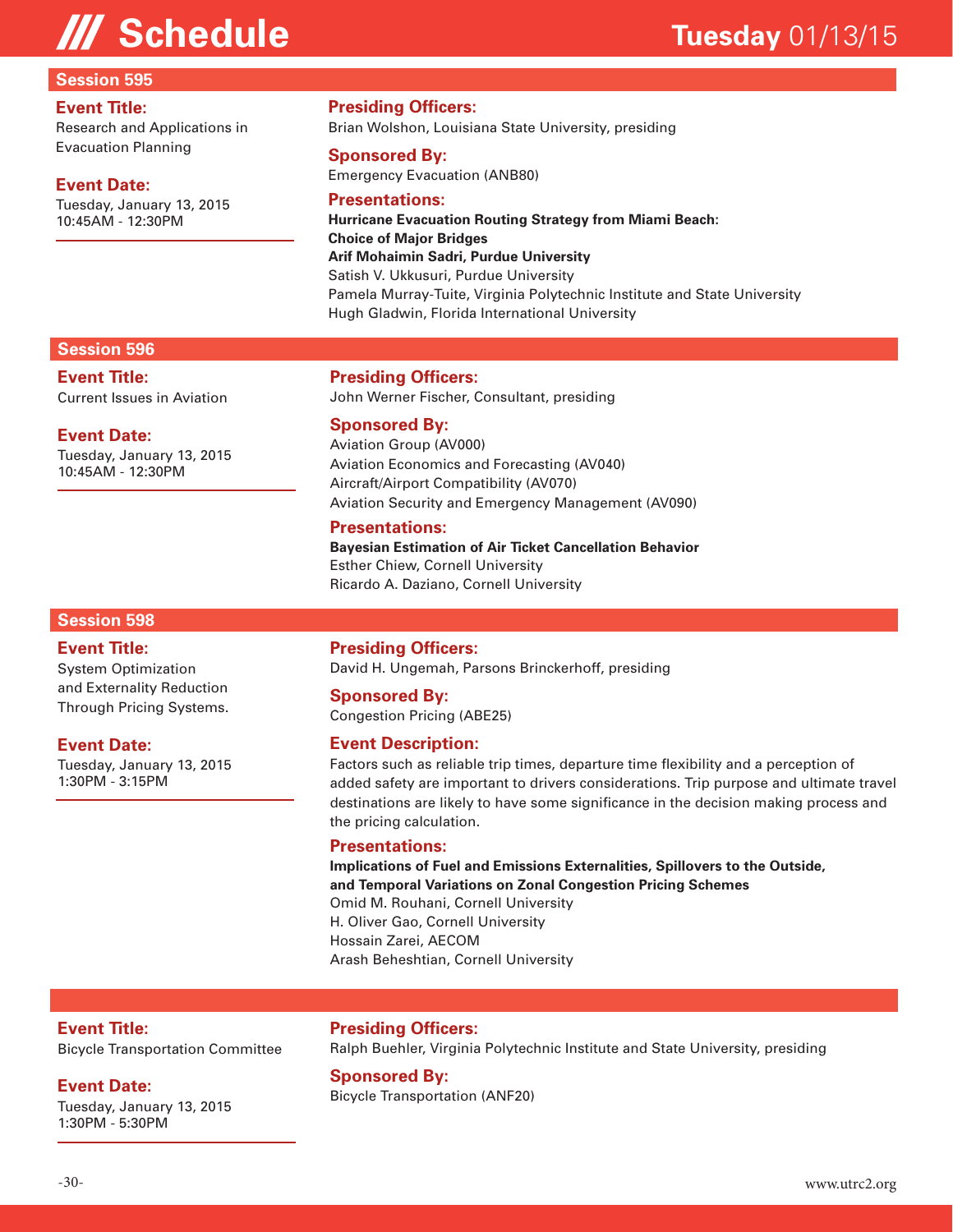#### **Session 630**

#### **Event Title:**

Incorporating Urban Freight Innovations: Selected Best Practices in the U.S. and Abroad

#### **Event Date:**

Tuesday, January 13, 2015 1:30PM - 3:15PM

#### **Presiding Officers:**

Kazuya Kawamura, University of Illinois, Chicago, presiding

#### **Sponsored By:**

Urban Freight Transportation (AT025)

#### **Event Description:**

While many cities across the world share similar challenges concerning urban freight – congestion, pollution, economic costs, etc. – the approaches to address them vary greatly. In this session, researchers from around the world will share their knowledge and experiences on promising strategies. The aim is to provide an arena for dissemination and exchange of knowledge, promoting transfer and cross fertilization of ideas among researchers and practitioners.

#### **Presentations:**

**Modeling the Safety Impacts of Off-Hour Delivery Programs in Urban Areas** 

Kun Xie, New York University Kaan Ozbay, New York University Hong Yang, New York University Jose Holguin-Veras, Rensselaer Polytechnic Institute Ender Faruk Morgul, New York University

#### **Session 635**

#### **Event Title:**

Environmental Implications of Marine-Based Energy Production

#### **Event Date:**

Tuesday, January 13, 2015 1:30PM - 3:15PM

#### **Presiding Officers:**

Ben Chicoski, Na Ali'i, LLC, presiding

#### **Sponsored By:**

Marine Environment (AW030)

#### **Event Description:**

The session illuminates impacts and varying degrees of risk to the environment at production sites and along the supply chains resulting from hydrocarbon exploration and production, offshore wind, marine and hydrokinetic technology, and other river- and estuary-based energy production. Both the positives and the negatives of offshore energy production will be explored and an attempt to address externalities will be made.

#### **Presentations:**

**Emissions Life Cycle of Liquid Natural Gas** 

James J. Corbett, University of Delaware James J. Winebrake, Rochester Institute of Technology

#### **Session 637**

#### **Event Title:**

Critical Transportation Infrastructure Protection

#### **Event Date:**

Tuesday, January 13, 2015 2:00PM - 3:45PM

#### **Presiding Officers:**

Yi Qi, Texas Southern University, presiding

#### **Sponsored By:**

Critical Transportation Infrastructure Protection (ABE40)

#### **Presentations:**

**Multimodal Transit Connectivity for Flexibility in Extreme Events** 

Rae Zimmerman, New York University Carlos E. Restrepo, New York University Joshua Sellers, New York University Arundathi Amirapu, New York University T. R. Pearson, New York University

**Bayesian Spatial Modeling and Risk Mapping of Downed Trees Along Roadways Using Data from Hurricanes Irene and Sandy**  Sami Demiroluk, Rutgers University Kaan Ozbay, New York University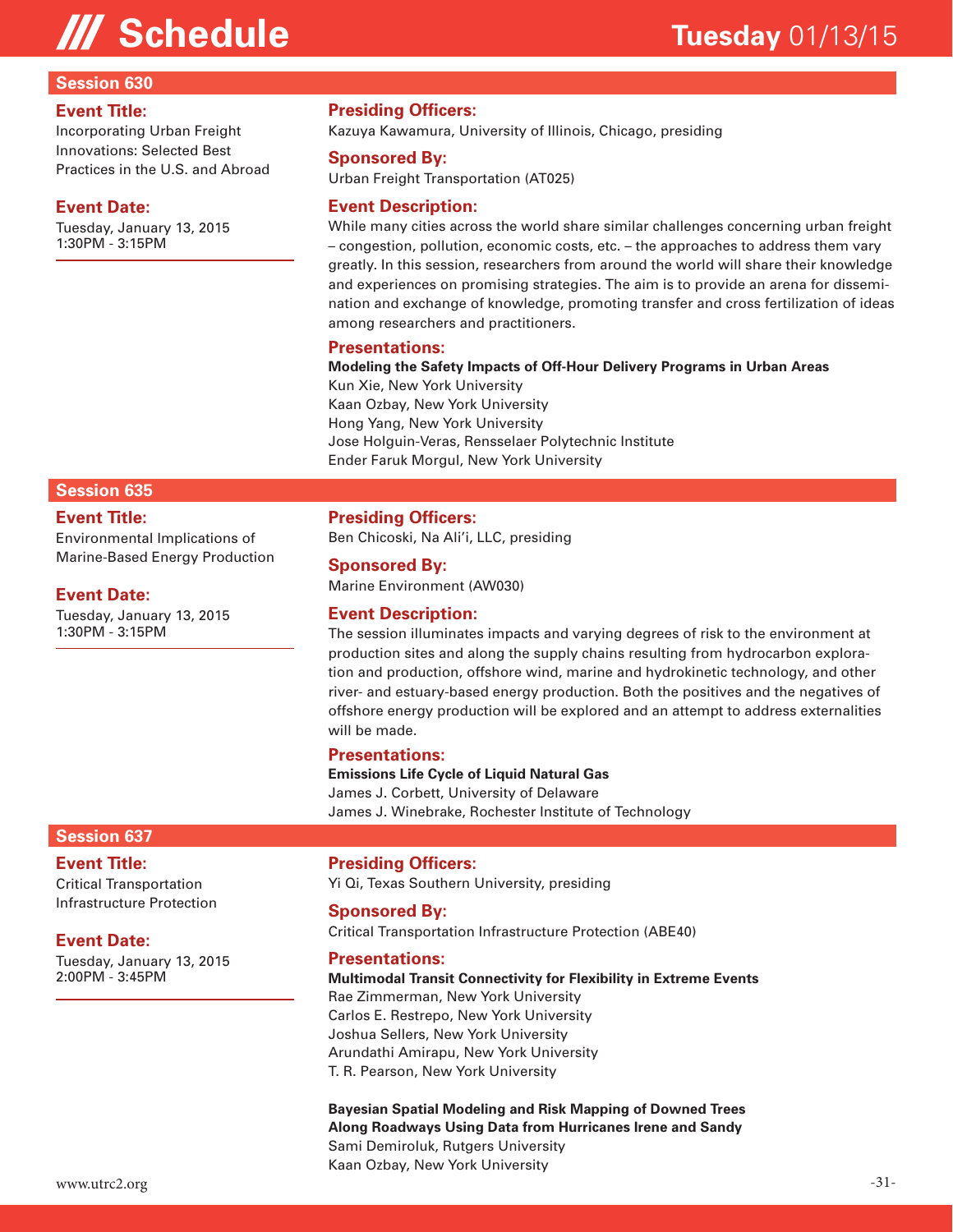#### **Session 646**

#### **Event Title:**

Sustainable Technologies in Asphalt Mixtures

#### **Event Date:**

Tuesday, January 13, 2015 2:00PM - 3:45PM

#### **Presiding Officers:**

Stacy Glidden, Mathy Technology & Engineering, presiding

#### **Sponsored By:**

Characteristics of Nonasphalt Components of Asphalt Paving Mixtures (AFK30)

#### **Presentations:**

### **High-Temperature Characterization of Crumb-Rubber-Modified Asphalt Binders and Mixtures in New York State**

Thomas A. Bennert, Rutgers University Raj N. Dongre, Dongre Laboratory Services Inc. Christopher Ericson, Rutgers University Zoeb Zavery, New York State Department of Transportation

#### **Evaluating Laboratory-produced Asphalt Mixtures with RAP in Terms of Rutting, Fatigue, Predictive Capabilities, and High RAP Content Potential**  Mohammadreza Sabouri, North Carolina State University, Raleigh Thomas A. Bennert, Rutgers University Jo Sias Daniel, University of New Hampshire Y. Richard Kim, North Carolina State University, Raleigh

#### **Investigation of High-Modulus Asphalt Mixture with High Content of Reclaimed Asphalt Pavement**

Tao Ma, Southeast University, China Hao Wang, Rutgers University Yongli Zhao, Southeast University, China Liang He, Chongqing Jiaotong University, China

#### **Session 647**

#### **Event Title:**

Design and Construction Issues for Asphalt Surface Mixtures

#### **Event Date:**

Tuesday, January 13, 2015 2:00PM - 3:45PM

#### **Presiding Officers:**

Danny Gierhart, Asphalt Institute, presiding

#### **Sponsored By:**

Characteristics of Asphalt-Aggregate Combinations to Meet Surface Requirements (AFK40)

#### **Presentations:**

**Investigation of High and Low Los Angeles Values and Alternate Gradations for Open-Graded Friction Course Mixtures**  David Herndon, Herndon Asphalt Engineering and Consulting Feipeng Xiao, Tongji University, China Serji Amirkhanian, University of Alabama Hao Wang, Rutgers University

#### **Session 651**

#### **Event Title:**

Transformative Transit Data Research and Applications

#### **Event Date:**

Tuesday, January 13, 2015 2:00PM - 3:45PM

#### **Presiding Officers:**

Catherine Theresa Lawson, State University of New York, Albany, presiding

#### **Sponsored By:**

Public Transportation Group (AP000)

#### **Presentations:**

**Method for Linking Transit Smart Card Data and Survey Responses to Evaluate Travel Behavior and Its Application to Before-and-After Analysis of Real-Time Information**  Candace Brakewood, City College of New York Kari Edison Watkins, Georgia Institute of Technology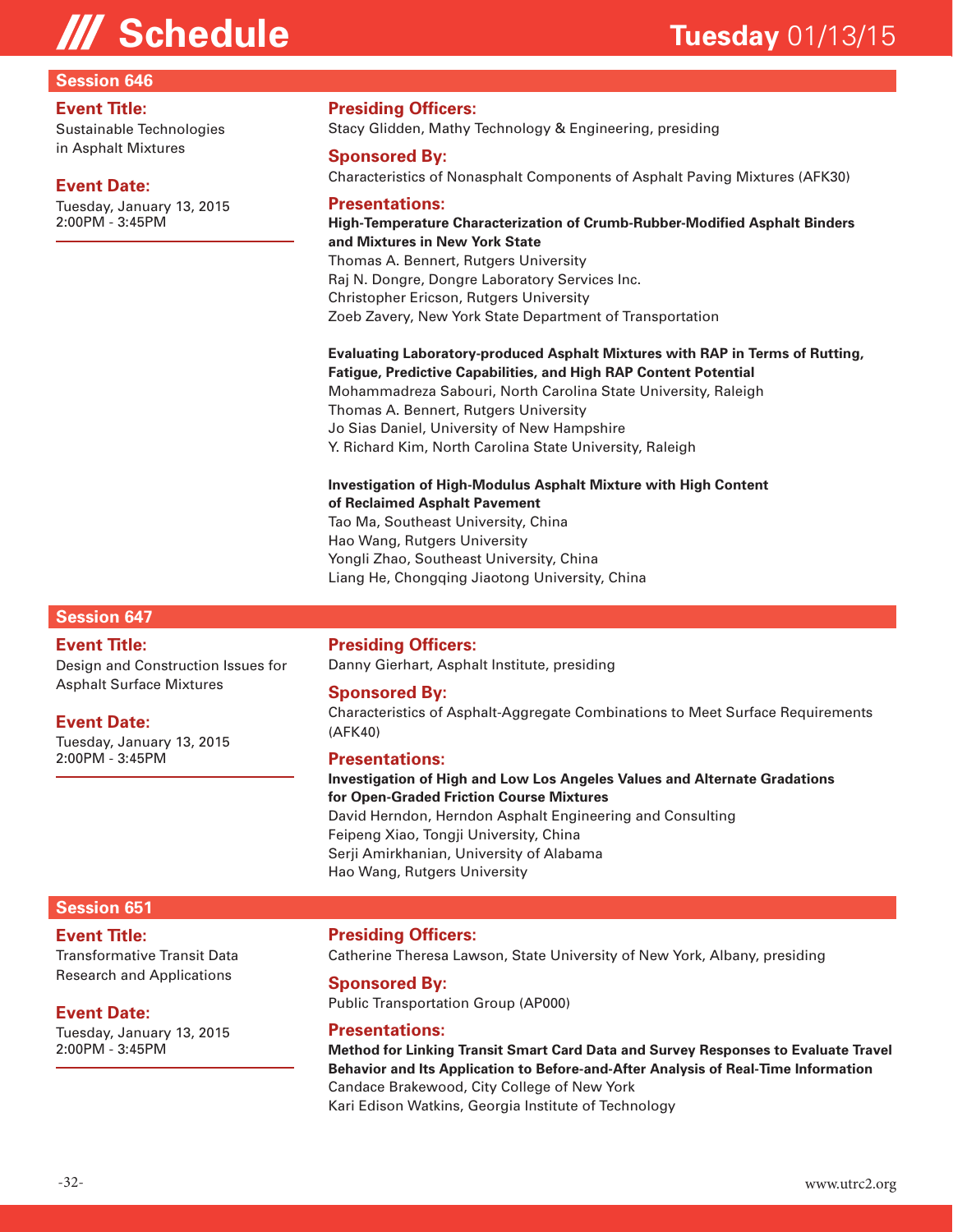#### **Session 657**

#### **Event Title:**

Automated Transit Systems

#### **Event Date:**

Tuesday, January 13, 2015 2:00PM - 3:45PM

#### **Presiding Officers:**

Matthew Lesh, Federal Transit Administration, presiding

#### **Sponsored By:**

Automated Transit Systems (AP040)

#### **Event Description:**

This session includes acceptable papers covering the topic of planning and operating automated transit systems. The areas covered include personal rapid transit, shared autonomous fleets, dynamic ridesharing, unattended train operations, transit vehicleto-vehicle and vehicle-to-infrastructure applications, automated guideway transit, and urban design and parking related to autonomous vehicles.

#### **Presentations:**

**Proven Safety Advantages of Automated Guideway Transit Systems**  Rongfang Liu, New Jersey Institute of Technology Nadereh Moini, University of Illinois, Chicago

#### **Session 658**

#### **Event Title:**

Intermodal Passenger Facilities: Design and Modeling (8)

#### **Event Date:**

Tuesday, January 13, 2015 2:00PM - 3:45PM

#### **Presiding Officers:**

Richard F. Clarke, Denver Regional Transportation District, presiding Deborah Matherly, Louis Berger Group, Inc., presiding

#### **Sponsored By:**

Intermodal Transfer Facilities (AP045)

#### **Event Description:**

Many factors influence the optimal access, design, and travel of intermodal passenger facilities. Models have been developed to optimize flows and transfers. Research has also been conducted related to access features, design considerations, and efficiency of these intermodal facilities as featured in this session.

#### **Presentations:**

**Optimizing Passenger Transfer Coordination in a Large-Scale Rapid Rail Network**  Xiaobo Liu, Southwest Jiaotong University, China Hezhou Qu, Southwest Jiaotong University, China Steven I-Jy Chien, New Jersey Institute of Technology Lazar N. Spasovic, New Jersey Institute of Technology Bin Ran, University of Wisconsin, Madison Minghua Huang, Southwest Jiaotong University, China

#### **Session 659**

### **Event Title:**

Recent Developments in Paratransit

#### **Event Date:**

Tuesday, January 13, 2015 2:00PM - 3:45PM

**Presiding Officers:**

Jennifer Martinez Frost, Dallas Area Rapid Transit, presiding

#### **Sponsored By:**

Paratransit (AP060)

#### **Presentations:**

**Factors Associated with Travel Time Reliability of Disability Paratransit Trips**  Devajyoti Deka, Rutgers University

#### **Revisiting Labor Supply of New York City Taxi Drivers: Empirical Evidence from Large-Scale Taxi Data**  Ender Faruk Morgul, New York University Kaan Ozbay, New York University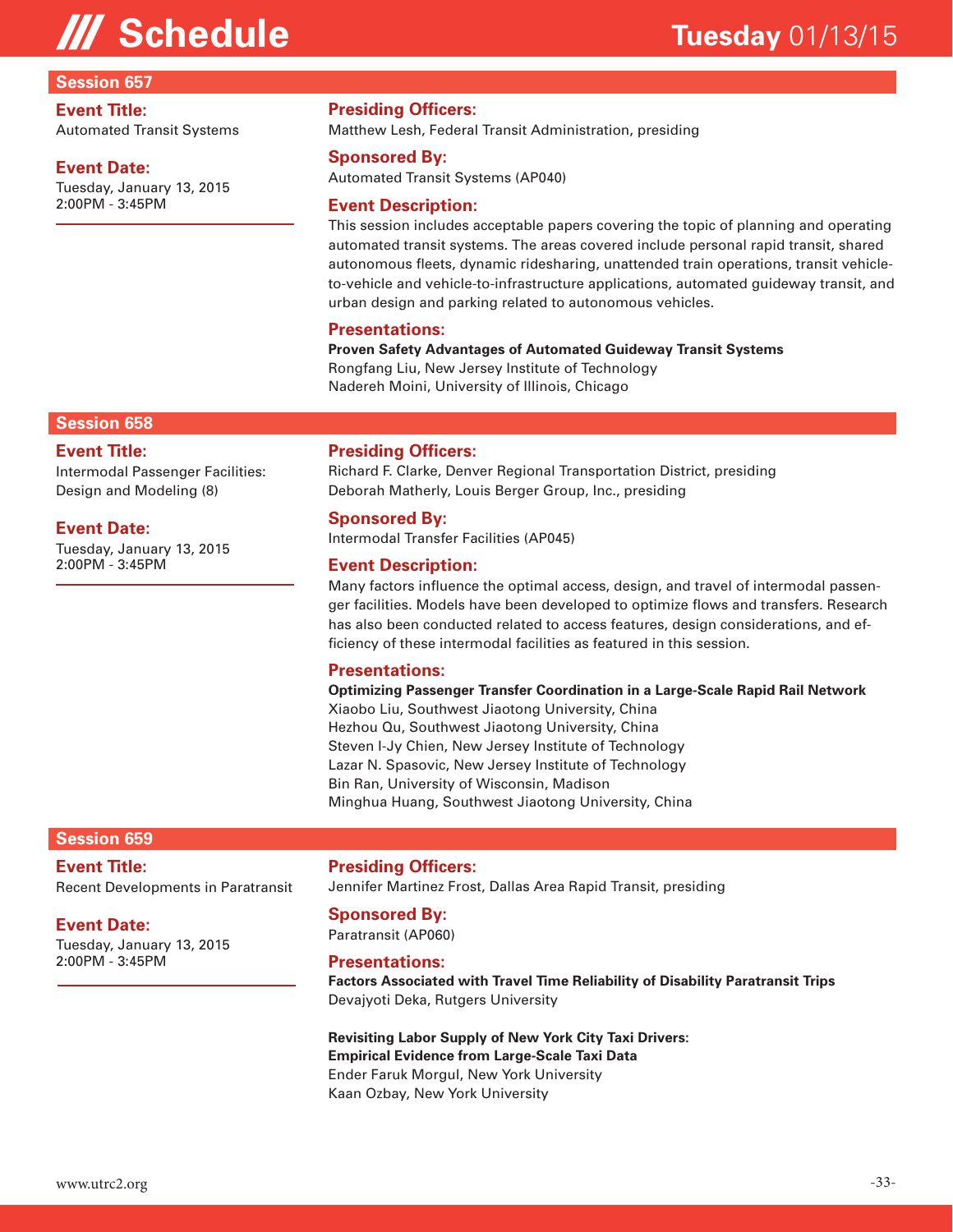#### **Session 663**

#### **Event Title:**

Logistics of Disaster Response and Business Continuity

#### **Event Date:**

Tuesday, January 13, 2015 2:00PM - 3:45PM

#### **Presiding Officers:**

Jon S. Meyer, Meyer Associates, presiding

#### **Sponsored By:**

Logistics of Disaster Response and Business Continuity (AT065)

#### **Presentations:**

**Multimodal Logical Architecture for Emergency Transportation Toward Better Decision Making in Humanitarian Logistics**  Eren Erman Ozguven, Florida State University Kaan Ozbay, New York University Shrisan Iyer, New York City Transit Authority Ryan Whytlaw, Rutgers University Jon Carnegie, Rutgers University

#### **Session 668**

**Event Title:** Pricing in Transportation

#### **Event Date:**

Tuesday, January 13, 2015 3:45PM - 5:30PM

**Presiding Officers:** Mark W. Burris, Texas A&M University, presiding

#### **Sponsored By:**

Transportation Economics (ABE20)

#### **Event Description:** This session looks at several issues with respect to road pricing.

#### **Presentations:**

#### **Jonathan Richard Peters, City University of New York, Staten Island** David King, Columbia University Cameron Elliott Gordon, University of Canberra, Australia Nora Santiago, City University of New York, Staten Island

### **Session 673**

#### **Event Title:**

Advanced Traveler Information and Behavioral Patterns

#### **Event Date:**

Tuesday, January 13, 2015 3:45PM - 5:30PM

### **Session 675**

#### **Event Title:**

On-road and Not-on-Road Truck Activities and Emissions

### **Event Date:**

Tuesday, January 13, 2015 3:45PM - 5:30PM

#### **Presiding Officers:**

Roger B. Chen, Rochester Institute of Technology, presiding

#### **Sponsored By:**

Effects of Information and Communication Technologies (ICT) on Travel Choices (ADB20) Advanced Traveler Information Systems (ATIS) (AND20(2))

#### **Presiding Officers:**

John Koupal, Eastern Research Group, Inc., presiding

#### **Sponsored By:**

Transportation and Air Quality (ADC20)

#### **Presentations:**

**Analysis of Environmental and Infrastructure Impacts of Transportation Activities Associated with High-Volume Hydraulic Fracturing Operations in Marcellus Shale Formation**  Karl Korfmacher, Rochester Institute of Technology

Scott Hawker, Rochester Institute of Technology James J. Winebrake, Rochester Institute of Technology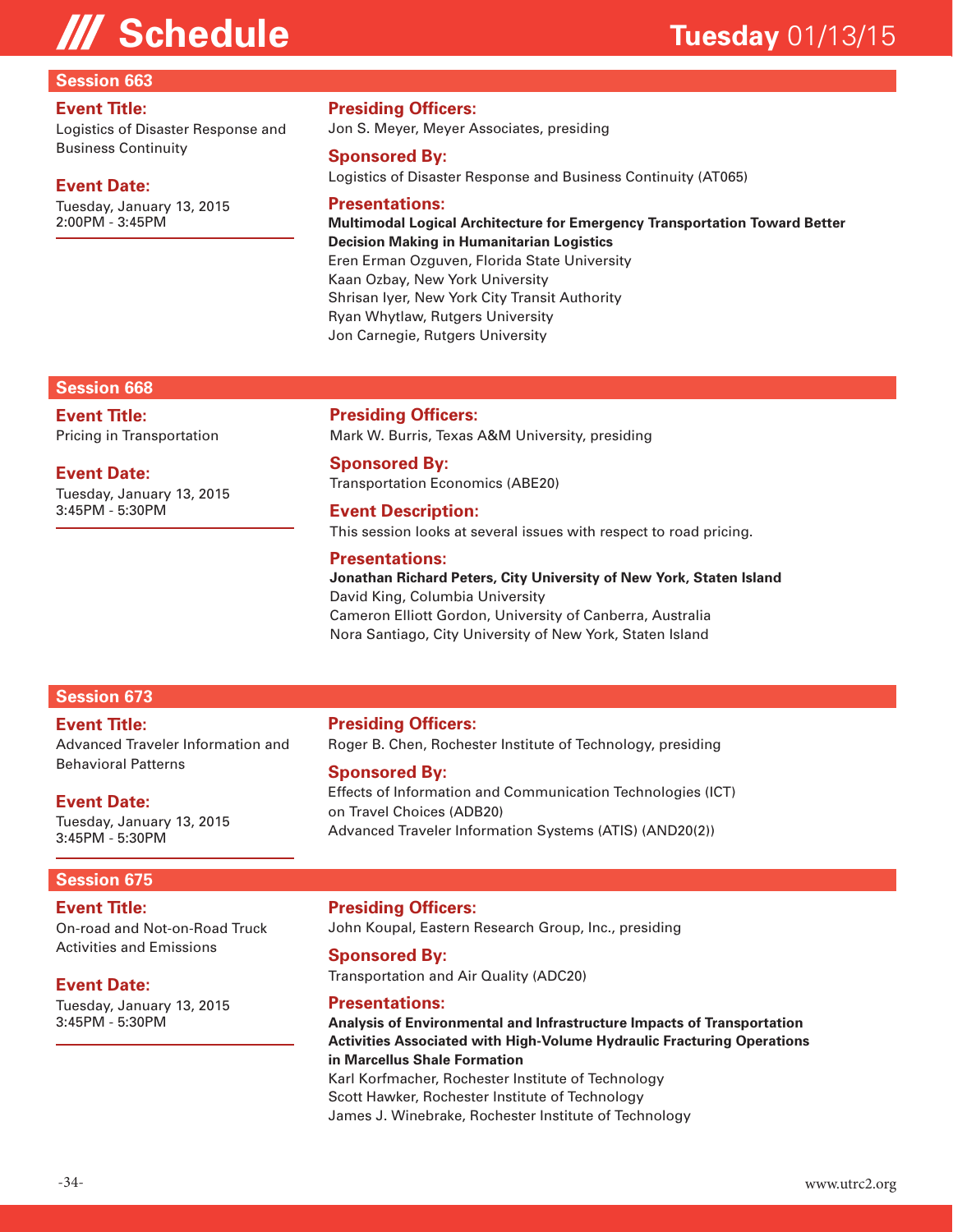#### **Event Title:**

Aircraft/Airport Compatibility Committee

#### **Event Date:**

Tuesday, January 13, 2015 3:45PM - 5:30PM

#### **Presiding Officers:**

Geoffrey Scott Baskir, CSSI, Inc., presiding

#### **Sponsored By:**

Aircraft/Airport Compatibility (AV070)

#### **Presentations:**

**Evaluation Of Fatigue Cracking Performance Of Asphalt Mixtures Under Heavy Static And Dynamic Aircraft**  Maria Chiara Guercio, Villanova University Yusuf A. Mehta, Rowan University Leslie Myers McCarthy, Villanova University

#### **Event Title:**

Transformative Transit Data Joint Subcommittee of AP000, ABJ00

#### **Event Date:**

Tuesday, January 13, 2015 3:45PM - 5:30PM

#### **Presiding Officers:**

Catherine Theresa Lawson, State University of New York, Albany, presiding

#### **Sponsored By:**

Public Transportation Group (AP000)

#### **Event Description:**

The Joint Subcommittee on Transformative Trends in Transit Data (AP000/ABJ00) focuses on the generation, processing, and emerging opportunities for integrating existing and emerging transit data streams with other transit and transit-related datasets to strengthen the entire network of information.

#### **Session 677**

#### **Event Title:**

Sustainable Transportation Indicators and Measures - From Meta to Local Perspectives

#### **Event Date:**

Tuesday, January 13, 2015 3:45PM - 5:30PM

#### **Presiding Officers:**

Todd Alexander Litman, Victoria Transport Policy Institute, Canada, presiding

#### **Sponsored By:**

Transportation and Sustainability (ADD40)

#### **Event Description:**

Sustainable indicators and performance measures help conceptualize and operationalize sustainability objectives into various levels of transportation-related planning and decision-making. These presentations explore the concept of sustainable indicators and performance measures from a board meta-framework to local perspectives and tools that help integrate sustainability objectives into agency planning (using case study examples of Buffalo, NY and Santa Cruz, CA)..

#### **Presentations:**

#### **A GIS-Based Performance Measurement System for Assessing Transportation Sustainability and Community Livability**

Qian Wang, State University of New York, Buffalo Shuai Tang, State University of New York, Buffalo Jinge Hu, State University of New York, Buffalo Xiao Chen, State University of New York, Buffalo Le Wang, State University of New York, Buffalo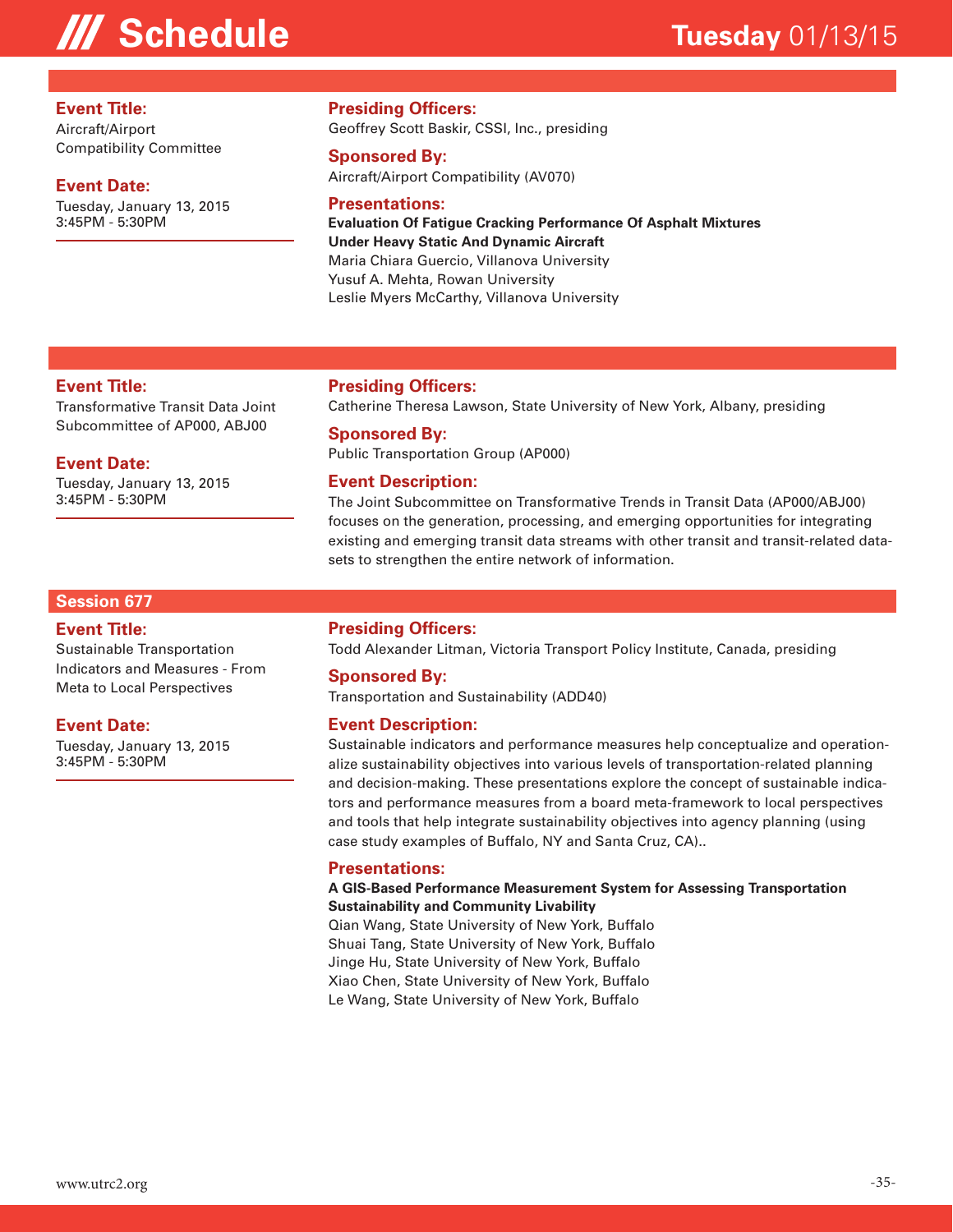#### **Session 687**

#### **Event Title:**

Advances in Work Zone Safety

#### **Event Date:**

Tuesday, January 13, 2015 3:45PM - 5:30PM

#### **Presiding Officers:**

Steven D. Schrock, University of Kansas, presiding

#### **Sponsored By:**

Work Zone Traffic Control (AHB55)

#### **Presentations:**

**Modeling Crash Risk of Highway Work Zones with Relatively Short Durations**  Hong Yang, New York University Kaan Ozbay, New York University Kun Xie, New York University Bekir Bartin, Istanbul Kemerburgaz University

#### **Session 689**

#### **Event Title:**

Pavement Preservation Strategy Selection and Cost Impacts

#### **Event Date:**

Tuesday, January 13, 2015 3:45PM - 5:30PM

#### **Presiding Officers:**

Cindy K. Estakhri, Texas A&M Transportation Institute, presiding

**Sponsored By:** Pavement Preservation (AHD18)

#### **Event Description:**

This session deals with selection of strategies for pavement preservation as well as the impact of pre-existing condition of stategy effectiveness.

#### **Presentations:**

**Developing Pavement Preservation Strategies Using Pavement Me Design For The State Of Rhode Island**  Sean Coffey, Rowan University Ayman Ali, Rowan University Yusuf A. Mehta, Rowan University Leslie Myers McCarthy, Villanova University

### **Session 690**

#### **Event Title:**

Risk Models and Deck Assessment for Bridge Management

#### **Event Date:**

Tuesday, January 13, 2015 3:45PM - 5:30PM

#### **Presiding Officers:**

Paul D. Thompson, Consultant, presiding

**Sponsored By:** Bridge Management (AHD35)

#### **Presentations:**

**Multi-Modal Non-Destructive Testing Damage Quantification, Presentation, and Condition Rating of Bridge Decks**  Brian M. Pailes, Vector Corrosion Services Nenad Gucunski, Rutgers University

#### **Session 701**

### **Event Title:**

Managing Pavement Use Under Heavy Vehicle Loads

#### **Event Date:**

Tuesday, January 13, 2015 3:45PM - 5:30PM

#### **Presiding Officers:**

Alison J. Conway, City College of New York, presiding

#### **Event Description:**

This session deals with selection of strategies for pavement preservation as well as the impact of pre-existing condition of stategy effectiveness.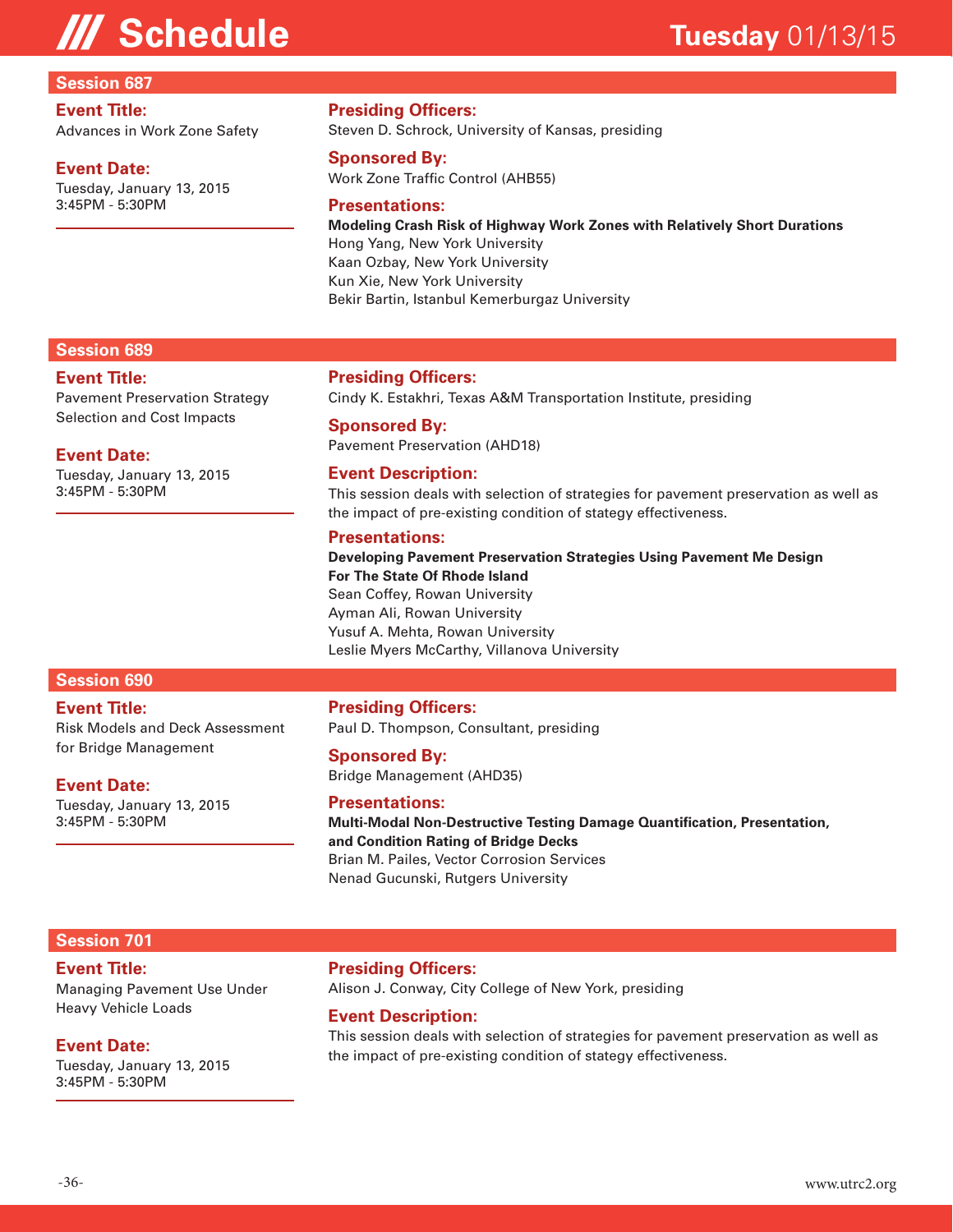#### **Session 711**

#### **Event Title:**

Environmental Justice in Transportation

#### **Event Date:**

Tuesday, January 13, 2015 4:15PM - 6:00PM

#### **Presiding Officers:**

P. S. Sriraj, University of Illinois, Chicago, presiding

#### **Sponsored By:**

Environmental Justice in Transportation (ADD50)

#### **Presentations:**

#### **Long Routes to School? School Travel and Activity Participation Among High School Students**  Carole Turley Voulgaris, University of California, Los Angeles

Brian D. Taylor, University of California, Los Angeles

Michael Smart, Rutgers University

#### **Session 716**

**Event Title:** Aging of Asphalt Binders

#### **Event Date:**

Tuesday, January 13, 2015 4:15PM - 6:00PM

#### **Presiding Officers:**

Sheng Zhao, University of Tennessee, Knoxville, presiding

#### **Sponsored By:**

Characteristics of Asphalt Materials (AFK20) Pavement Maintenance (AHD20)

#### **Event Description:**

Community impact assessment (CIA) is a process for evaluating the effects of transportation actions on communities and the quality of life of their residents. This poster session showcases projects that highlight innovative CIA practices, especially through the use of technology; support sustainable transportation planning efforts; and focus on local economic development and the financial health or viability of neighborhoods and communities.

#### **Presentations:**

**Investigation of Impact of Aging and Amount of Reclaimed Asphalt Pavement on Effectiveness of Rejuvenators** 

Ayman Ali, Rowan University Yusuf A. Mehta, Rowan University Aaron Nolan, Rowan University Thomas A. Bennert, Rutgers University

#### **Session 720**

#### **Event Title:**

Experimental and Numerical Modeling of Asphalt Mixtures and Pavements

#### **Event Date:**

Tuesday, January 13, 2015 4:15PM - 6:00PM

#### **Presiding Officers:**

Roberto Soares, PSI Technologies, Inc., Canada, presiding Shadi Saadeh, California State University, Long Beach, presiding

#### **Sponsored By:**

Characteristics of Asphalt Paving Mixtures to Meet Structural Requirements (AFK50)

#### **Presentations:**

**Numerical Analysis of Semicircular Bending Test for Asphalt Concrete with Heterogeneous Microstructure**  Jian Wang, Rutgers University Hao Wang, Rutgers University Jiaqi Chen, Central South University, China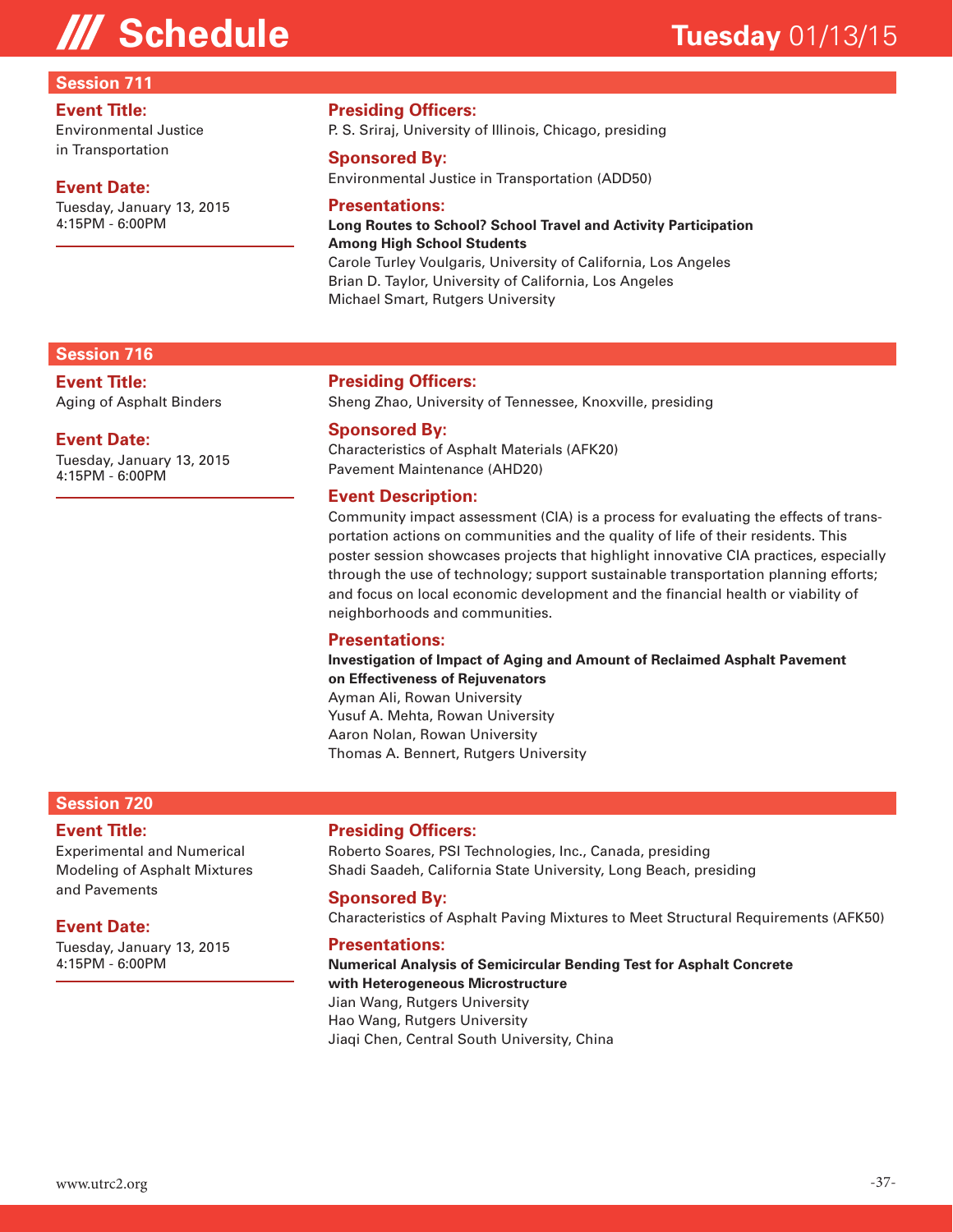#### **Session 729**

#### **Event Title:**

Advanced Research and Practices in Urban Freight Transportation

#### **Event Date:**

Tuesday, January 13, 2015 4:15PM - 6:00PM

#### **Presiding Officers:**

Qian Wang, State University of New York, Buffalo, presiding

#### **Sponsored By:**

Transportation Issues in Major U.S. Cities (ABE30) Urban Freight Transportation (AT025)

#### **Event Description:**

Recent years have witnessed increased concern for urban freight transport because of the concentration of urban population and the negative externalities produced by freight movement. In a complex urban setting, coordinating freight movement needs into planning and management practices while reducing emissions and fuel consumption has become more and more challenging. This poster session showcases innovation, best practices, and the latest research in urban and regional freight transportation.

#### **Presentations:**

#### **OFF-HOUR DELIVERIES: LESSONS LEARNED FROM THE OUTREACH IN NEW YORK CITY**

Jeffrey Wojtowicz, Rensselaer Polytechnic Institute Stacey Darville Hodge, New York City Department of Transportation Shama Campbell, Rensselaer Polytechnic Institute Jose Holguin-Veras, Rensselaer Polytechnic Institute Xiaokun (Cara) Wang, Rensselaer Polytechnic Institute

**Geography of Warehousing in Urban Areas: Spatial Analysis and Findings of Transportation Warehouses and Distribution Centers in New York Metropolitan Region**  Qian Wang, State University of New York, Buffalo Shuai Tang, State University of New York, Buffalo Tao Zhou, State University of New York, Buffalo Li Yin, State University of New York, Buffalo

#### **Session 730**

#### **Event Title:**

Urban Freight Parking Research: To Curb or Not To Curb

#### **Event Date:**

Tuesday, January 13, 2015 4:15PM - 6:00PM

#### **Presiding Officers:**

Ema Yamamoto, City of Philadelphia, presiding

#### **Sponsored By:**

Transportation Issues in Major U.S. Cities (ABE30) Urban Freight Transportation (AT025) Parking Management (ABE50(1))

#### **Event Description:**

In major cities and other urban environments, competition for the existing, limited curb space is intensifying. This poster session showcases research from around the world that uniquely examines the interaction of freight activities and on-street parking, all within the hectic, multimodal urban environment.

#### **Presentations:**

**Empirical Analysis of Delivery Vehicle On-Street Parking Pattern in Manhattan Area**  Wei Zou, Rensselaer Polytechnic Institute

Xiaokun (Cara) Wang, Rensselaer Polytechnic Institute Alison J. Conway, City College of New York Quanquan Chen, City College of New York

**Empirical Investigation of Commercial Vehicle Parking Violations in New York City**  Qian Wang, State University of New York, Buffalo

Satyavardhan Gogineni, State University of New York, Buffalo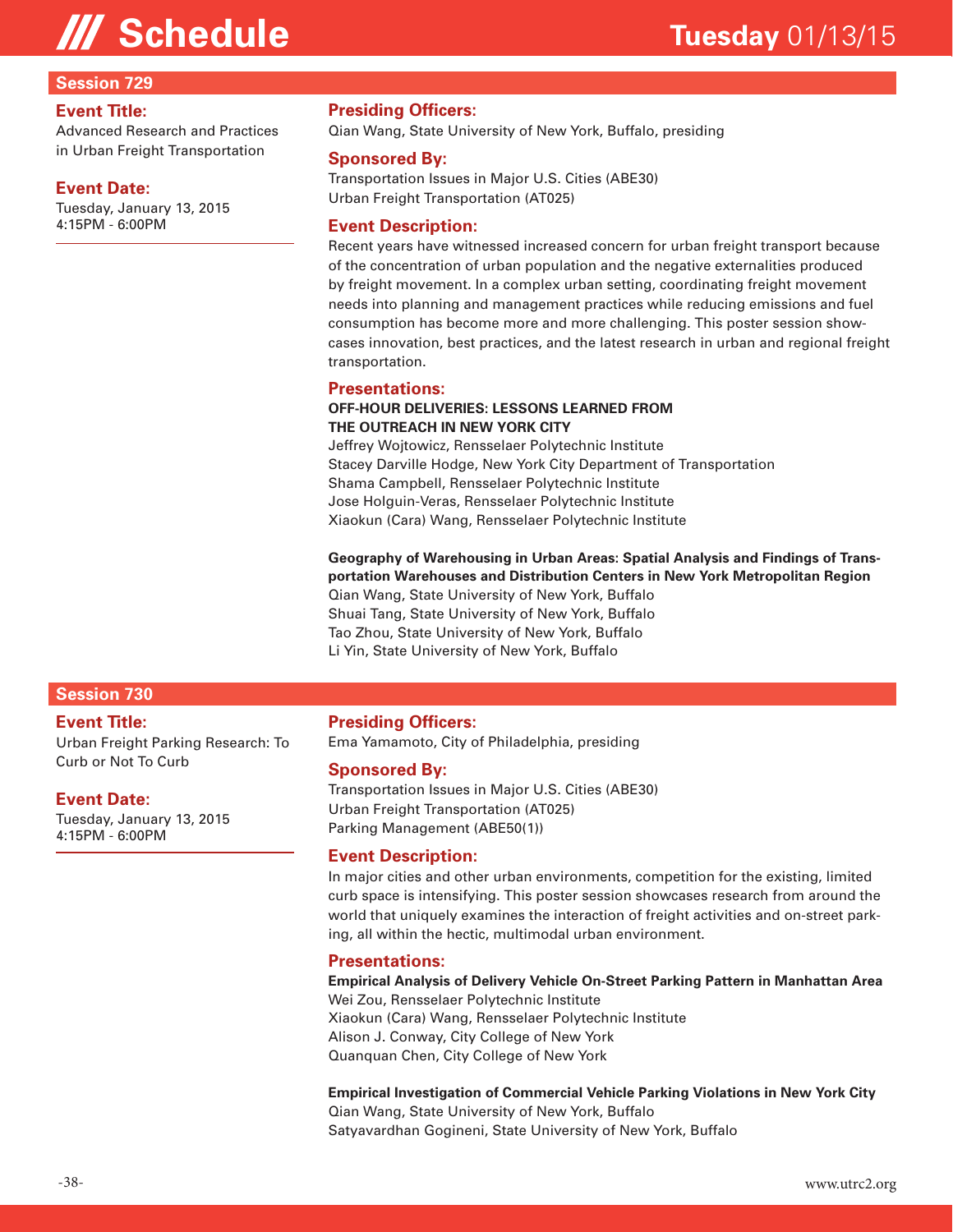#### **Session 731**

#### **Event Title:**

Current Trends in Trucking Industry Research

#### **Event Date:**

**Event Title:**

**Event Date:**

5:45PM - 7:15PM

Tuesday, January 13, 2015 4:15PM - 6:00PM

Marine and Intermodal Caucus

Tuesday, January 13, 2015

#### **Presiding Officers:**

Stephen V. Burks, University of Minnesota, Morris, presiding

#### **Sponsored By:**

Trucking Industry Research (AT060)

#### **Presentations:**

**Pricing and Demand Segmentation of Bids in Truckload Combinatorial Auctions**  Rodrigo Mesa-Arango, Purdue University Satish V. Ukkusuri, Purdue University

#### **Presiding Officers:**

Thomas H. Wakeman, Stevens Institute of Technology, presiding Barbara Ivanov, Washington State Department of Transportation, presiding

#### **Sponsored By:**

Freight Systems Group (AT000) Marine Group (AW000)

#### **Event Description:**

This reception provides an opportunity for those involved or interested in marine and freight transportation to meet or get reacquainted with individuals from industry, government, and academia. A no-host bar will be provided.

#### **Session 755**

#### **Event Title:**

Characteristics of Pedestrian Interactive Behaviors under the Different Level of Service on Walkways

#### **Event Date:**

Tuesday, January 13, 2015 7:30PM - 9:30PM

#### **Presiding Officers:**

Tarek Sayed, University of British Columbia, Canada, presiding

#### **Sponsored By:**

Pedestrians (ANF10)

#### **Presentations:**

#### **Investigation of Factors Affecting Pedestrian Crossing Speeds at Signalized Intersections**

Weizhe Yu, Polytechnic Institute of New York University Weili Yang, Polytechnic Institute of New York University H. Joon Park, New York City Department of Transportation Elena S. Prassas, Polytechnic Institute of New York University Roger P. Roess, Polytechnic Institute of New York University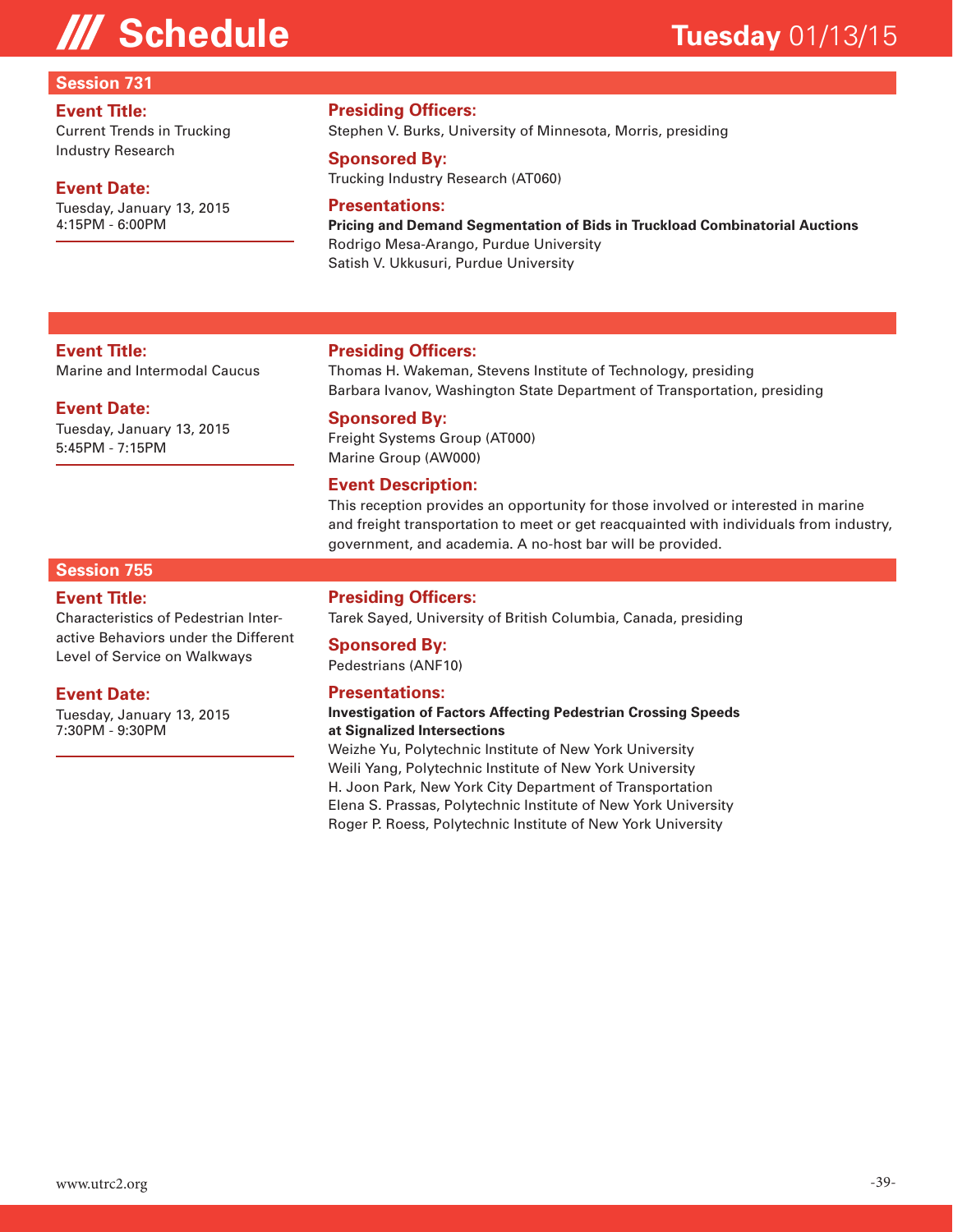# **/// Schedule**

# 01/14/15 **Wednesday**

#### **Session 760**

#### **Event Title:**

Innovative Transportation Workforce Development Models

#### **Event Date:**

Wednesday, January 14, 2015 8:00AM - 9:45AM

#### **Presiding Officers:**

Victoria F. Beale, Ohio Department of Transportation, presiding

#### **Sponsored By:**

Transportation Education and Training (ABG20)

#### **Event Description:**

As more innovations are identified, transferring the proper knowledge and information becomes key for implementation. Training and education are the means by which the transfer can and does occur. This session describes new developments in how adult learners and students are being engaged to enhance their learning experiences.

#### **Presentations:**

**Inverted Classroom and Its Influence on Students' Attitudes Across Learning Styles: Before-and-After Study** 

Ivette Cruzado, University of Puerto Rico, Mayaguez Edgardo M. Román, University of Puerto Rico, Mayaguez

#### **Session 770**

#### **Event Title:**

New Technologies and Case Histories for Foundation Reuse and Enhancement

#### **Event Date:**

Wednesday, January 14, 2015 8:00AM - 9:45AM

#### **Presiding Officers:**

Frank Jalinoos, Federal Highway Administration, presiding Silas C. Nichols, Federal Highway Administration, presiding

#### **Sponsored By:**

Low-Volume Roads (AFB30) Soil and Rock Properties (AFP30) Transportation Earthworks (AFS10) Soils and Rock Instrumentation (AFS20) Foundations of Bridges and Other Structures (AFS30) Subsurface Soil-Structure Interaction (AFS40)

#### **Presentations:**

#### **Case Studies on Reuse of Bridge Foundations**

Anil Agrawal, City University of New York, Staten Island Mohammed A. Mulla, North Carolina Department of Transportation Shunyi Christopher Chen, North Carolina Department of Transportation Ehssan Hoomaan, City University of New York, Staten Island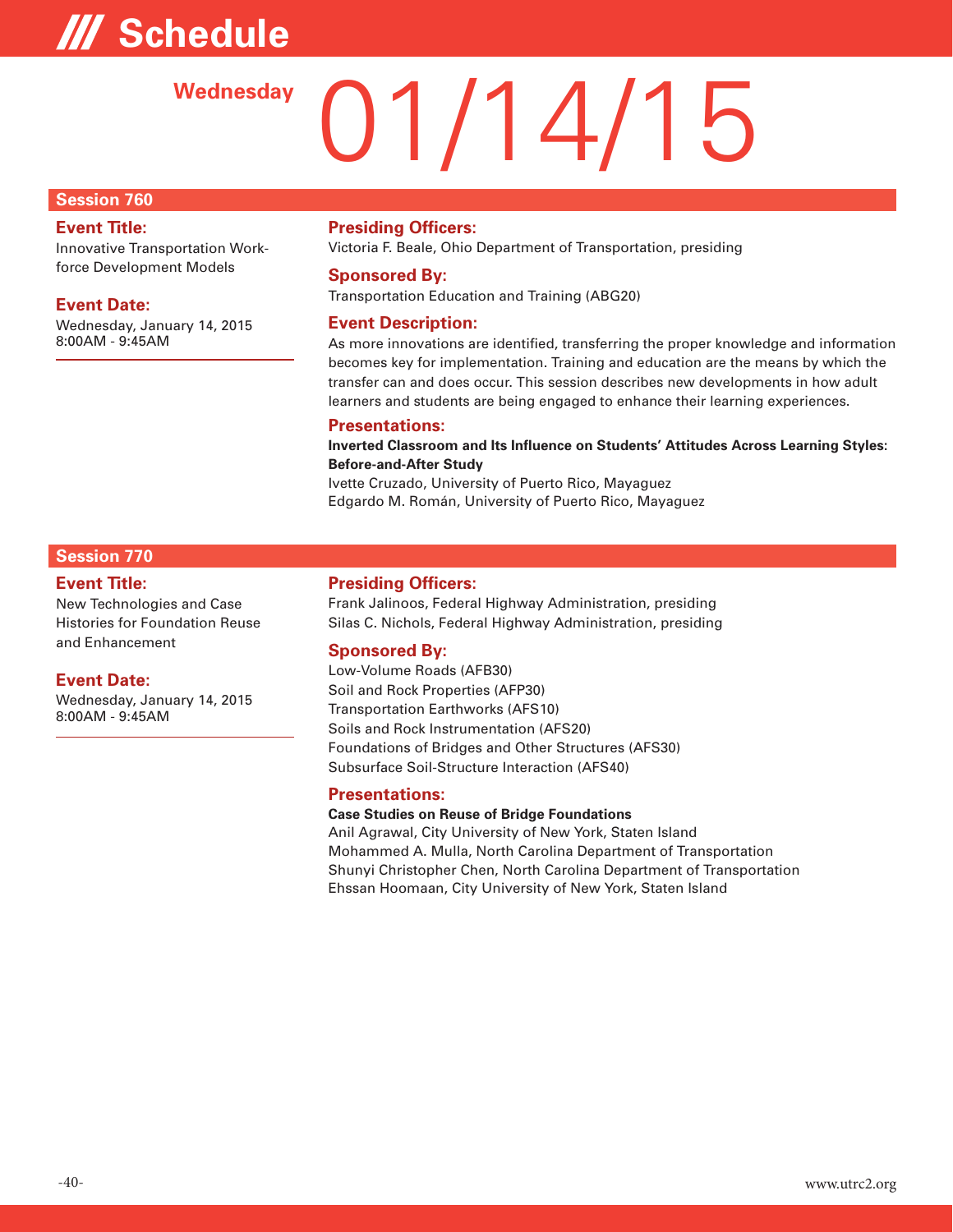#### **Session 772**

#### **Event Title:**

The Effects of Weather on Mobility and Roadway Conditions

#### **Event Date:**

Wednesday, January 14, 2015 8:00AM - 9:45AM

#### **Presiding Officers:**

Laura Fay, Montana State University, Bozeman, presiding

#### **Sponsored By:**

Surface Transportation Weather (AH010)

#### **Event Description:**

From urban to rural areas, the effects of weather on travel can be seen throughout the world. These papers deal with the influence that weather has on mobility from traffic performance to crash reduction.

#### **Presentations:**

**A Validation of Inclement Weather Traffic Models in Buffalo, New York**  Andrew Bartlett, State University of New York, Buffalo Anna Racz, State University of New York, Buffalo Adel W. Sadek, State University of New York, Buffalo

#### **Modeling the Impacts of Inclement Weather on Freeway Traffic Speed: An Exploratory Study Utilizing Social Media Data**

Lei Lin, State University of New York, Buffalo Ming Ni, State University of New York at Buffalo Qing He, State University of New York, Buffalo Jing Gao, State University of New York at Buffalo Adel W. Sadek, State University of New York, Buffalo

#### **Session 784**

**Event Title:** Innovations in Travel Surveys

#### **Event Date:**

Wednesday, January 14, 2015 8:30AM - 10:15AM

**Presiding Officers:**

Guy Rousseau, Atlanta Regional Commission, presiding

#### **Sponsored By:**

Travel Survey Methods (ABJ40)

#### **Presentations:**

#### **Travel Mode Identification with Smartphones**

Xing Su, The City College of the City University of New York/CUNY Hernan Andres Caceres Venegas, State University of New York, Buffalo Hanghang Tong, Arizona State University Qing He, State University of New York, Buffalo

#### **Session 785**

#### **Event Title:**

Travel Demand Models R Us Poster Session

#### **Event Date:**

Wednesday, January 14, 2015 8:30AM - 10:15AM

#### **Presiding Officers:**

Jeremy Raw, Federal Highway Administration, presiding

#### **Sponsored By:**

Transportation Demand Forecasting (ADB40)

#### **Presentations:**

**Inference of Activity Pattern Trajectories Using Passive Data**  Mahdieh Allahviranloo, City College of New York Will Recker, University of California, Irvine

#### **Understanding Household Priorities when Scheduling Activities**

Robert Regue, University of California, Irvine Mahdieh Allahviranloo, City College of New York Will Recker, University of California, Irvine

#### **Constructing Full-Day Feasible Space-Time Polyhedron Using Activity-Based Space-Time Prisms**  Jee Eun Kang, State University of New York, Buffalo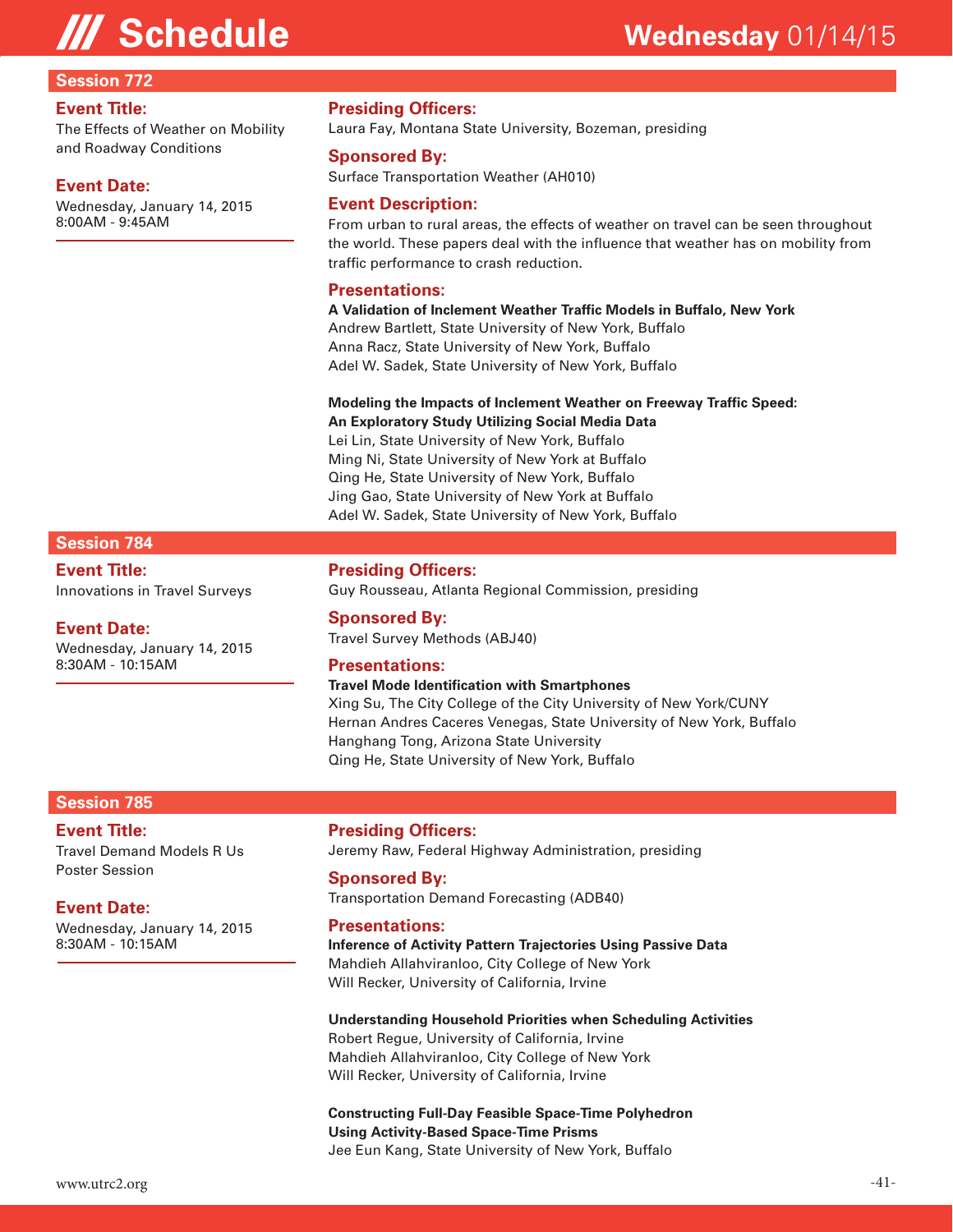#### **Session 786**

#### **Event Title:**

Contemporary Research in Land Use and Transportation Planning

#### **Event Date:**

Wednesday, January 14, 2015 8:30AM - 10:15AM

#### **Presiding Officers:**

Noreen McDonald, University of North Carolina, Chapel Hill, presiding

#### **Sponsored By:**

Transportation and Land Development (ADD30) Eminent Domain and Land Use (AL060)

#### **Presentations:**

**Multinomial Logistic Regression for Land Use Classification with Remote Sensing** 

Qian Wang, State University of New York, Buffalo Shuai Tang, State University of New York, Buffalo Xiao Chen, State University of New York, Buffalo Le Wang, State University of New York, Buffalo

**Effects of Jobs-Residence Balance on Commuting Patterns: Differences in Employment Sectors and Urban Forms**  Dapeng Zhang, Rensselaer Polytechnic Institute Xiaokun (Cara) Wang, Rensselaer Polytechnic Institute

#### **Session 787**

#### **Event Title:**

Structural and Functional Performance of Flexible Pavements

#### **Event Date:**

Wednesday, January 14, 2015 8:30AM - 10:15AM

#### **Presiding Officers:**

M. Zia Alavi, University of California, Davis, presiding Menna Noureldin, Purdue University, presiding

#### **Sponsored By:**

Flexible Pavement Design (AFD60) Strength and Deformation Characteristics of Pavement Sections (AFD80)

#### **Presentations:**

#### **Evaluation of Nonconventional Surface-Initiated Transverse Cracking**

Shihui Shen, Pennsylvania State University Weiguang Zhang, Washington State University Hao Wang, Rutgers University Haifang Wen, Washington State University Shenghua Wu, Washington State University

#### **Evaluation of Flexible Pavement Performance due to Variations in Aggregate Base Layer Properties**  Hao Wang, Rutgers University

Maoyun Li, Rutgers University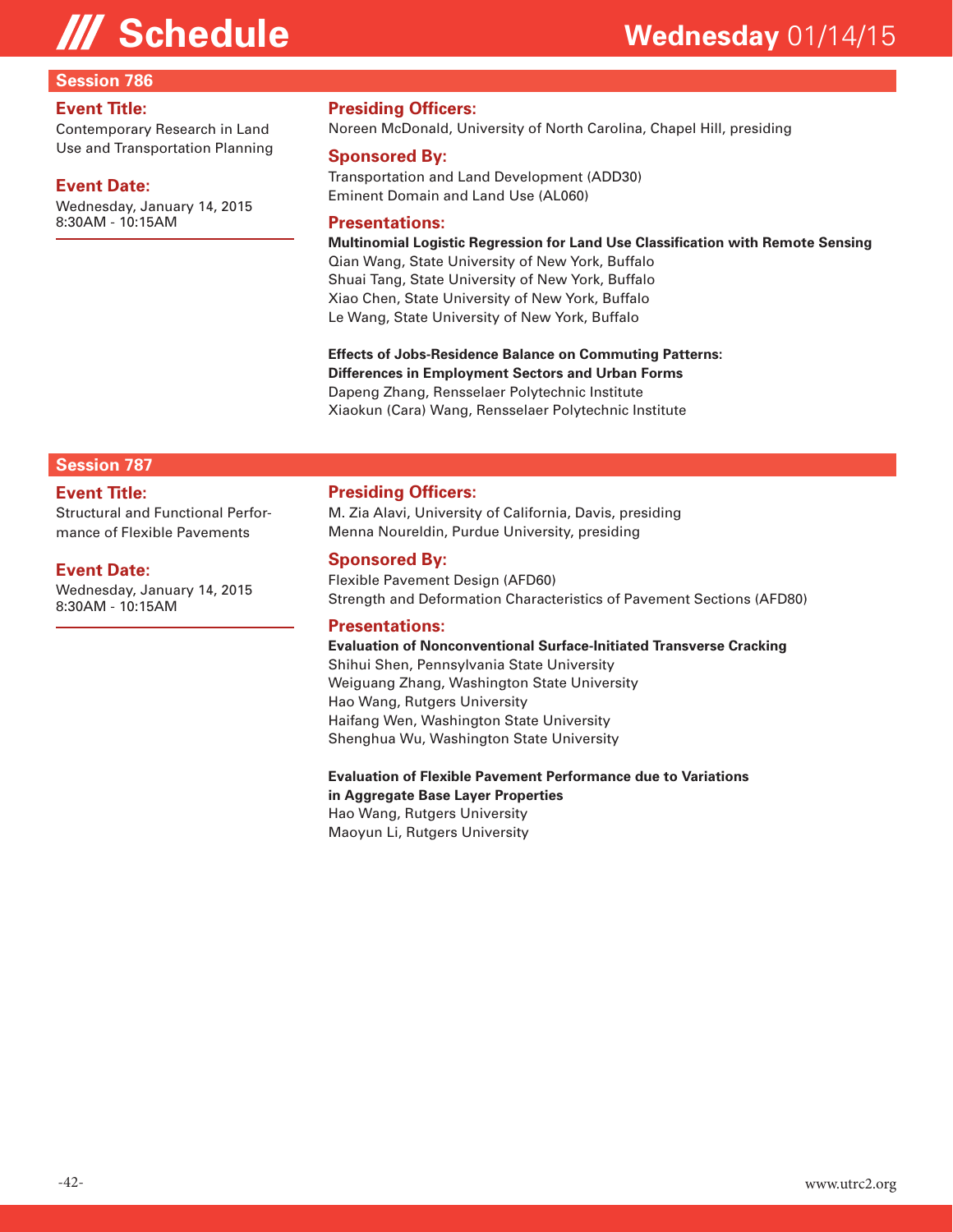#### **Session 790**

#### **Event Title:** Truck and Bus Safety

#### **Event Date:**

Wednesday, January 14, 2015 8:30AM - 10:15AM

#### **Presiding Officers:**

Brenda Lantz, North Dakota State University, presiding

#### **Sponsored By:**

Truck and Bus Safety (ANB70)

#### **Presentations:**

### **Impact of Truck-Auto Separation on Crash Severity**

Hong Yang, New York University Kaan Ozbay, New York University Kun Xie, New York University

**Investigating Temporal Effects on Truck Accident Occurrences in Manhattan**  Robyn Marquis, Rensselaer Polytechnic Institute

Xiaokun (Cara) Wang, Rensselaer Polytechnic Institute

#### **Truck Accident Severity in New York City: Investigation of Spatiotemporal Effects and Vehicle Weight**

Wei Zou, Rensselaer Polytechnic Institute Xiaokun (Cara) Wang, Rensselaer Polytechnic Institute

Dapeng Zhang, Rensselaer Polytechnic Institute

#### **Session 792**

#### **Event Title:**

Contemporary Issues in International Trade and Transportation

#### **Event Date:**

Wednesday, January 14, 2015 8:30AM - 10:15AM

**Presiding Officers:**

Katina Gad, North Carolina State University, presiding

#### **Sponsored By:**

International Trade and Transportation (AT020)

#### **Presentations:**

**Impact of International Crises on Maritime Transportation-Based Global Value Chains**  Rodrigo Mesa-Arango, Purdue University Badri Narayanan, Purdue University Satish V. Ukkusuri, Purdue University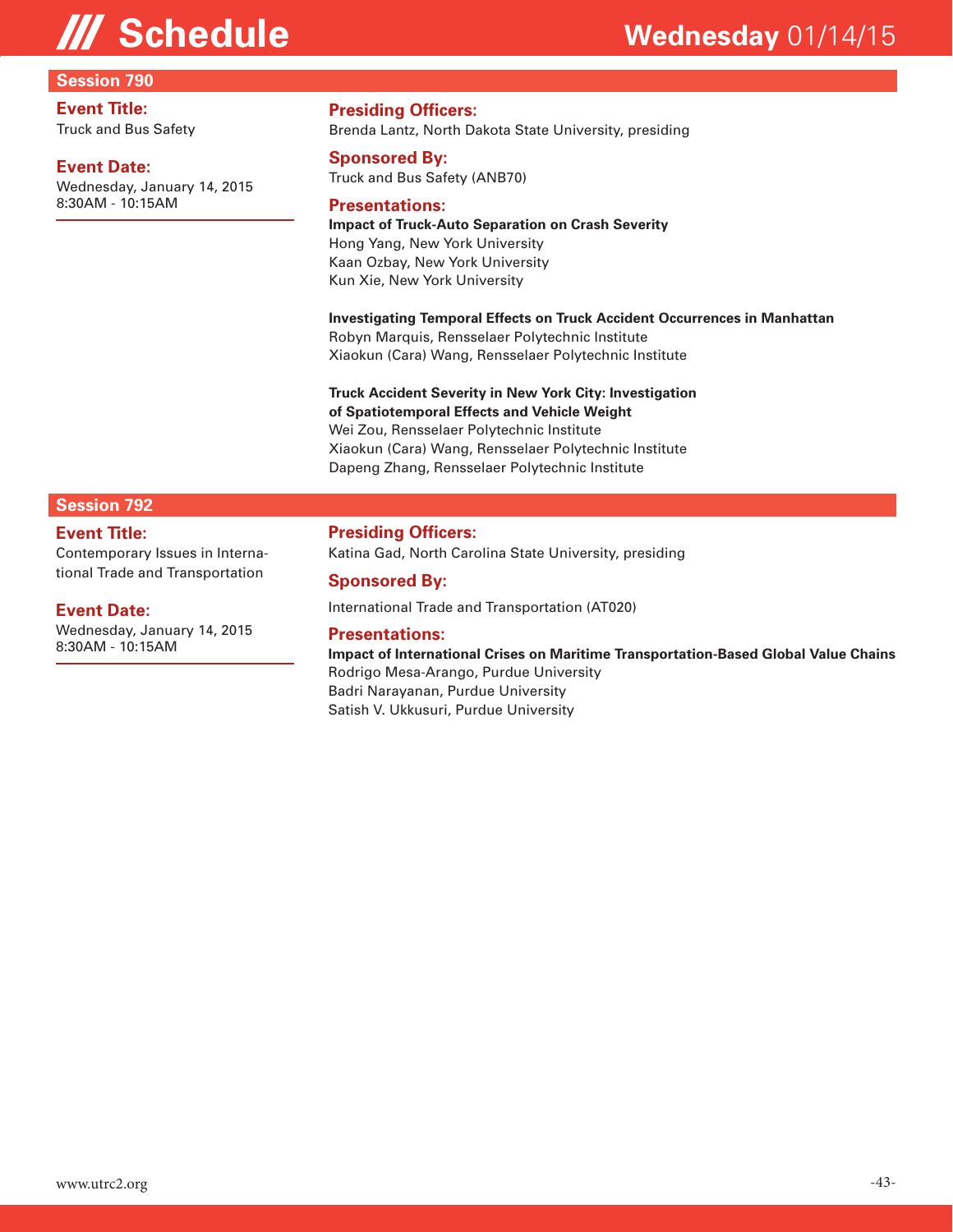#### **Session 796**

#### **Event Title:**

Changes in Gender Roles Related to Household Travel and Time Use

#### **Event Date:**

Wednesday, January 14, 2015 10:15AM - 12:00PM

#### **Presiding Officers:**

Cristina Marolda, European Commission, Belgium, presiding

#### **Sponsored By:**

Women's Issues in Transportation (ABE70)

#### **Event Description:**

Are you curious to know about changes in travel characteristics and household activity trends? Who is spending more time commuting? Who spends more time taking care of the kids? Who does the chores? How has these trends changed in recent years? What trade-offs are being made to accommodate life-work balance in households? This session will provide some insight on these trends and will posit ideas for further thought on how we can continue to improve the quality of life for all members of society

#### **Presentations:**

**A helping hand: Analyzing time use and travel in three-generation households**  Kelcie Ralph, University of California, Los Angeles Michael Smart, Rutgers University Brian D. Taylor, University of California, Los Angeles

#### **Sex or sexuality: Exploring household labor and travel among gay, lesbian, and straight households**

Michael Smart, Rutgers University Anne E. Brown, University of California, Los Angeles Brian D. Taylor, University of California, Los Angeles

#### **Session 799**

#### **Event Title:**

Data Needs for the Future – The Big Picture

#### **Event Date:**

Wednesday, January 14, 2015 10:15AM - 12:00PM

#### **Presiding Officers:**

Adella Santos, Federal Highway Administration, presiding

#### **Sponsored By:**

National Transportation Data Requirements and Programs (ABJ10) Urban Transportation Data and Information Systems (ABJ30) Travel Survey Methods (ABJ40) Task Force on Understanding New Directions for the National Household Travel Survey (ABJ45T)

#### **Event Description:**

This panel session fosters discussion around the context of travel behavior changes: How do we expect the way people live, work, and use technology to influence their travel? The panelists will focus on A) important trends to keep in mind as we move through the next 3-5 years; B) What is important to know from NHTS respondents about these issues; and C) What questions is the NHTS designed/intended/expected to answer? For those questions not really suited for the NHTS, what are the alternatives?

#### **Presentations:**

**Discussant** 

Nancy McGuckin, Consultant Daniel G. Chatman, University of California, Berkeley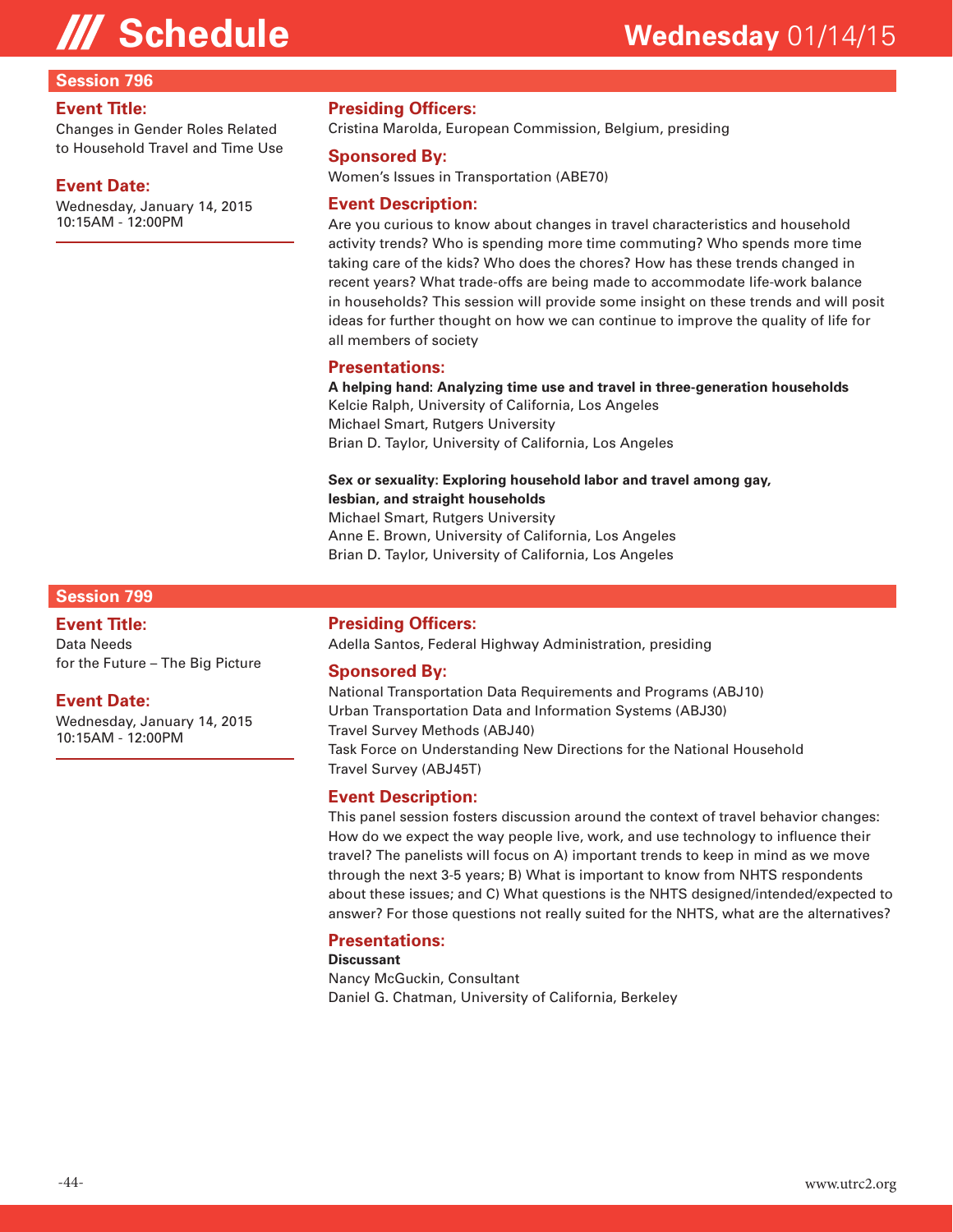#### **Session 808**

#### **Event Title:**

New Technologies for Foundation Reuse and Enhancement: Lake Mary Road Bridge, Arizona

#### **Event Date:**

Wednesday, January 14, 2015 10:15AM - 12:00PM

#### **Presiding Officers:**

Scott A. Anderson, Federal Highway Administration, presiding

#### **Sponsored By:**

Low-Volume Roads (AFB30) Soil and Rock Properties (AFP30) Transportation Earthworks (AFS10) Soils and Rock Instrumentation (AFS20) Foundations of Bridges and Other Structures (AFS30) Subsurface Soil-Structure Interaction (AFS40)

#### **Presentations:**

**Load Testing for Reuse of Lake Mary Bridge Foundation**  Masoud Sanayei, Tufts University Sayed M. Sayed, GCI Incorporated Anil Agrawal, City University of New York, Staten Island Ahmet Emin Aktan, Drexel University Nathan T. Davis, Tufts University

#### **Session 815**

#### **Event Title:**

Advances in Technology, Facilities, and Operations for Winter Maintenance

#### **Event Date:**

Wednesday, January 14, 2015 10:15AM - 12:00PM

### **Presiding Officers:**

Michael Fitch, VIrginia Department of Transportation, presiding

#### **Sponsored By:**

Winter Maintenance (AHD65)

#### **Presentations:**

**Optimization of Vehicle Routing and Scheduling for Winter Road Maintenance Considering Travel Time Variability**  Haifeng Yu, New Jersey Institute of Technology I-Jy Chien, New Jersey Institute of Technology

#### **Session 818**

#### **Event Title:**

The Vision and Potential Impacts of Automated Transit Systems in the United States

#### **Event Date:**

Wednesday, January 14, 2015 10:15AM - 12:00PM

#### **Presiding Officers:**

Walter Kulyk, Retired from FTA, presiding

#### **Sponsored By:**

Automated Transit Systems (AP040)

#### **Event Description:**

This Session will discuss the vision and potential impacts of automated transit systems in the United States from the perspective of a private sector consultant, two non-profit research organization leaders, and the Federal Transit Administration. The session will address automated bus technology, automated transit networks, and automated systems to provide passengers with effective connections at the beginning or end of their fixed guideway rail trip.

#### **Presentations:**

#### **The Future of Automated Transit Technology and Its Positive Impact on Transit Operations**

Alain L. Kornhauser, Princeton University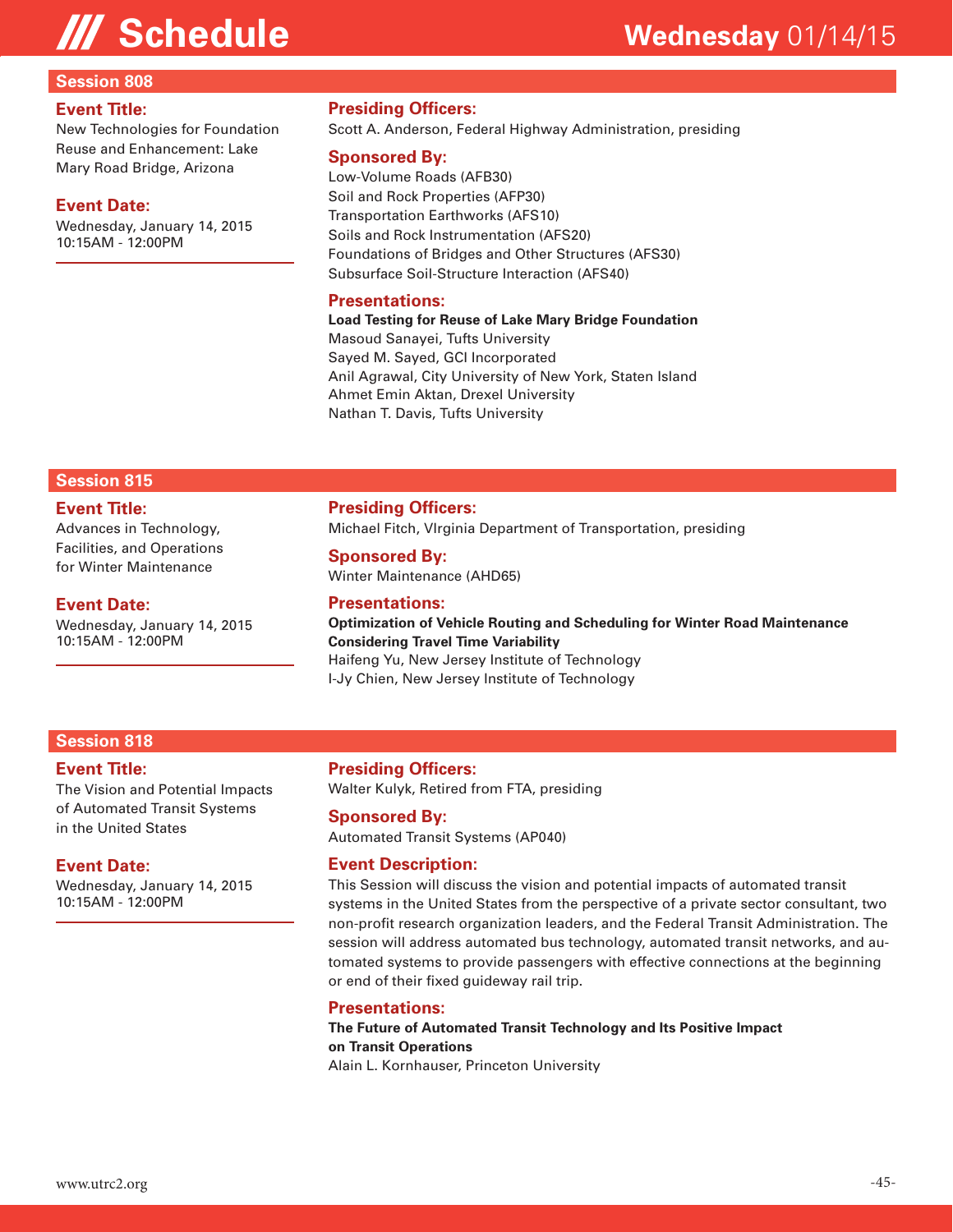#### **Session 822**

#### **Event Title:**

China's World Trade Perspective

#### **Event Date:**

Wednesday, January 14, 2015 10:15AM - 12:00PM

#### **Session 841**

**Event Title:** Social Networks and Activity-Travel Behavior

#### **Event Date:**

Wednesday, January 14, 2015 2:45PM - 4:30PM

#### **Presiding Officers:**

Shmuel Yahalom, SUNY Maritime College, presiding

#### **Sponsored By:**

International Trade and Transportation (AT020) Marine Environment (AW030)

#### **Presiding Officers:**

Juan Carlos Carrasco Giménez, Universidad de Málaga, Spain, presiding

#### **Sponsored By:**

Traveler Behavior and Values (ADB10)

#### **Presentations:**

**Exploring Effects of Social Ties on Joint Trip Frequency: Egocentric Social Network Approach**  Arif Mohaimin Sadri, Purdue University Seungyoon Lee, Purdue University Satish V. Ukkusuri, Purdue University

#### **Session 842**

#### **Event Title:** Dynamics in Travel Behavior Analysis and Modeling

#### **Event Date:**

Wednesday, January 14, 2015 2:45PM - 4:30PM

#### **Presiding Officers:**

#### **Sponsored By:**

Traveler Behavior and Values (ADB10)

#### **Presentations:**

**On the Problem of Measuring Discount Rates in Intertemporal Transportation Choices**  Ricardo A. Daziano, Cornell University Chen Wang, Cornell University

#### **Session 843**

### **Event Title:**

GPS and Smartphone Tracking of Travel Behavior

#### **Event Date:**

Wednesday, January 14, 2015 2:45PM - 4:30PM

#### **Presiding Officers:** Floridea Di Ciommo, Universidad Politécnica de Madrid, Spain, presiding

**Sponsored By:** Women's Issues in Transportation (ABE70)

#### **Presentations:**

#### **On Making More Efficient Location Prediction**  Menglin Wang, Cambridge Systematics, Inc. Cynthia Chen, University of Washington Jingtao Ma, Mygistics Inc.

**Time-of-Day Dependence of Location Variability: Application of Passively Generated Mobile Phone Data Set**  Menglin Wang, Cambridge Systematics, Inc. Cynthia Chen, University of Washington Jingtao Ma, Mygistics Inc.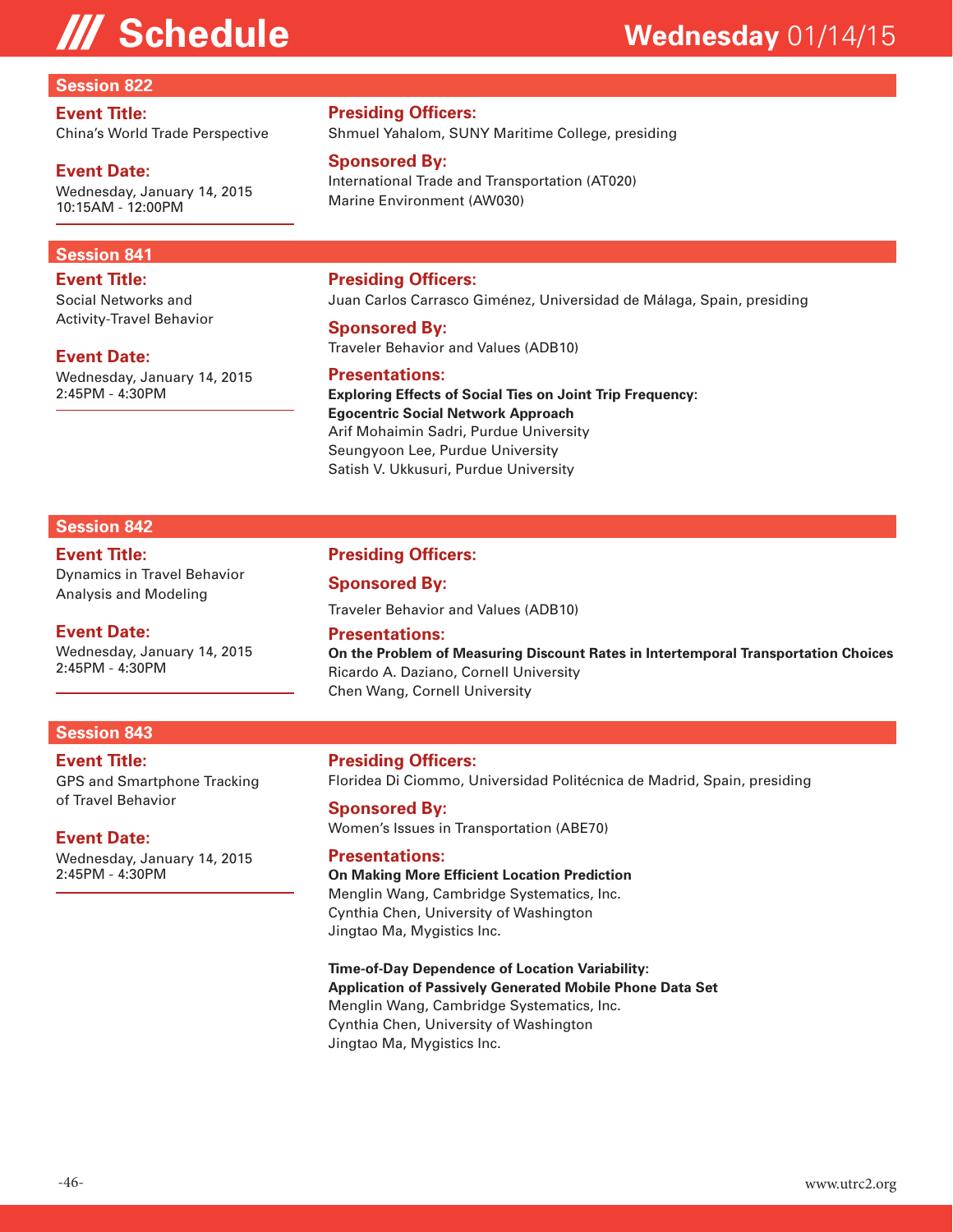#### **Session 844**

#### **Event Title:**

Activity and Travel Behavior

#### **Event Date:**

Wednesday, January 14, 2015 2:45PM - 4:30PM

#### **Presiding Officers:**

Eric J. Miller, University of Toronto, Canada, presiding

#### **Sponsored By:**

Traveler Behavior and Values (ADB10)

#### **Presentations:**

**Value of Reliability by Time of Day: Evidence from Actual Usage Data from SR-167 HOT Lanes**  Ender Faruk Morgul, New York University Kaan Ozbay, New York University

#### **Session 845**

**Event Title:** Technology, Time Use, and Travel

#### **Event Date:**

Wednesday, January 14, 2015 2:45PM - 4:30PM

#### **Presiding Officers:**

Xianbiao Hu, Metropia Inc., presiding

#### **Sponsored By:**

Effects of Information and Communication Technologies (ICT) on Travel Choices (ADB20)

#### **Event Description:**

This session includes posters on topics such as telecommuting, e-shopping, use of data from social media, and the impacts of new traveler information systems.

#### **Presentations:**

**Location Contexts of User Check-ins to Model Geo Lifestyle Patterns**  Samiul Hasan, Commonwealth Scientific and Industrial Research Organization, Australia Satish V. Ukkusuri, Purdue University

### **Empirical Application of Expenditure Diary Instrument to Quantify Relationships Between In-store and Online Grocery Shopping: Case Study of Greater London**

Esra Suel, Imperial College London, United Kingdom Scott Le Vine, SUNY New Paltz and Imperial College London, United Kingdom John W. Polak, Imperial College London, United Kingdom

#### **Session 846**

**Event Title:** Networking Modeling

#### **Event Date:**

Wednesday, January 14, 2015 2:45PM - 4:30PM

#### **Presiding Officers:**

Elise Miller-Hooks, University of Maryland, College Park, presiding

#### **Sponsored By:**

Transportation Network Modeling (ADB30)

#### **Presentations:**

**Continuous-time Instantaneous Dynamic User Equilibria on A Real World Traffic Network (15-1652)**  Rui Ma, University of California, Davis Xuegang (Jeff) Ban, Rensselaer Polytechnic Institute

#### **Modeling Mixed Equilibria in Transportation Networks with Link Constraints (15-5300)**

Xia Yang, Rensselaer Polytechnic Institute Rui Ma, University of California, Davis Xuegang (Jeff) Ban, Rensselaer Polytechnic Institute

#### **Surrogate Optimization Techniques for Solving Discrete Transportation Network Design Problems (15-1449)**

Omid M. Rouhani, Cornell University Juliane Müeller, Cornell University H. Oliver Gao, Cornell University Christine Shoemaker, Cornell University Eric Jun Wang, Cornell University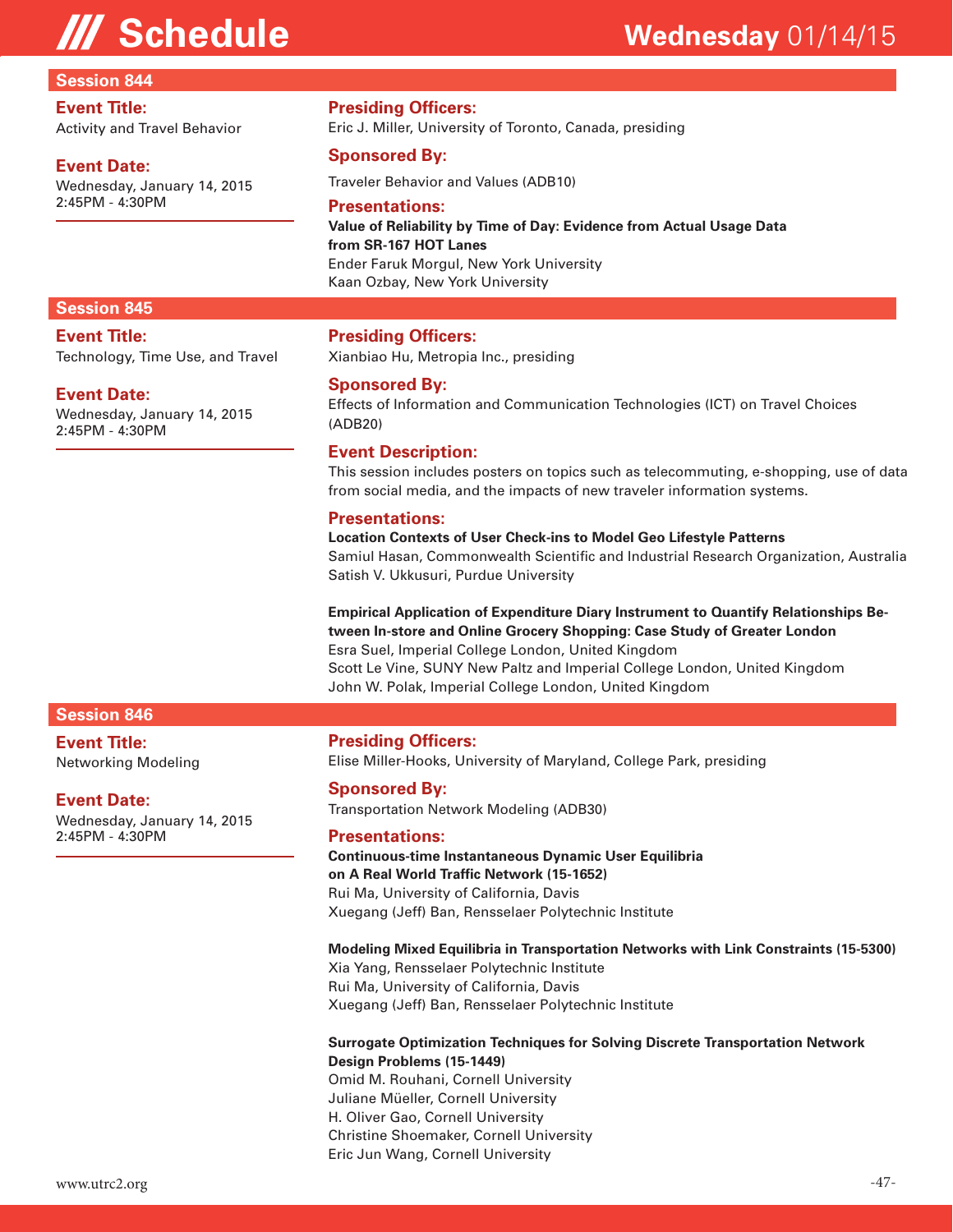# **/// Schedule**

# 01/15/15 **Thursday**

#### **Workshop 861**

#### **Event Title:**

Tools for Evaluating Greenhouse Gas Reduction Strategies

#### **Event Date:**

Thursday, January 15, 2015 8:00AM - 12:00PM

#### **Presiding Officers:**

Robert Chamberlin, RSG, presiding

### **Sponsored By:**

Environmental Analysis in Transportation (ADC10) Transportation and Air Quality (ADC20) Special Task Force on Climate Change and Energy (A0020T) Transportation Energy (ADC70) Alternative Transportation Fuels and Technologies (ADC80)

### **Event Description:**

With growing interest in tools for evaluating transportation-based greenhouse gas (GHG) emissions, such emissions are becoming part of the MPO and DOT planning process at multiple levels—from corridor planning and transportation improvement plans to statewide climate action plans. In response, several software tools have been developed to meet the needs of these plans. This workshop illustrates the capacity of these tools to broaden and simplify analysis. Workshop Objective: There is growing interest in tools and data for evaluating transportation-based greenhouse gas emissions. GHG emissions are becoming part of the MPO and DOT planning process at multiple levels -- from corridor planning and Transportation Improvement Plans to statewide Climate Action Plans. In response, several software tools and data sources have been developed to meet these needs. The purpose of this workshop is to illustrate the capacity of these tools to broaden and simplify analysis. This workshop is targeted to practitioners, which includes analysts and policymakers who can use the output and insights from these tools to make decisions.

#### **Presentations:**

**Estimating Life-Cycle Emissions from Transportation Construction Projects: New**  Jersey's GASCAP Model Robert B. Noland, Rutgers University

**Wrap-Up - Synthesis of Workshop**  Robert B. Noland, Rutgers University

#### **Workshop 866**

#### **Event Title:**

Status of Long-Term Bridge Performance Program

#### **Event Date:**

Thursday, January 15, 2015 8:00AM - 12:00PM

#### **Presiding Officers:**

Susan Nancy Lane, Federal Highway Administration, presiding Hamid Ghasemi, Federal Highway Administration, presiding

#### **Sponsored By:**

Structures Maintenance (AHD30)

#### **Event Description:**

Presentations in this workshop provide a snapshot of various activities in FHWA's Long-Term Bridge Performance Program, including outreach activities and highlights of current findings. The long-term data collection phase is described in detail, and initial information is provided on clusters in the sample population of bridges by bridge type and location.

#### **Presentations:**

**Data Driven Models - Closing the Gap**  Robert Zobel, Federal Highway Administration Ali Maher, Rutgers University